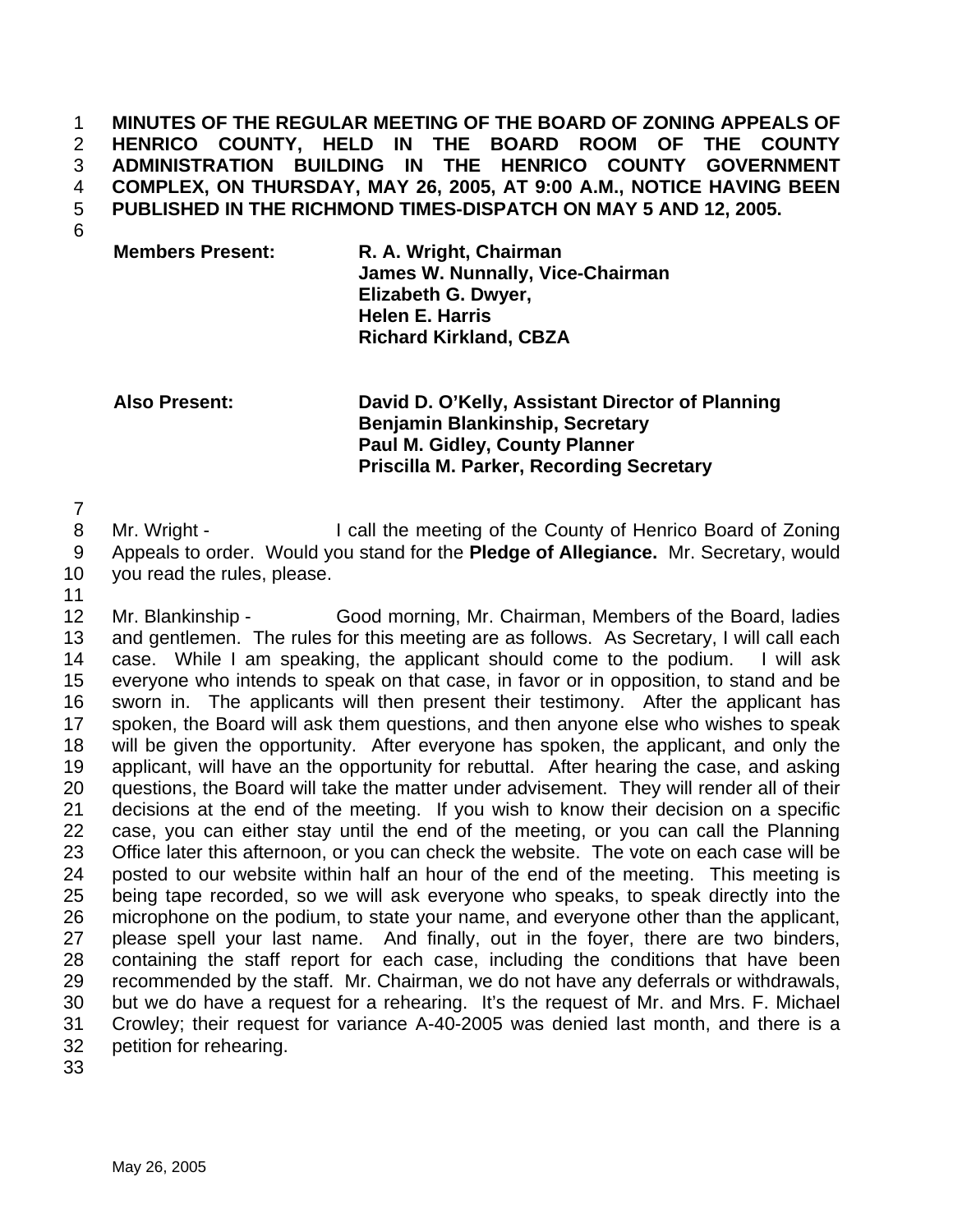34 35 36 37 38 39 40 41 42 43 44 45 46 47 48 49 50 51 52 53 54 55 Mr. Redmond - Mr. Wright, Members of the Board of Zoning Appeals, my name is David Redmond. I'm an attorney, and I'm here representing Mr. and Mrs. F. Michael Crowley. After they received word of the denial of their zoning case from last month, they contacted me. It was evident in talking to Mrs. Crowley, that she did not fully understand the procedure and the need to present certain information as evidenced by the opinion letter stating that the evidence presented wasn't sufficient to show an unreasonable hardship for use of the property. I understand that while we have no new evidence, we have evidence that could have been presented, had Mrs. Crowley been aware or had she understood that there was more to be discussed here than simply to present the application. She thought that just by presenting the application as she had it, she didn't understand that there needed to be anything further. You have a letter from me, which outlines a couple of points. I'm obviously not here to argue the case, but I think if you look at it, there are some substantive matters that could or should have been considered and presented to the Board, including safety issues and the uniqueness of this case, based upon the configuration of the property, location of the home, and proximity to the golf course, and use of the golf course, is all valid and should be considered by the Board, and principally, that's why we're here to request a rehearing of the matter, and frankly, to allow me a little time to look into it a little further. I understand, for example, that the Country Club of Virginia owns a side piece with some use restriction on it so that this whole parcel is encompassed by one property owner, and they're in favor of the application. I understand I'm not here to argue, and I can't say this is basically new information.

57 58 59 60 61 62 Ms. Dwyer - The Mr. Redmond, I assume that you know that our rules state that a rehearing will be held or offered if there's new evidence that couldn't possibly or reasonably have been submitted last month when the hearing of the case was heard. So your position is that your client thought that the appearance before the Board was a mere formality and that her request would be rubber stamped and that she didn't really have to present much evidence, and so she didn't present much evidence?

- 63 64 Mr. Redmond - Exactly. Obviously, they're long-term friends of mine; they
- 65 66 67 68 could have called me earlier, and I could have explained to them what we really needed to do here, but she really was unaware, and that's not a case of who said what to whom; she just really did not understand. I think the other evidence is valid evidence, and that's why I'd like you to consider a rehearing on the matter.
- 69 70 71 72 73 74 Ms. Dwyer - I'm just reading with interest the bottom of the first page. It said it was the Crowley's understanding that an appearance before the Board was a mere formality in which they would receive the Board's stamp of approval. So you're not going to be presenting any evidence that could have reasonably been presented last month.
- 75

56

76 77 78 79 Mr. Redmond - No, obviously not; there's no change in circumstance, no change in facts. It's just to be able to discuss in detail the configuration of the property and the proposed use. And quite frankly, if the rear yard is used exclusively for the swimming pool, why that's not safe. Golf balls fly into that yard all the time. This is the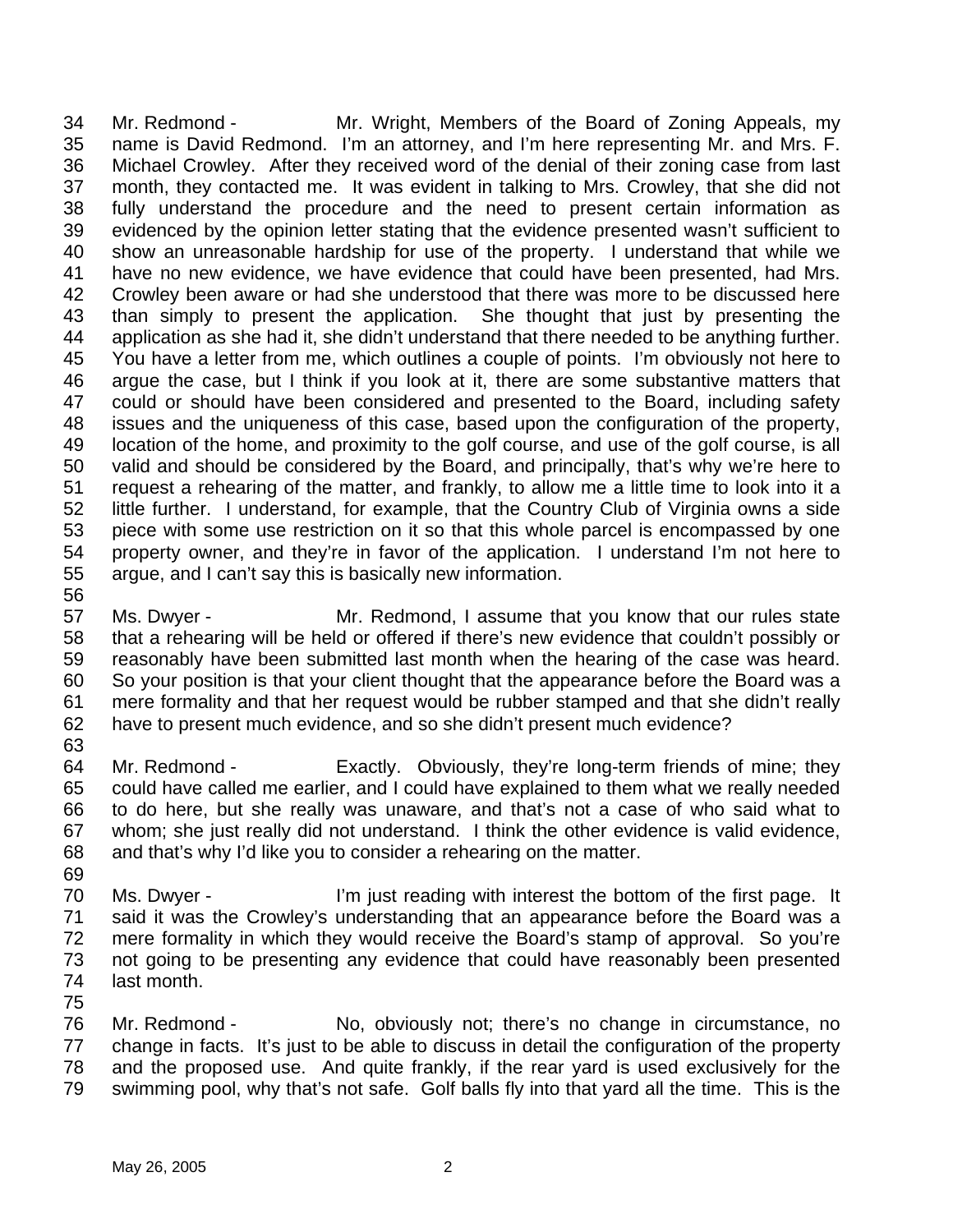80 81 82 83 84 85 86 87 88 89 90 91 92 93 94 95 96 97 98 99 100 101 102 103 104 105 106 107 108 109 110 111 type of evidence that we want to show, that the balls are not going into the side yard, and further, they're only about 35 feet from a green, and they need to have screening, and it's better for both property owners to work together on this. Ms. Dwyer - So there's evidence that could be presented, but wasn't presented because there was an assumption that a variance was easily obtained. According to our rules, we're not supposed to grant a rehearing unless new evidence is submitted which could not have reasonably been presented at the original hearing. What they're saying is that the new evidence they have to present could reasonably have been presented last month; it's just that it wasn't because the clients' understanding was that their appearance before the BZA was a formality. Mr. Wright - Reasonably presented by whom? She wasn't up to doing it, understanding what she had to do. What's the feeling of the Board? Ms. Dwyer - It seems it doesn't meet our rules. On the other hand, if we want to go ahead and allow this person to present new evidence, I suppose we can do that. On a motion by Mr. Nunnally, seconded by Ms. Dwyer, the Board **granted** the request of Mr. and Mrs. F. Michael Crowley for a rehearing of **A-40-2005.**  Affirmative: Dwyer, Harris, Kirkland, Nunnally, Wright 5 Negative: 0 Absent: 0 Mr. Redmond - Sir, I understand you have a heavy docket for June. If July is a better time for you, we can do it in July as well. I'll leave that up to discussion with Mr. Blankinship as to when you prefer to have it. Mr. Wright - Notice will be forthcoming. Call the first case, please. 112 *Beginning at 9:00* 113 114 115 116 117 118 119 120 121 122 123 124 125 Mr. Blankinship - The first case is a rehearing. **A - 34-2005 BRADFORD J. BRADY** requests a variance from Section 24- 95(i)(2)a to build a detached garage at 2601 Causeway Drive (Parcel 732-755-3210), zoned R-5, General Residence District (Tuckahoe). The accessory structure size requirement is not met. The applicant proposes an accessory structure of 2,000 square feet, where the Code allows 525 square feet. The applicant requests a variance of 1,475 square feet accessory structure size. Mr. Blankinship - Mr. Brady was granted the variance. One of the conditions on the variance required a 25-foot setback from Causeway Drive, and he has requested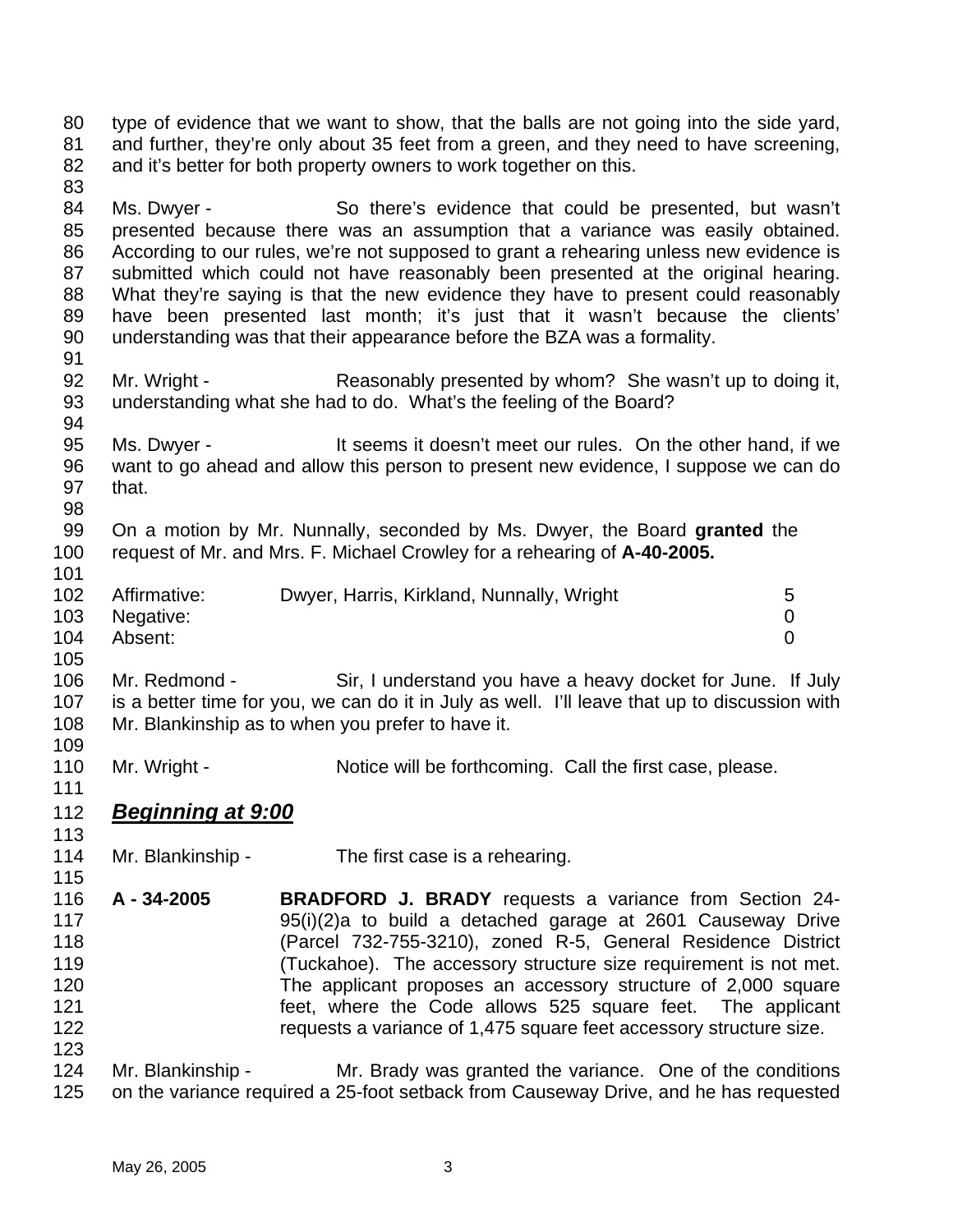- 126 a rehearing to amend that condition.
- 127
- 128 129 Mr. Wright - **Does anyone else desire to speak with reference to this** case? Would you raise your right hand and be sworn please?
- 130
- 131 132 Mr. Blankinship - Do you swear that the testimony you are about to give is the truth, the whole truth, and nothing but the truth, so help you God?
- 133

134 135 136 137 138 139 140 141 142 143 144 145 146 147 148 149 150 151 152 153 154 155 156 157 158 159 Mr. Brady - I do. Brad Brady. Good morning, Mr. Chairman, Members of the Board. I presented this case originally two months ago to the Board, with a request for a size variance for a detached garage. During the presentation, a question was asked as to what the setback was. I believe Mr. Blankinship responded that it was ten feet. I had offered that I would put approximately fifteen feet as the setback from the right-of-way along Causeway Dr. to insure that the trees that were along the right-ofway would not be harmed. That was the only discussion that we had at the time. Subsequently, when I received the approval for the size variance, there were the additional restrictions for the 25 feet. Unfortunately, there was no dialog or discussion concerning a 25-foot setback at the time I was here, so my purpose today is to provide an opportunity to answer any of those questions, to request removal of the additional setback criteria that was put in, and to show you why the 25-foot setback creates unintended ill consequences, a detrimental effect on the property value, and makes this project, unfortunately, unworkable as it is. If I may, Mr. Blankinship, I have a diagram at first to show. In anticipation of trying to determine what the Board's concern was to place the additional ten-foot setback, beyond the fifteen feet that I had offered, one of the thoughts I had, from a safety issue, if you'll notice the aerial view of the property line here, when you turn from Lauderdale Drive onto Causeway, the garage is located on the inside of the curve, so if someone was speeding or something like that, they would not be turning into the garage, if there was a concern that it was too close to the setback area, it would actually be going to the far side, the opposite away from the garage. Obviously, since it's a straight-away, there's not a problem coming along Causeway going towards Lauderdale Drive there. There is also a significant rise in elevation right where the garage is going to be located, so even if a car did careen off, it would go into a hillside. There is an approximate three-foot rise; the level of the garage would be below the current grade.

160

161 162 163 164 165 166 167 168 169 I'm going to put two photographs up here first. This is looking across Causeway, directly to the location where the garage would be located. This view was taken several months ago during the winter without any of the leaves there. As you can see, from the grade of Causeway, there is an approximate five-foot, and then increasing to about a seven-foot rise in elevation there. Again, if the Board was concerned that someone would careen off of Causeway Drive and crash into the garage, you can see that it would not be physically possible to do that, since it's up higher, above a grade. There's another picture that was just taken a few days ago. You can get a perspective from the elevation of the speed limit sign there of the height of the grade.

170

171 On this next diagram, I had actually put some items in red writing, but I see the camera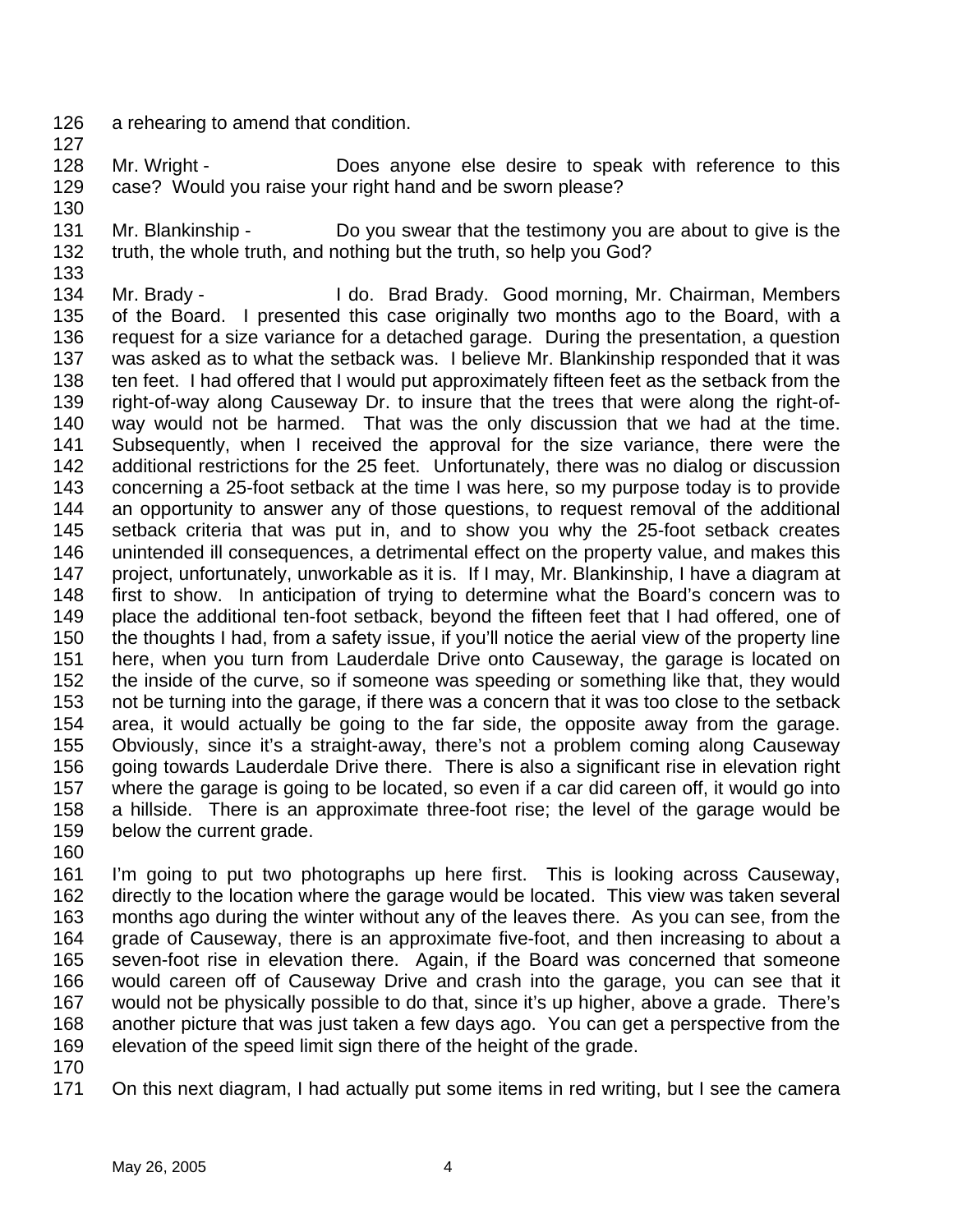172 173 174 175 176 177 178 179 180 181 182 183 does not pick up red on here. I'll have a photograph to show this too, for Mr. Blankinship, if we move the garage the additional ten feet, the garage would be exactly on the line of a large specimen male American holly tree that's probably at least fifty years old there. When we designed the property and built the property, we took specific pains to make sure we saved this one American holly. It's the one male pollinator for over a dozen and a half of the female American holly trees there. I know this is a little hard to see, but on the parking area, you can see on the far left side, there is a line; that would show the approximate line of where the garage would be going. To the right of that is exactly ten feet further, where the new line would be proposed. As you can see, it runs right down the middle of where the large American holly tree is there. If we lose that holly tree, then there is no male pollinator for all the female holly trees that are on the property.

184

185 186 187 188 189 190 191 192 193 194 195 196 The second issue that I have here is between where the driveway comes up in the garage at the very top of that picture, you'll see it reduces from two parking spaces down to one parking space for guests coming into the property. The next concern we have is from the front door of the house the view now, coming from the front door of the house, would be looking straight into a garage. What that does is, it changes the entire mass, or the balance of the property, so instead of being more offset and being able to look at the woods and down the driveway, you're now looking across into a garage. I believe this would severely, detrimentally impact upon the property values by having the front entrance look into a garage. This is a photograph looking out the front door of the house, and just to the right of the car, you can see the line where the existing garage would be if we move it ten feet over, where it would take out the holly tree and where the mass of that garage would be the predominant view out the front of the house.

197

198 199 200 201 202 203 204 205 206 207 208 209 210 211 212 213 214 215 The last item to show here is the distance between the tool shed at the bottom of the diagram, and the garage now, would be approximately sixteen feet. The effect that we are trying to accomplish here, and we have gone to great details with this house and with the landscaping, is to create kind of an English manor type house, and as is the custom in England with motor courts, we are trying to create a motor court feel there, by shifting the balance of the garage. It takes away from that tight motor court feel, to making it look like it's a detached structure, so it totally takes away from the entire view of the house there. The County submitted some alternate plans for you that you should have in your packets. There were two pages. On the top page it shows a diagram submitted for variance, and below on that diagram, it shows one alternative, and that is to move the garage to the north. Prior to building the house and the design process, they say every property should have one good large specimen tree. We have a very old large beech tree. As you can see on that photograph, it can even show the entire top of the tree. We went to great pains to locate the house and the driveway to avoid any potential damage to that beech tree, and also to great expense with arborists to make sure it was protected during the entire construction process. The first alternative of moving the garage to the north would put the garage too close to that beech tree and present a hazard and potentially cause the loss of that beech tree there.

216

217 On your second page, the other alternatives that were offered, move the garage to the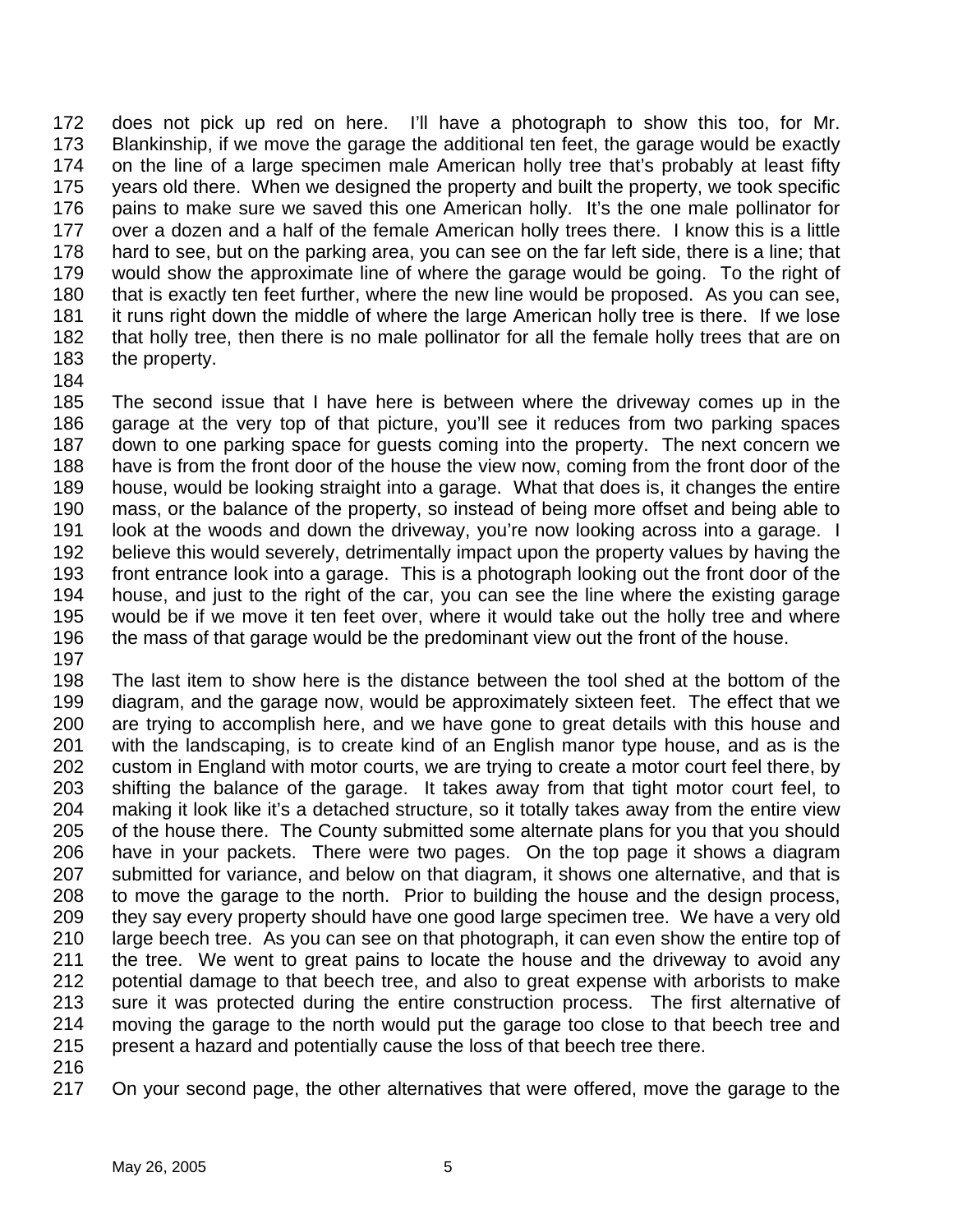218 219 220 221 222 223 224 225 northwest. Again, the same situation is encountered; we would end up losing that large beech tree there. The final alternative, below, is utilize a step-back corner, is unfortunately just not feasible with the designer of the garage. I am here to answer any questions as to the need for that additional ten feet. The other thought I might have had was just of the mass of the house, just not wanting it that close, but ten feet would not make a significant difference in the feel of the mass of that house, as it is towards the right-of-way. If there are any other questions or concerns, I am here to try and address those for you.

- 227 228 229 Ms. Dwyer - So Mr. Brady, it's possible to build the garage in another location; you would have to lose trees and it would not be your preference to put it in another location, but you have a 1.6-acre site.
- 231 232 233 234 235 236 237 238 Mr. Brady - That's correct. It's possible – we spent a lot of time with the architects looking at this. It's a very nice, expensive home, to try and make sure that what is put there compliments the rest of the house and doesn't present a detriment to the value. There really was only one good possible location for this. It exceeds the existing setback requirements by 50%, and it goes fifteen feet instead of ten feet. It maintains the look and the feel of the house; it doesn't present a safety hazard. The additional ten feet doesn't change the mass of the house any whatsoever, and it protects the existing large specimen trees that are on the property there.
- 239

226

- 240 241 242 243 244 245 246 Ms. Dwyer - When you say it exceeds the setback requirements, it sounds as though you think we're imposing something in addition to what we should be imposing, when in fact the zoning ordinance doesn't allow this garage at all. And you're asking for a variance of 1,475 feet beyond what the zoning ordinance already allows. The statute also allows this Board to impose any other restrictions that it deems important or necessary to protect the public interest. One of the reasons, in my view, that the 25 feet is important, is because it removes this very large, massive structure that is not permitted by law, farther away from the roadway, so that it is farther away from the traveling public visually and in case there are any other safety concerns. 247 248 249
- 250 251 252 253 254 255 256 257 258 259 260 261 Mr. Brady - The state of a landerstand and agree with that. The additional ten-foot setback would not make a significant difference in the appearance of the mass of the garage there. As I mentioned, it already cuts into approximately three feet into the existing grade, and that grade is already five to seven feet above grade of the roadway, so when you come around that corner, what you're really looking at is the hillside there. Also, by the location of the trees, the existing tree line is right along the right-of-way, the property line. I went and walked that entire area. If we moved it ten feet back, there's only small scrub in there, because of the large trees and the canopy overhead. The only saving that would take place is there's one tree with the caliper of about an inch and a half, a very small tree, the only tree that would be saved by moving it an extra ten feet, so the moving it ten feet does not save any additional trees at all. In fact, it ends up taking up more trees to the north part of the property.
- 262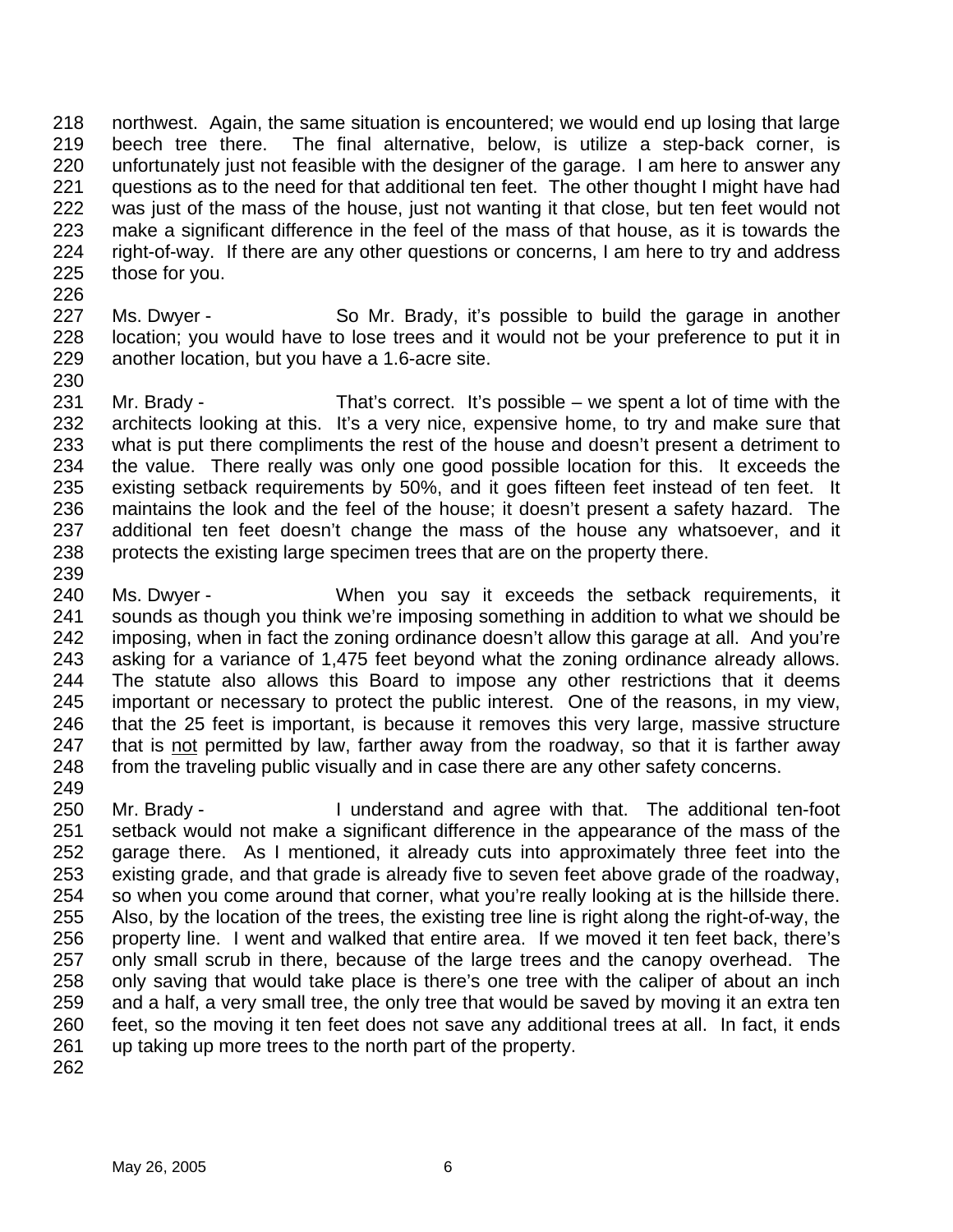263 264 265 Mr. Wright - Any further questions of the Board? Thank you very much, Mr. Brady; we'll make a decision at the end of the docket.

- 266 267 268 269 Ms. Dwyer - We're here on a request to reconsider. Our reconsideration is limited to the condition imposed by the Board to require this garage to be 25 feet from Causeway Drive. My motion is that we deny the request to reduce that 25-foot distance requirement and uphold the condition that we voted for in our March meeting.
- 270

272

- 271
- Mr. Wright Any further discussion?

273 274 275 276 277 278 279 280 281 282 283 284 285 286 287 288 289 290 291 292 293 Ms. Dwyer - I would like to discuss a point raised in the letter we got concerning the Crowley case. I'm very concerned that there is the impression that the appearance before the Board of Zoning Appeals to acquire a variance is a mere formality in which requests are rubber stamped by this Board, and I'm shocked that an attorney would actually put that in writing in a letter to the Board about a rehearing case. Sometimes I get the feeling that maybe that's a prevalent point of view, when in fact the Supreme Court has put some fairly severe restrictions on this Board and the extent to which we can grant variances. As I look at the Brady case, and having reviewed the Supreme Court case, Cochran vs. Fairfax, that we're going to discuss later today, if I were hearing this case in its entirety today, I would probably have moved to deny the case, because I don't see a hardship; I don't see the variance in limiting all beneficial use and enjoyment of the property. However, we did grant the variance in March, and I am loathe to take that away, and I think there are in fact some questions about whether Mr. Brady has vested rights because of our earlier decision, so I want to limit my comments in that way, but just to say that I think the 25-foot setback is reasonable, considering the size of this garage. It's a very large structure; it is not permitted under our ordinances. Having setbacks is a time-honored way in the Zoning Ordinance of minimizing impacts of structures on the surrounding community, and I think a 25-foot setback does go a long way towards minimizing the impact of this structure that is otherwise not permitted by the Zoning Ordinance.

294 295 Mr. Wright - Che thing he could do, is he could reduce the size of the garage.

- 296 297 298 299 Ms. Dwyer - There are many options. Moving the garage, reducing it, changing the shape of it. He has a 1.6-acre site, and I think that there are many, many options available to this particular applicant.
- 301 302 Mr. Wright - Any further discussion? Hearing none, all in favor of denying the request, say aye. Opposed say no. It's denied.
- 303

300

304 305 306 307 After an advertised public hearing and on a motion by Ms. Dwyer, seconded by Ms. Harris, the Board **denied** application **A-34-2005** for a variance to build a detached garage at 2601 Causeway Drive (Parcel 732-755-3210).

308 Affirmative: Dwyer, Harris, Kirkland, Nunnally, Wright 5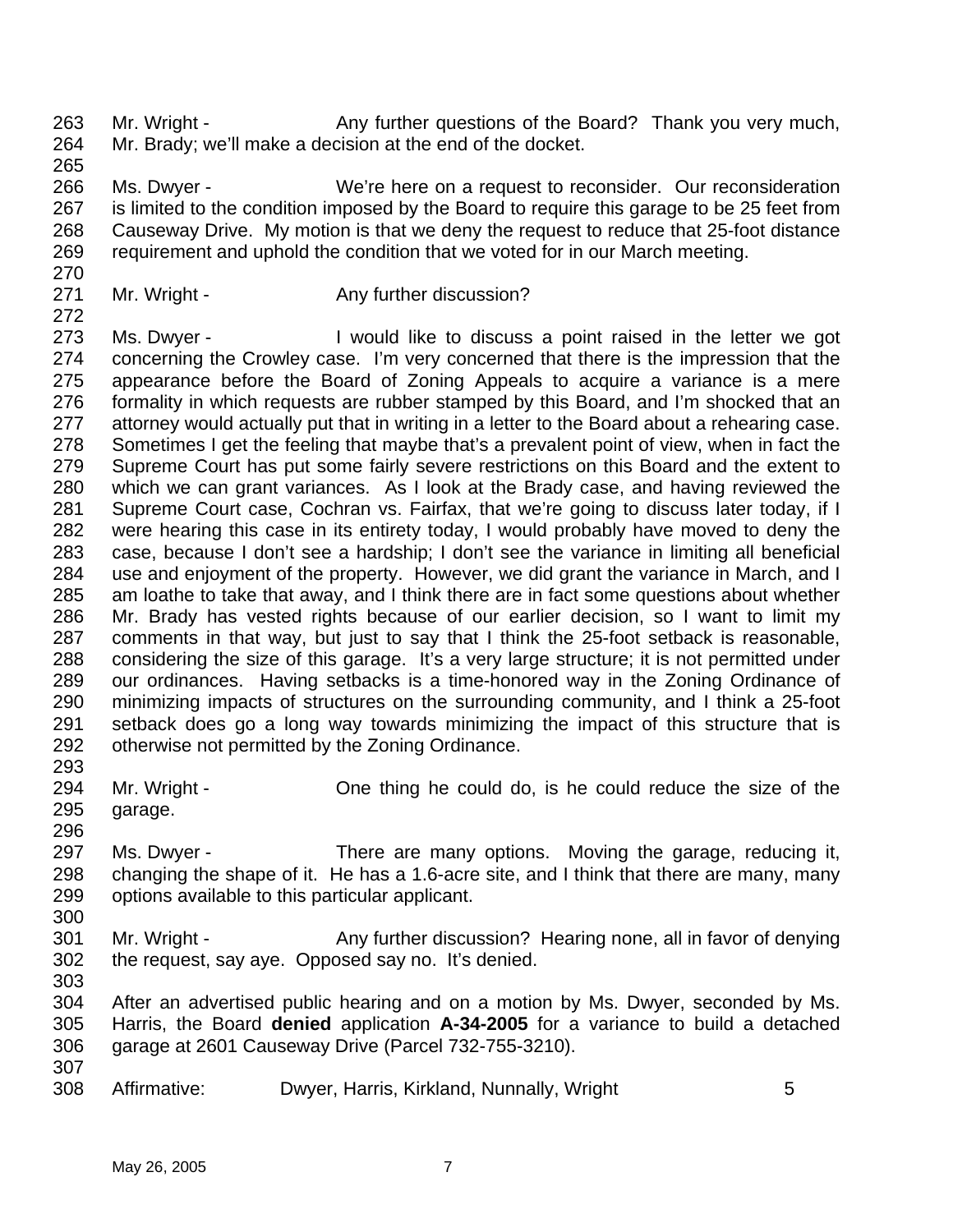| 309<br>310<br>311                                    | Negative:<br>Absent:                         | $\boldsymbol{0}$<br>$\overline{0}$                                                                                                                                                                                                                                                                                                                                                                                                                                                                                       |
|------------------------------------------------------|----------------------------------------------|--------------------------------------------------------------------------------------------------------------------------------------------------------------------------------------------------------------------------------------------------------------------------------------------------------------------------------------------------------------------------------------------------------------------------------------------------------------------------------------------------------------------------|
| 312<br>313<br>314                                    |                                              | The Board denied your request as it found from the evidence presented that the<br>condition is necessary to protect the public welfare.                                                                                                                                                                                                                                                                                                                                                                                  |
| 315<br>316<br>317<br>318<br>319<br>320<br>321<br>322 | A - 47-2005                                  | <b>RODNEY AND KELLY PARRISH</b> request a variance from Section<br>24-94 to build an addition at 5814 Shady Hills Way (Shady Ridge)<br>(Parcel 744-777-4356), zoned R-3C, One-family Residence District<br>(Conditional) (Three Chopt). The minimum side yard setback is not<br>met. The applicants propose 10 feet minimum side yard setback,<br>where the Code requires 12 feet minimum side yard setback. The<br>applicants request a variance of 2 feet minimum side yard setback.                                   |
| 323<br>324<br>325                                    | Mr. Wright -                                 | Does anyone else desire to speak with reference to this<br>case? Would you raise your right hand and be sworn please?                                                                                                                                                                                                                                                                                                                                                                                                    |
| 326<br>327<br>328                                    | Mr. Blankinship -                            | Do you swear that the testimony you are about to give is the<br>truth, the whole truth, and nothing but the truth, so help you God?                                                                                                                                                                                                                                                                                                                                                                                      |
| 329<br>330<br>331<br>332<br>333<br>334<br>335<br>336 | Mr. Parrish -<br>to Henrico County.          | Yes I do. My name's Rodney Parrish. What we're trying to<br>do is add an addition on to the back of our house to replace an existing structure, which<br>is a deck. What we're asking for is a two-foot variance setback. That goes to our<br>neighbors on the left, and we have a fence between our yards; they have no visual<br>windows on that side of their house to see our house, so we're asking for the two feet<br>over, and we feel that this will increase the value to our property, as well as the revenue |
| 337<br>338                                           | Mr. Wright -                                 | Would this replace the deck?                                                                                                                                                                                                                                                                                                                                                                                                                                                                                             |
| 339<br>340                                           | Mr. Parrish -                                | Yes, it will.                                                                                                                                                                                                                                                                                                                                                                                                                                                                                                            |
| 341<br>342                                           | Mr. Wright -                                 | Is it the same size as the deck or larger?                                                                                                                                                                                                                                                                                                                                                                                                                                                                               |
| 343<br>344                                           | Mr. Parrish -                                | It goes out a little bit larger. It goes two feet to the left?                                                                                                                                                                                                                                                                                                                                                                                                                                                           |
| 345<br>346                                           | Mr. Wright -                                 | What is the size of the proposed addition?                                                                                                                                                                                                                                                                                                                                                                                                                                                                               |
| 347<br>348<br>349                                    | Mr. Parrish -<br>house is twelve by sixteen. | The size of the proposed addition on the outside of the                                                                                                                                                                                                                                                                                                                                                                                                                                                                  |
| 350<br>351                                           | Mr. Wright -                                 | What type of construction would it be?                                                                                                                                                                                                                                                                                                                                                                                                                                                                                   |
| 352<br>353<br>354                                    | Mr. Parrish -<br>room.                       | It's going to be an A-frame roof, high ceiling, and a family                                                                                                                                                                                                                                                                                                                                                                                                                                                             |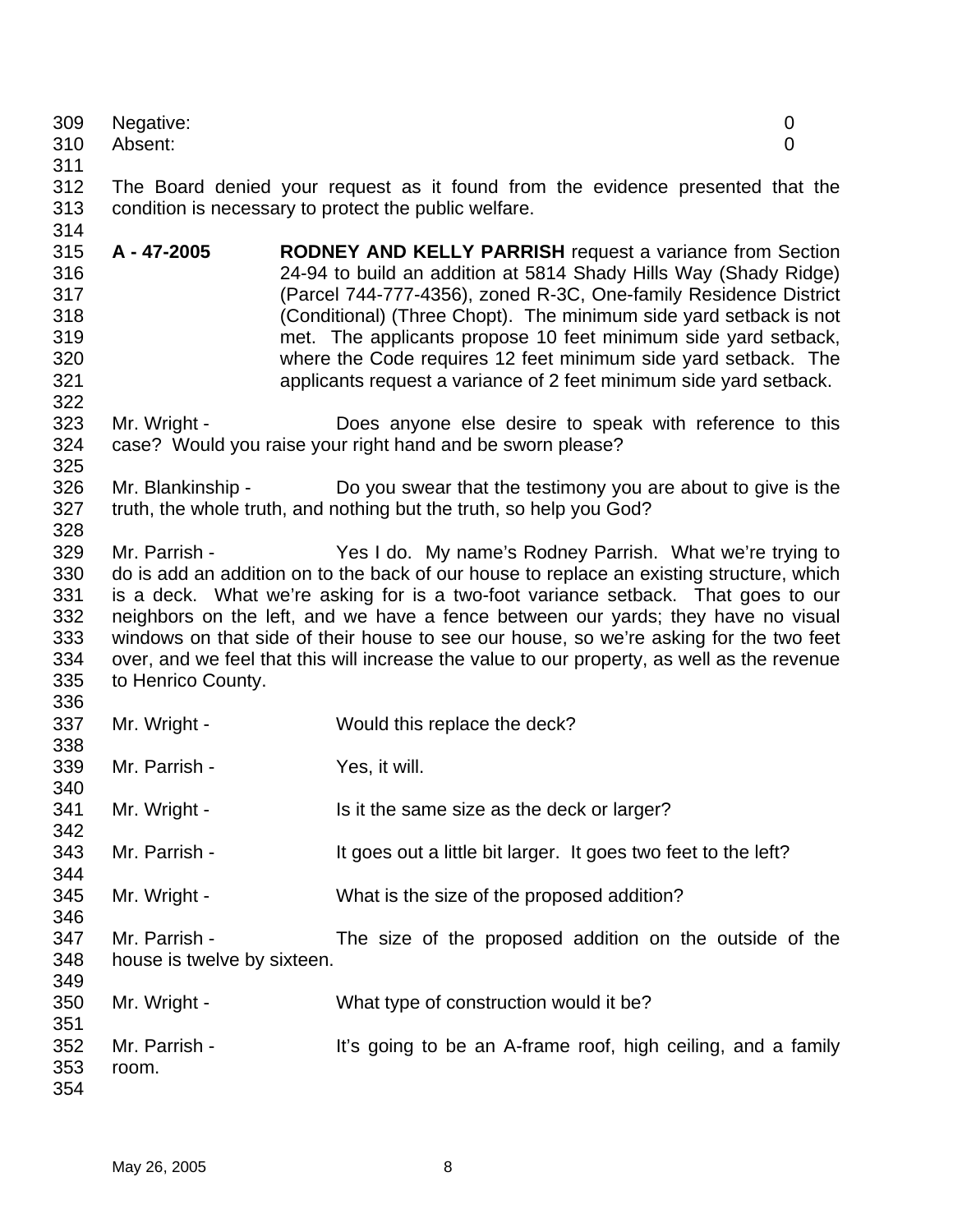| 355<br>356                      | Mr. Wright -                                              | And it's going to be one story?                                                                                                                                                                                                              |
|---------------------------------|-----------------------------------------------------------|----------------------------------------------------------------------------------------------------------------------------------------------------------------------------------------------------------------------------------------------|
| 357<br>358                      | Mr. Parrish -                                             | One story.                                                                                                                                                                                                                                   |
| 359<br>360                      | Mr. Wright -                                              | Used for a family room?                                                                                                                                                                                                                      |
| 361<br>362                      | Mr. Parrish -                                             | Yes.                                                                                                                                                                                                                                         |
| 363<br>364                      | Mr. Nunnally -                                            | What size is your deck right now, sir?                                                                                                                                                                                                       |
| 365<br>366                      | Mr. Parrish -                                             | I think it's about fourteen by ten.                                                                                                                                                                                                          |
| 367<br>368<br>369               | Ms. Harris -<br>that would be so close to their property? | Have you spoken with your neighbors about this addition                                                                                                                                                                                      |
| 370<br>371                      | Mr. Parrish -                                             | Yes we have.                                                                                                                                                                                                                                 |
| 372<br>373                      | Ms. Harris -                                              | And they are in agreement with your doing this?                                                                                                                                                                                              |
| 374<br>375                      | Mr. Parrish -                                             | Correct.                                                                                                                                                                                                                                     |
| 376<br>377<br>378               | Ms. Harris -<br>agreement with?                           | But you don't have any letters to substantiate that they are in                                                                                                                                                                              |
| 379<br>380                      | Mr. Parrish -                                             | No I don't.                                                                                                                                                                                                                                  |
| 381<br>382<br>383               | Ms. Dwyer -                                               | Could you change the configuration of this addition so that<br>it's longer but not as wide, so that it doesn't encroach in the setback?                                                                                                      |
| 384<br>385<br>386<br>387        | Mr. Parrish -<br>We have been told by our contractor.     | We could, but financially it kind of hampers us, because we<br>have to move the electrical box, and that would cost us about \$3,000 to move that box.                                                                                       |
| 388<br>389<br>390<br>391<br>392 | Mr. Blankinship -<br>necessary.                           | You asked a moment ago if it were larger than the existing<br>deck, the proposed addition. The existing deck actually complies with the setback, so<br>that if it were exactly the same size as the existing deck, the variance would not be |
| 393<br>394<br>395               | Mr. Wright -                                              | That's what I'm understanding. And we don't know what the<br>exact size of the existing deck is or the materials, Mr. Blankinship?                                                                                                           |
| 396<br>397                      | Mr. Blankinship -                                         | It's not shown in the plans.                                                                                                                                                                                                                 |
| 398<br>399                      | Ms. Dwyer -                                               | It looks like it's on the plat.                                                                                                                                                                                                              |
| 400                             | Mr. Blankinship -                                         | It's not dimensioned, but it shows.                                                                                                                                                                                                          |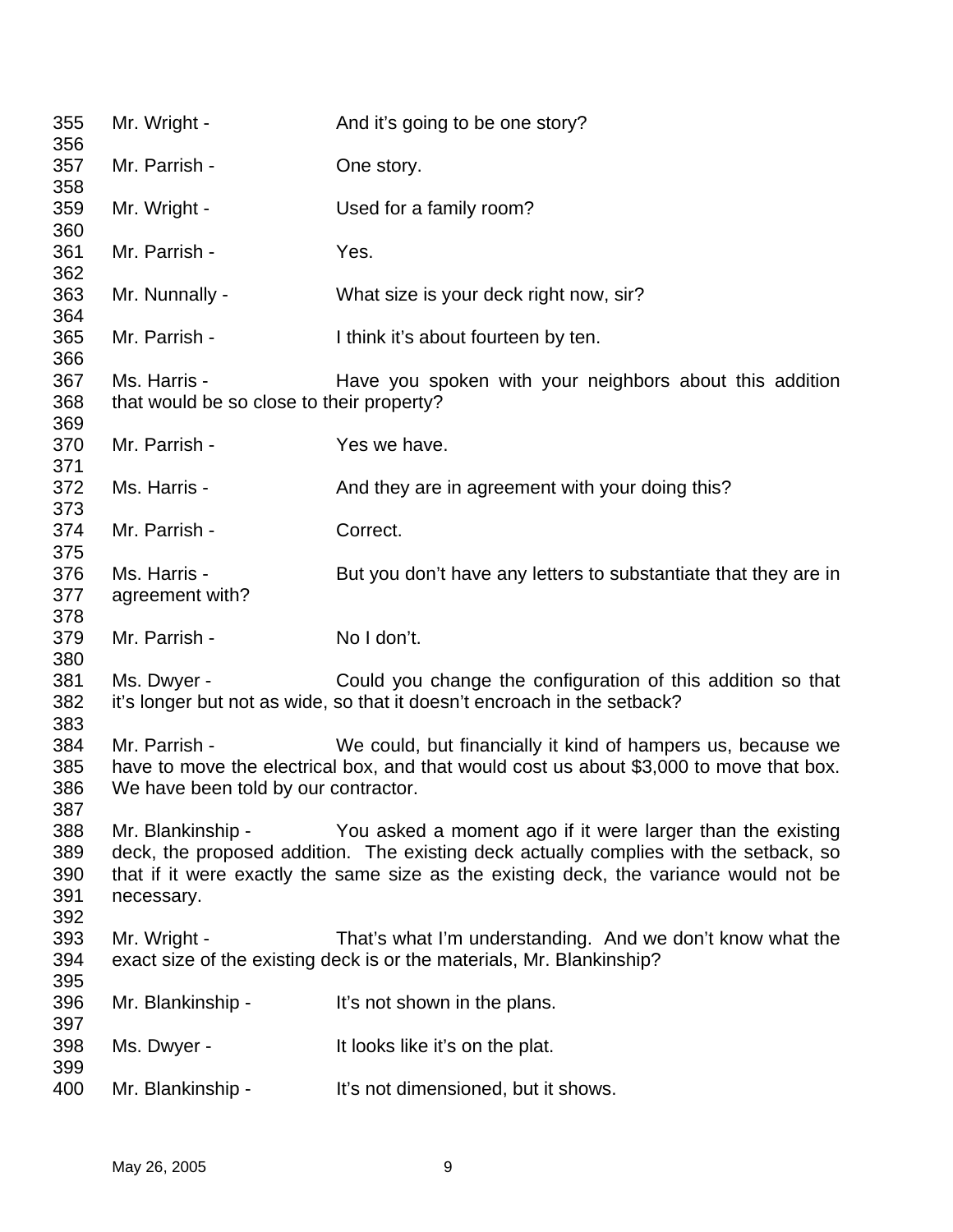401 402 403 404 405 406 407 408 409 410 411 412 413 414 415 416 417 418 419 420 421 422 423 424 425 426 427 428 429 430 431 432 433 434 435 436 437 438 439 440 441 442 443 444 445 446 Ms. Dwyer - It shows the existing deck as 12.5 feet from the property line, so it's required to be 12, so clearly the deck in that dimension, complies with the ordinance. Mr. Wright - So the problem is created by extending this proposed addition toward the rear property line, and at the beginning of it, it satisfies the requirement; it just goes into the side yard as it's on an angle. The property line's on an angle, not parallel with the house. Mr. Wright - Any further questions of the Board? Is anyone here in opposition to this request? Hearing none, that concludes the case. Ms. Dwyer - I would also like to reiterate that I don't see a hardship; I don't see the Zoning Ordinance as applied, interfering with reasonable beneficial use of the property, so under Cochran, it seems to me that a denial is appropriate in this case. Mr. Wright - All in favor, say aye. Opposed, no. It's approved. After an advertised public hearing and on a motion by Mr. Nunnally, seconded by Mr. Kirkland, the Board **granted** application **A-47-2005** for a variance to build an addition at 5814 Shady Hills Way (Shady Ridge) (Parcel 744-777-4356). The Board granted the variance/use permit subject to the following conditions: 1. This variance applies only to the side yard setback requirement. All other applicable regulations of the County Code shall remain in force. 2. The new construction shall match the existing dwelling as nearly as practical in materials and color. Affirmative: Harris, Kirkland, Nunnally, Wright 4 Negative: Dwyer 2009 Dwyer 2009 PM 2009 2009 1 Absent: 0 The Board granted this request, as it found from the evidence presented that, due to the unique circumstances of the subject property, strict application of the County Code would produce undue hardship not generally shared by other properties in the area, and authorizing this variance will neither cause a substantial detriment to adjacent property nor materially impair the purpose of the zoning regulations. **A - 48-2005 LISA AND THOMAS STEIN** request a variance from Section 24-94 to build a screened porch at 4912 Old Millrace Place (Millrace) (Parcel 743-772-1525), zoned R-2C, One-family Residence District (Conditional) (Three Chopt). The rear yard setback is not met. The applicants propose 41 feet rear yard setback, where the Code requires 45 feet rear yard setback. The applicants request a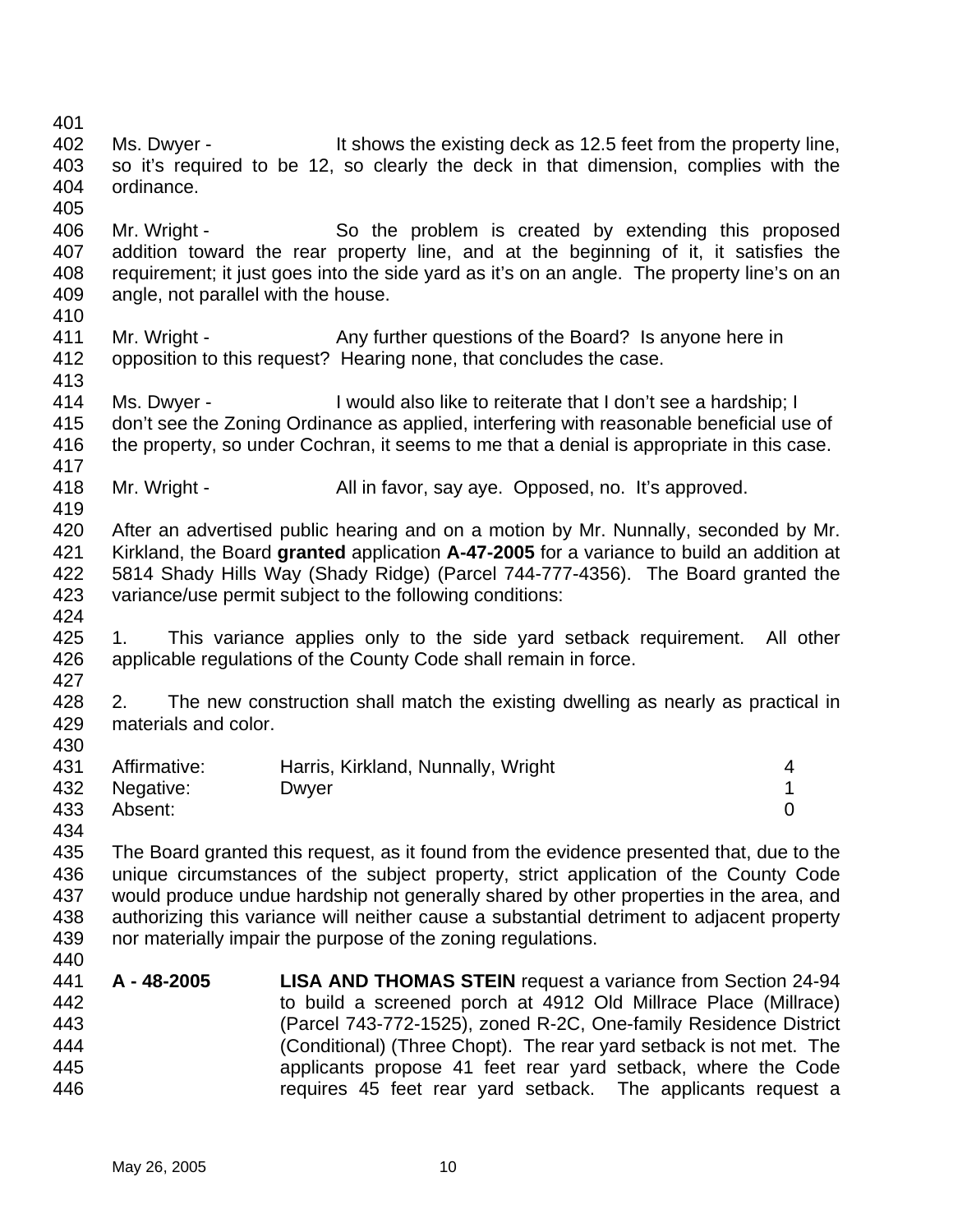447 448 449 450 451 452 453 454 455 456 457 458 459 460 461 462 463 464 465 466 467 468 469 470 471 472 473 474 475 476 477 478 479 480 481 482 483 484 485 486 487 488 489 490 491 492 variance of 4 feet rear yard setback. Mr. Wright - Does anyone else desire to speak with reference to this case? Would you raise your right hand and be sworn please? Mr. Blankinship - Do you swear that the testimony you are about to give is the truth, the whole truth, and nothing but the truth, so help you God? Ms. Stein - The Stein Helphan I do. It's Lisa Stein. What we would like to do is to put an addition on the back of our home, which is a covered porch with windows. You should have a picture of my plat. I currently have a pool in the back yard; basically, I need 3.8 feet from the rear setback, that I don't currently have. It's going to be 18 feet long, so it's about 6 to 8 feet that I actually need. I have already spoken to all of the neighbors who border my property; I've gotten their signatures; I've showed them the plans of the drawing, my application for the variance, the plat, and they all are in agreement with our getting the variance if you allow. This picture that you came out and took, you can see where it's going to go behind the house. I just have woods on the side of me, and there's about 40 feet, according to what you wrote, on the side. Mr. Wright - What's located to the rear of your property? Ms. Stein - Lot 16 in Bridlewood is my neighbor behind me in a different subdivision. It's all really woods; their house is quite a distance away from me. Mr. Wright - Is that house visible from the rear of your property? Ms. Stein - On the right-hand side it is. The left-hand side behind where the proposed porch would be, is all woods. They have about a five-acre lot. I also asked for their approval, and they had given me that, and you should have a copy of that. Mr. Wright - We have a copy of something you presented; these are your neighbors who signed, I take it. Ms. Stein - Those are the four neighboring properties that touch my property on all sides. Mr. Nunnally - What is he name of the neighbor behind you? Ms. Stein - The neighbor behind me is Bland and Ginger Motley; that's the third one, Lot 16 Bridlewood. Mr. Nunnally - They've signed this? They've seen the plans? Ms. Stein - Every one of them has seen the plans, seen my plat, I've shown them the application; they all got their letter in the mail.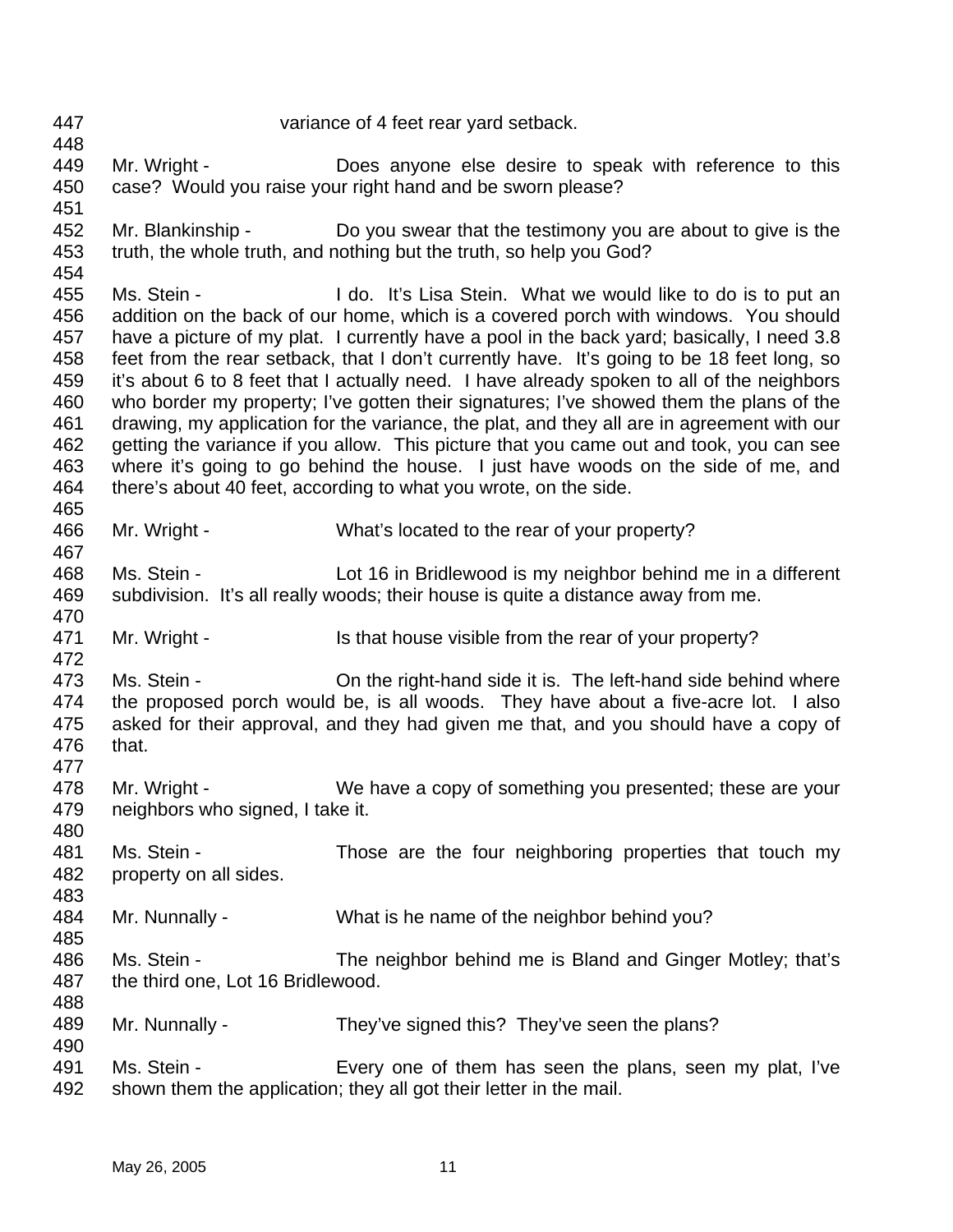501 502 503 504 505 506 507 508 509 510 511 512 513 514 515 516 517 518 519 520 521 522 523 524 525 526 527 528 529 530 531 532 533 534 535 536 537 538 Ms. Dwyer - And you could also extend it from one end to the other, extend it and make it longer. If you had a ten-foot deep porch, you could also make the porch longer to accommodate more space. Ms. Stein - The Music existing concrete there on one end, and making it longer and thinner wouldn't really help me with the ten feet. Right now it's proposed to be fourteen by eighteen feet, so I can make it ten by twenty-one feet, I guess, but that won't give me the depth to walk around a table and chairs. Ms. Harris - What is the effect on the in-ground pool of this screened porch? Ms. Stein - There should be no effect. When I put the pool in, I found out from the County that any structure has to be ten feet from the water line, so I made sure that I would be at least ten to eleven feet from the water line. I really wanted to build this previously, and it was last year when I came to get the permit for this, that I found out that I needed this variance, and at the time I was already having the concrete poured, so they gave me approval to put piers in for a deck, which I did while the concrete guy was there. The concrete man actually put that in. I was trying to watch all my boundaries going by the County Code. At this point, I didn't have the opportunity then, I couldn't get the variance fast enough even if I wanted to, because the concrete guy was there. I waited till this year so I could actually finish the porch off, if I get the variance. Mr. Wright - The Any further questions of the Board? Is anyone here in opposition to this request? Hearing none, that concludes the case. Mr. Wright -  $A-48-2005 -$  is there a motion? Mr. Nunnally - Move we approve it. Mr. Wright - Is there a second? Hearing no second, do I hear another motion? Mr. Kirkland - The University of the Imove we deny it. Mr. Wright - Is there a second?

Ms. Dwyer - Ms. Stein, you could build a ten-foot deep screened porch

Ms. Stein - Yes, I could, but at ten feet, by the time I put a table in there, I wouldn't be able to walk around the table and the chairs, so that is why I'm asking for

and not need a variance at all, isn't that correct?

the additional 3.8 feet.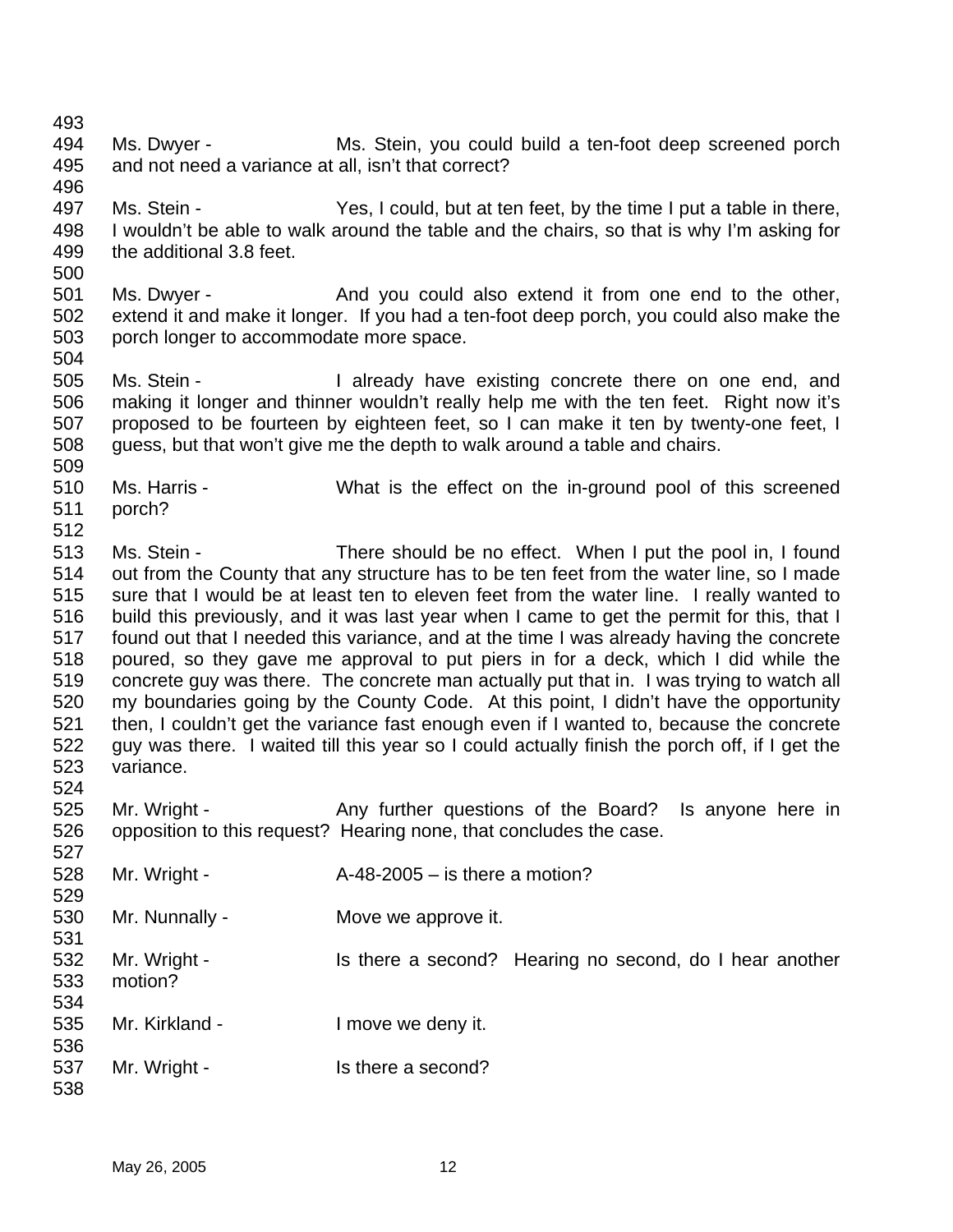| 539        |                                 |                                                                                                                                                                                         |                |
|------------|---------------------------------|-----------------------------------------------------------------------------------------------------------------------------------------------------------------------------------------|----------------|
| 540        | Ms. Dwyer -                     | Second.                                                                                                                                                                                 |                |
| 541        |                                 |                                                                                                                                                                                         |                |
| 542        | Mr. Blankinship -               | Motion by Mr. Kirkland to deny; second by Ms. Dwyer.                                                                                                                                    |                |
| 543        |                                 |                                                                                                                                                                                         |                |
| 544        | Mr. Wright -                    | Any discussion? All in favor of denial, say aye. Opposed,                                                                                                                               |                |
| 545        | no.                             |                                                                                                                                                                                         |                |
| 546        |                                 |                                                                                                                                                                                         |                |
| 547        |                                 | After an advertised public hearing and on a motion by Mr. Kirkland, seconded by Ms.                                                                                                     |                |
| 548        |                                 | Dwyer, the Board denied application A-48-2005 for a variance to build a screened                                                                                                        |                |
| 549        |                                 | porch at 4912 Old Millrace Place (Millrace) (Parcel 743-772-1525).                                                                                                                      |                |
| 550        |                                 |                                                                                                                                                                                         |                |
| 551        | Affirmative:                    | Dwyer, Harris, Kirkland, Wright                                                                                                                                                         | 4              |
| 552        | Negative:                       | <b>Nunnally</b>                                                                                                                                                                         | $\mathbf{1}$   |
| 553        | Absent:                         |                                                                                                                                                                                         | $\overline{0}$ |
| 554        |                                 |                                                                                                                                                                                         |                |
| 555        |                                 | The Board denied your request as it found from the evidence presented that there was                                                                                                    |                |
| 556        |                                 | no "hardship approaching confiscation" as required by $\S$ 15.2-2309 of the Code of                                                                                                     |                |
| 557        | Virginia to justify a variance. |                                                                                                                                                                                         |                |
| 558        |                                 |                                                                                                                                                                                         |                |
| 559        | A - 49-2005                     | <b>SYLVIA WRIGHT</b> requests a variance from Section 24-9 to build a                                                                                                                   |                |
| 560        |                                 | one-family dwelling at 9420 Hoehns Road (Parcel 764-758-7891                                                                                                                            |                |
| 561        |                                 | (part)), zoned R-2A, One-family Residence District (Brookland).                                                                                                                         |                |
| 562        |                                 | The public street frontage requirement is not met. The applicant                                                                                                                        |                |
| 563        |                                 | has 0 feet public street frontage, where the Code requires 50 feet                                                                                                                      |                |
| 564        |                                 | public street frontage. The applicant requests a variance of 50 feet                                                                                                                    |                |
| 565        |                                 | public street frontage.                                                                                                                                                                 |                |
| 566        |                                 |                                                                                                                                                                                         |                |
| 567        | Mr. Wright -                    | Does anyone else desire to speak with reference to this                                                                                                                                 |                |
| 568        |                                 | case? Would you raise your right hand and be sworn please?                                                                                                                              |                |
| 569        |                                 |                                                                                                                                                                                         |                |
| 570        | Mr. Blankinship -               | Do you swear that the testimony you are about to give is the                                                                                                                            |                |
| 571        |                                 | truth, the whole truth, and nothing but the truth, so help you God?                                                                                                                     |                |
| 572        |                                 |                                                                                                                                                                                         |                |
| 573        | Ms. Wright -                    | Yes sir. Sylvia Wright. This is actually a continuance of my                                                                                                                            |                |
| 574        |                                 | family's subdivision. Back in 1939 my grandmother set up the first subdivision when                                                                                                     |                |
| 575        |                                 | she divided the property for my dad and his brothers and his sisters, and she                                                                                                           |                |
| 576        |                                 | established the first right-of-way that would come in off of Hungary Road back to our                                                                                                   |                |
| 577        |                                 | property. In 1970, and you have the last two exhibits I have in my packet, they are                                                                                                     |                |
| 578        |                                 | parcels that show a continuance of the road. In 2002 I filed a family subdivision. On the                                                                                               |                |
| 579        |                                 | northern boundary of our property in 1970, my dad continued the road over to my                                                                                                         |                |
| 580<br>581 |                                 | property, which is on the southwest corner. If you look at the aerial shot, the land that's                                                                                             |                |
| 582        |                                 | depicted as sort of a big triangle, is the area where I'm located. What I'm doing this<br>time, is I'm taking a parcel which I call Lot 5 in my family subdivision, and I'm dividing it |                |
| 583        |                                 | in half, and I'm taking half of it, which would be the northwest corner, and I intend to                                                                                                |                |
| 584        |                                 | deed that to my youngest daughter Karen, and she's going to build her home there, and                                                                                                   |                |
|            |                                 |                                                                                                                                                                                         |                |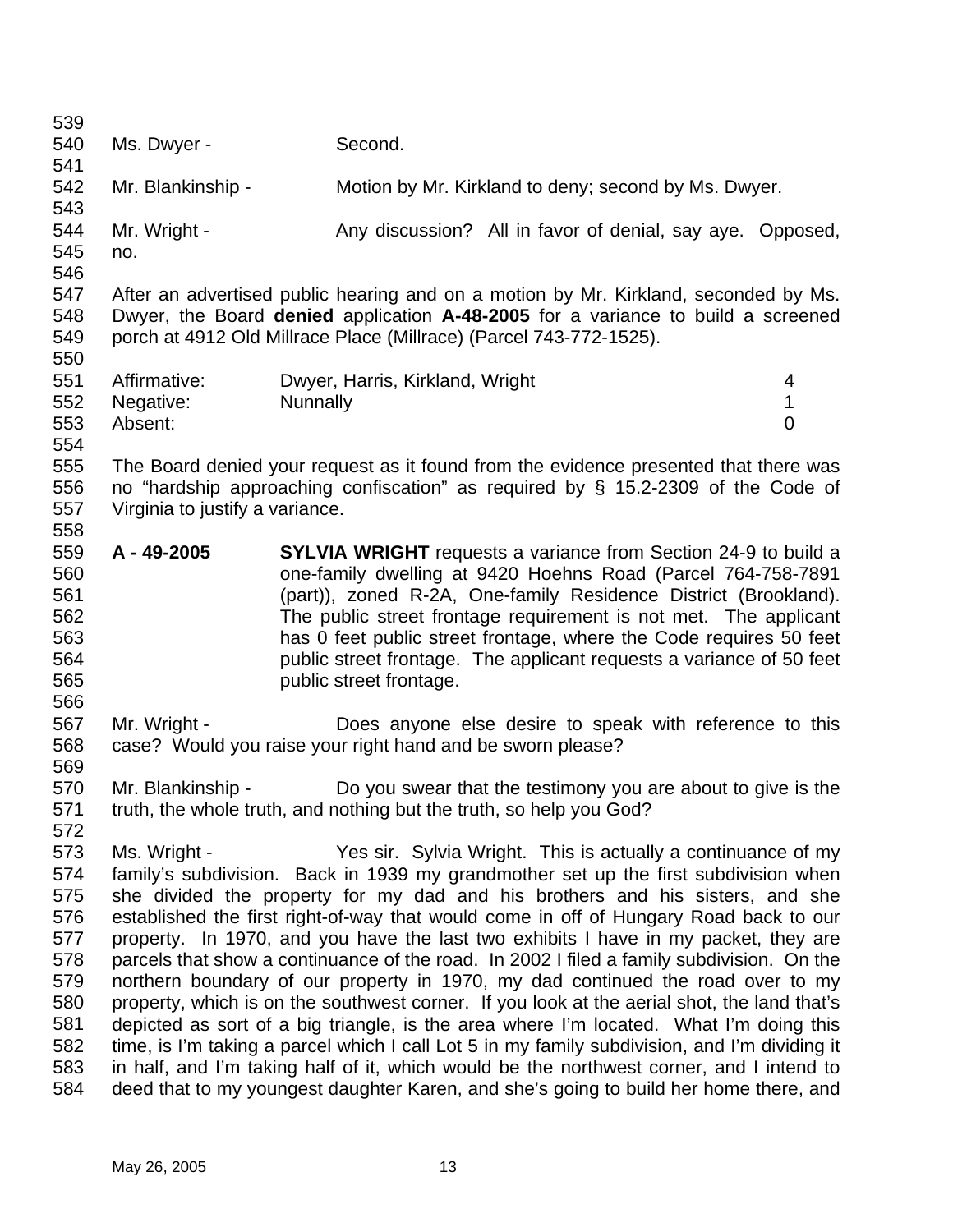585 586 587 588 589 590 591 592 593 594 595 596 597 598 599 600 601 602 603 604 605 606 607 608 609 610 611 612 613 614 615 616 617 618 619 620 621 622 623 624 625 626 627 628 629 630 this would be four of my five children on the property. I still have a child in Maryland, who says that maybe when he retires, he might want to come too. The County sewer runs parallel to the Lake, so on this side it's less restricted for the homes, and my daughter's home would be hooked up to County sewer. We just don't have County water. Ms. Dwyer - Where is Lot 6? Ms. Wright - Ch, the Lake. I have the Lake itself done in a lot, and then I have the liability insurance on it, and I have so much footage around the Lake too. Each one of the children, I let them use the Lake, but I just wanted one person to have to carry the liability for it. Ms. Dwyer - When was this property subdivided? Or has it been done piecemeal over the years? Ms. Wright - The Mustarted in 1970 when my dad gave me a piece, and then in 1993, I gave a piece to my middle son Donald, and then about 2000 I started to divide more of it off, an older daughter, my oldest son, and now this is my youngest daughter. Ms. Dwyer - And this plat is dated 2001, showing the family subdivision? Ms. Wright - I had that done and filed at the County, just to give the County and the Tax Department and any future deeds something to work with. I filed it by itself. Ms. Dwyer - So this obviously, Mr. Blankinship, has not been through subdivision plan. Mr. Blankinship - Right, it's exempt as a family division. Ms. Dwyer - It's exempt in what way? Mr. Blankinship - It's exempt from subdivision regulations. It doesn't go through the Planning Commission, and it's not subject to the subdivision requirements. It is, of course, subject to the zoning requirements. Each lot is still subject to the zoning requirements. Ms. Wright - We meet all requirements. We're R-2A, except for the fact that I have a fifteen-foot access road that takes me out to the County. Ms. Dwyer - Mr. Blankinship, are there any safety issues in terms of fire truck access or ambulance access to these lots that are so far off Hungary? Mr. Blankinship - We have not received any comments from fire, either on this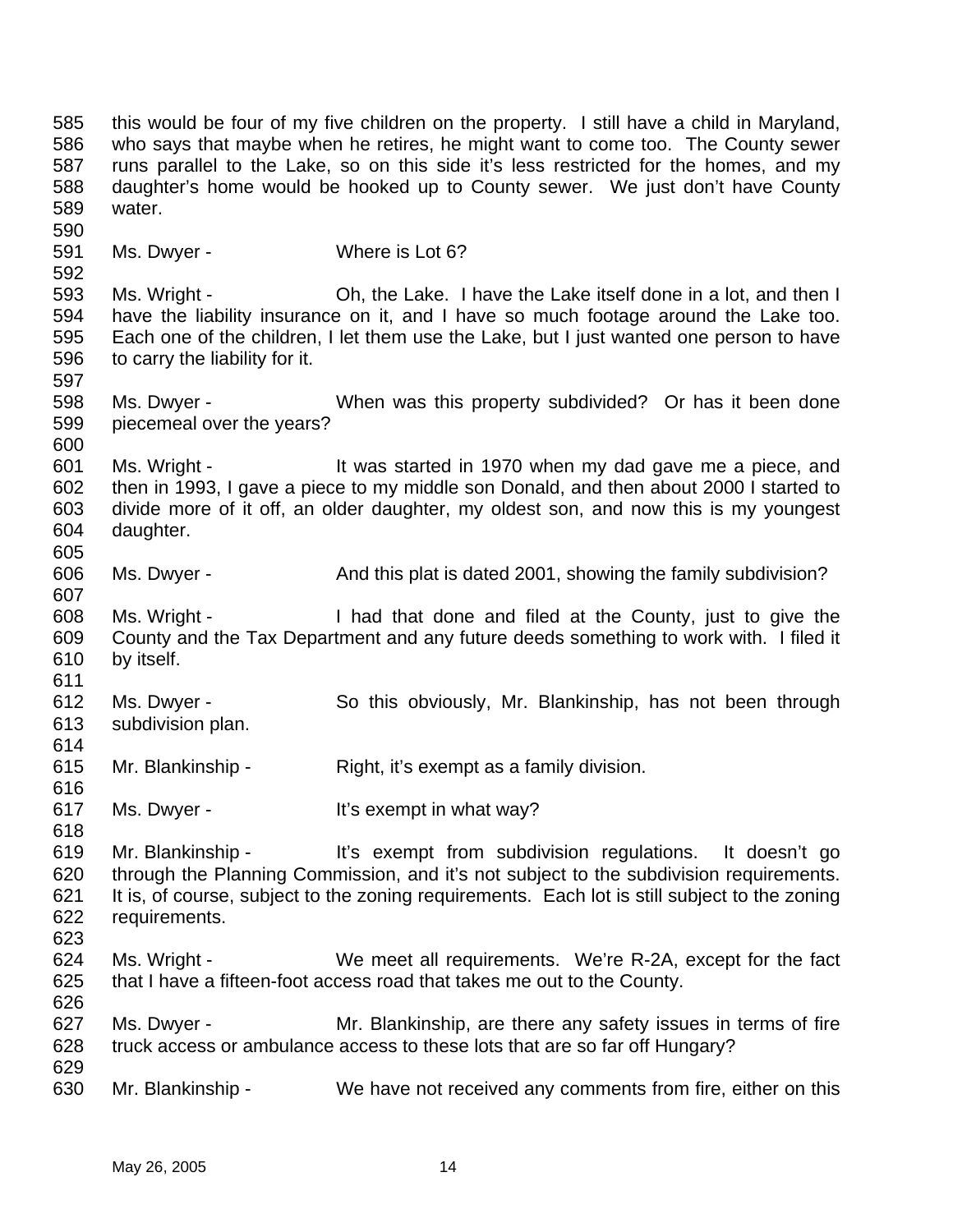631 632 application or on the previous ones. This is a rare case of a family division where they have a paved road.

633

634 635 636 637 638 639 Ms. Wright - Part of it is. I'd say maybe half of it is paved. The road actually extends completely around the Lake. The remainder of it is gravel. It has been deeded to, we do this by lot, Lot 3, Lot 2, and Lot 1, but I also extended it between myself, between Lot 7 and Lot 1, but it's not an official deed. I just opened it up because I felt it was safer to have a road that goes completely around to provide access like that, so it's not actually deeded.

640 641

642

Ms. Dwyer - So it's not paved all the way around?

643 644 645 Ms. Wright - No ma'am, only on this northern boundary that goes over to the west, and the rest is gravel.

- 646 647 Ms. Dwyer - So Lot 5 and Lot 4 do not have paved road?
- 648 649 Ms. Wright - They do have that, yes.
- 650 Mr. Blankinship - Three, four, and five do.
- 652 Ms. Wright - Three, four, five, two, seven. It stops at seven.
- 654 Ms. Dwyer - So one and two do not have paved access.
- 656 657 Ms. Harris - These other lots – have they experienced flooding since Hungary Creek is so close to it?
- 658

665

667

651

653

655

659 660 661 662 663 664 Ms. Wright - The highest water we have ever seen was when Gaston came through, and what it basically does is, the lake kind of acts as a catching pool, and it will rise, and then it will build up and basically go over the spillway on that corner and the dam bridge area that I have there and cover that entire area when the water comes through, and then I have another bridge up at my end, so we still have access at both ends, even when it's high water.

- 666 Mr. Blankinship - So your spillway accommodated Gaston?
- 668 669 670 Ms. Wright - It was completely covered, but yes, it survived it. Hopefully we'll never have anything like that again.
- 671 672 Mr. Wright - The Have you read the conditions that are proposed if this is approved?
- 674 675 Ms. Wright - No sir, I'm not aware of any conditions except for the few comments that are at the top.
- 676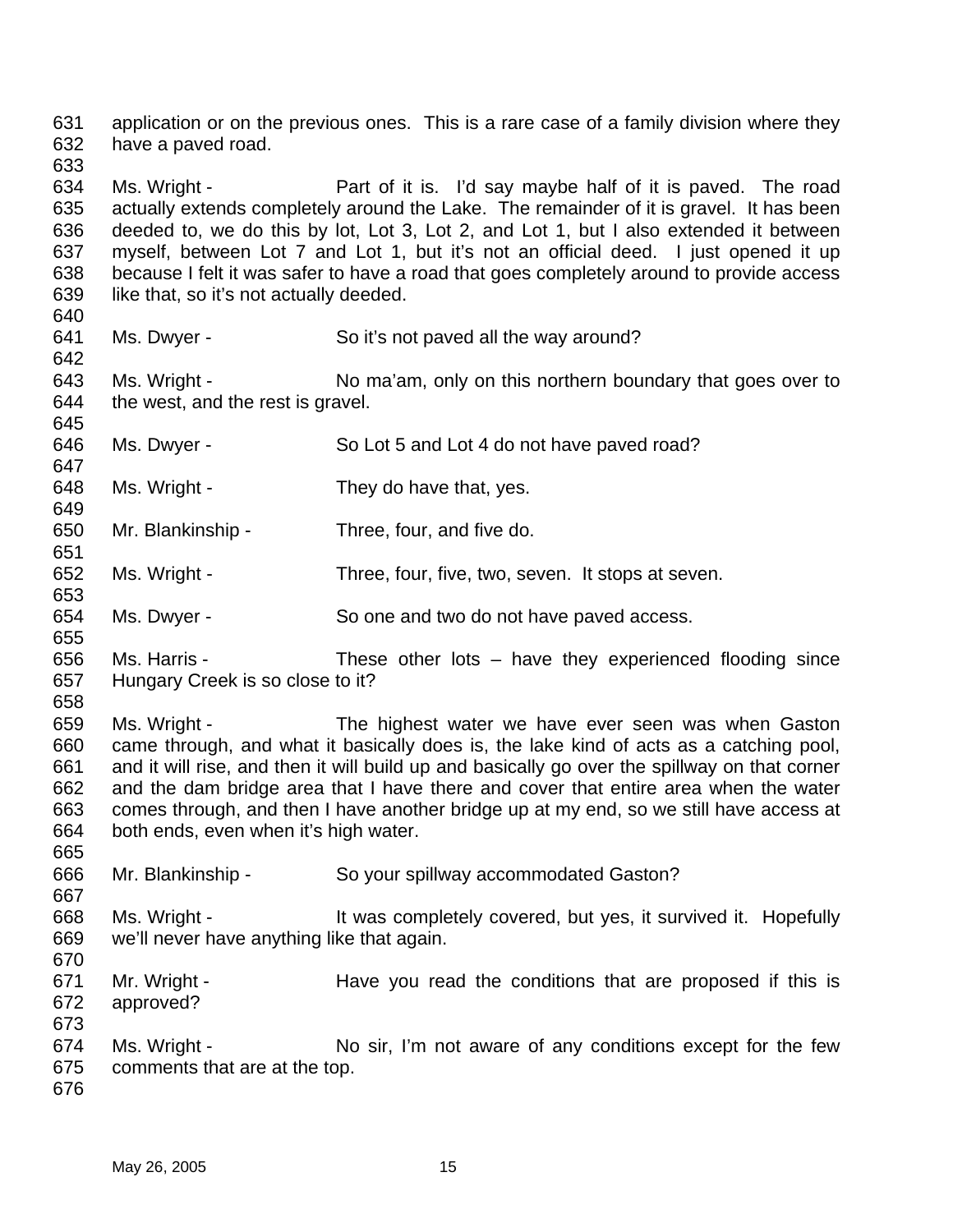Mr. Blankinship - Page 3 of the staff report. Mr. Wright - This is approved, it would be subject to these conditions. I just wanted to ensure that you had read these. Ms. Wright - I don't particularly see anything that would be an issue. Mr. Wright - Basically, you have to prove that you have legal access to the property before your building permit will be issued, and these provide that you are responsible for the maintenance of that road, not the County. Ms. Wright - Yes sir. I do sort of a layered deed that honors all of the previous easements, when I do the deed, and we have a road agreement already in place that's signed by everybody. Ms. Dwyer - The Are the other houses hooked up to public sewer, or is this going to be the only one? Ms. Wright - My son, the one that built on the northeast corner in 1993, because he is within a hundred feet of the County sewer, he is. Ms. Dwyer - Lot 3? Ms. Wright - Yes. Presently, he is the only one hooked up. Lot 5 will be hooked up. The initial house that was there that my dad lived in was grandfathered, and the rest of us are just too far away by County regulation to hook up. Mr. Blankinship - The original house is on Lot 4? Ms. Wright - Yes, and that still has a septic tank. It was grandfathered. Mr. Wright - The Any further questions of the Board? Is anyone here in opposition to this request? Hearing none, that concludes the case. Mr. Wright - A-49-2005. Mr. Kirkland - **Move we approve it.** Ms. Harris - Second the motion. Mr. Blankinship - Motion to approve by Mr. Kirkland; seconded by Ms. Harris. Mr. Wright - Any discussion. Hearing none, all in favor of approval, say aye. Opposed, no. It's approved.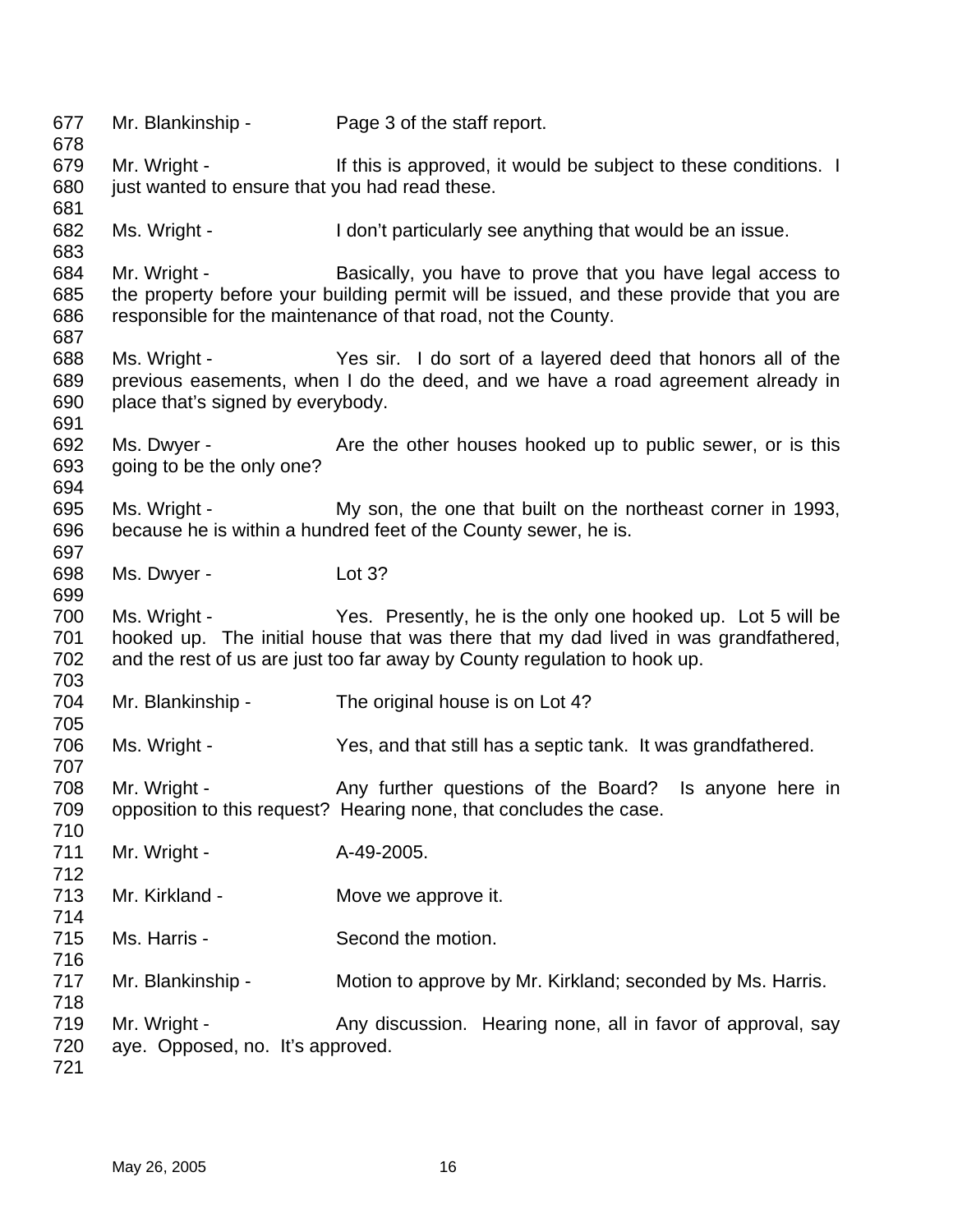722 723 724 725 726 After an advertised public hearing and on a motion by Mr. Kirkland, seconded by Ms. Harris, the Board **granted** application **A-49-2005** for a variance to build a one-family dwelling at 9420 Hoehns Road (Parcel 764-758-7891 (part)). The Board granted the variance/use permit subject to the following conditions:

- 727 728 729 1. This variance applies only to the public street frontage requirement. All other applicable regulations of the County Code shall remain in force.
- 730 731 732 733 2. Approval of this request does not imply that a building permit will be issued. Building permit approval is contingent on Health Department requirements, including, but not limited to, soil evaluation for a septic drainfield and reserve area, and approval of a well location.
- 735 736 737 738 739 3. At the time of building permit application, the applicant shall submit the necessary information to the Department of Public Works to ensure compliance with the requirements of the Chesapeake Bay Preservation Act and the code requirements for water quality standards.
- 740 741 742 743 4. At the time of building permit application the owner shall demonstrate that the parcel created by this division has been conveyed to members of the immediate family, and the subdivision ordinance has not been circumvented.
- 744 745 746 5. The applicant shall present proof with the building permit application that a legal access to the property has been obtained.
- 747 748 749 750 6. The owners of the property, and their heirs or assigns, shall accept responsibility for maintaining access to the property until such a time as the access is improved to County standards and accepted into the County road system for maintenance.

| 751 | Affirmative:  | Dwyer, Harris, Kirkland, Nunnally, Wright |  |
|-----|---------------|-------------------------------------------|--|
|     | 752 Negative: |                                           |  |
| 753 | Absent:       |                                           |  |

754

734

755 756 757 758 759 760 The Board granted this request, as it found from the evidence presented that, due to the unique circumstances of the subject property, strict application of the County Code would produce undue hardship not generally shared by other properties in the area, and authorizing this variance will neither cause a substantial detriment to adjacent property nor materially impair the purpose of the zoning regulations.

761 762 763 764 765 766 767 **A - 50-2005 MARTHA G. WILE** requests a variance from Section 24-95(i)(1) to add stairs to the existing deck at 9409 Epson Downs Drive (The Derby) (Parcel 746-739-3544), zoned R-3, One-family Residence District (Tuckahoe). The rear yard setback is not met. The applicant proposes 17 feet rear yard setback, where the Code requires 30 feet rear yard setback. The applicant requests a variance of 13 feet rear yard setback.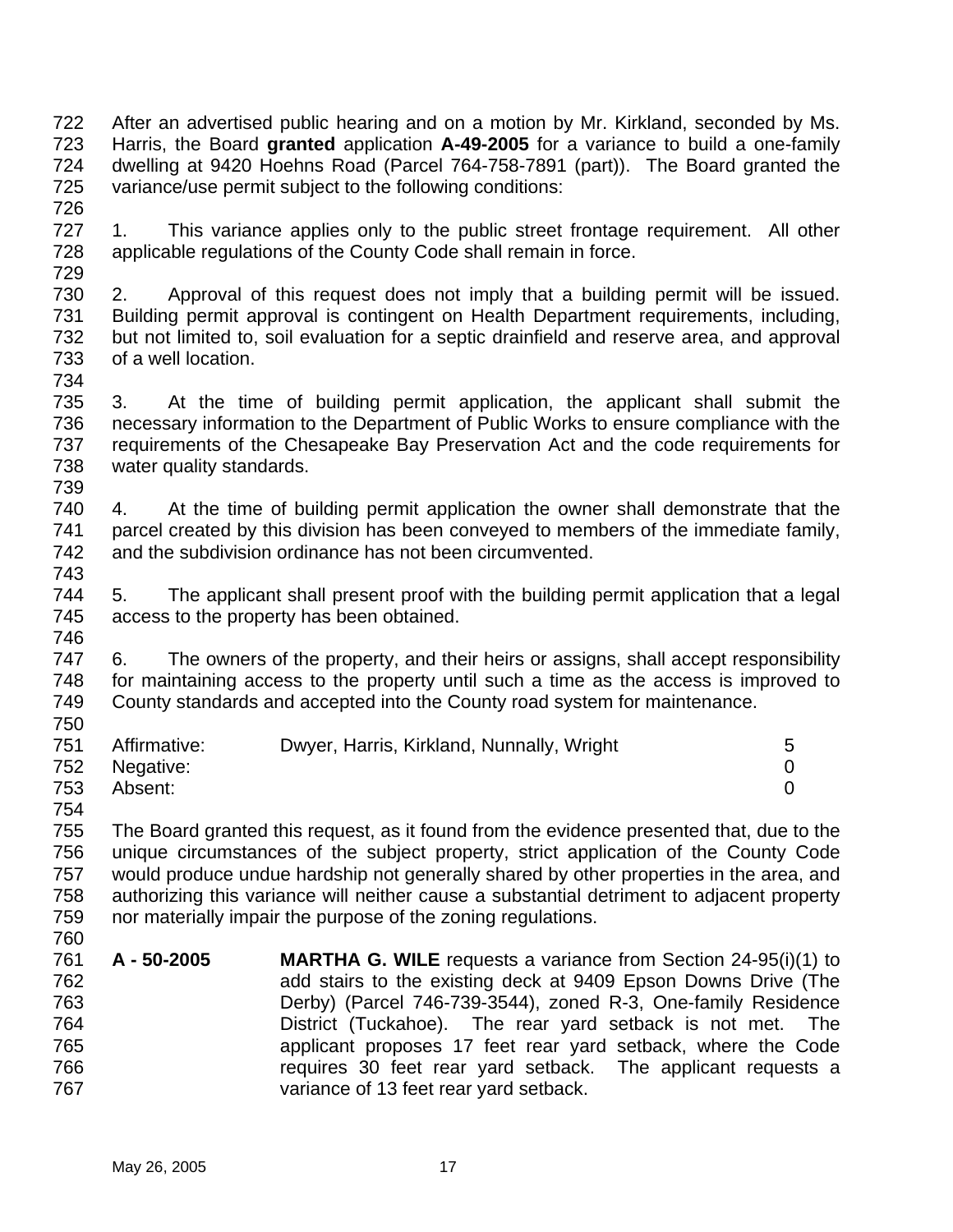768

769 770 771 Mr. Wright - **Does** anyone else desire to speak with reference to this case? Would you raise your right hand and be sworn please?

772 773 774 Mr. Blankinship - Do you swear that the testimony you are about to give is the truth, the whole truth, and nothing but the truth, so help you God?

775 776 777 778 779 780 781 782 783 784 785 786 787 788 789 790 791 792 Ms. Wile - So help me God. My name is Martha Wile. In the package that was sent to me, you have some photographs of the way the deck appears on the back of my house. The deck actually comes off of the main level of the house, but I have a daylight basement, so there actually is a one-story drop. I'm requesting to add some stairs to this deck. You also have an amended drawing of the exact dimensions of the back of the house. It wasn't sent to me in the mail, but I brought copies to the Planning Board about a week ago, and they made two copies of these drawings because we went out and when I had initially made the request for the variance, I had used the plot plan that was done at the time of the closing of my house. Also to correct one item that was sent to me, I am not the original owner of the house. I'm actually, I believe, the third owner. I had used the plan from the closing of my house and just done relative measurements to put in the variance for the County, and it turned out that that was not very accurate. So my landscape designer and I went to the back, and we found the rods and we did all the measuring. At the time I brought this, I also brought copies of the plans for the landscaping that is being planned for my back yard, and if you don't have that either, I don't know if I have enough information with me to show you all of the things that I would like to show you

- 793 794 795 Ms. Dwyer - The rule is that a deck can extend ten feet into the setback, correct? How far do these stairs extend into the setback? It's hard for me to see the dimensions on this.
- 796

- 797 798 799 800 Mr. Blankinship - Yes ma'am. Reference Section 24-95(i)(1) and said that the requirement is thirty feet, so the actual setback requirement is forty feet. The setback for the principal structure would be forty feet, so a deck would be allowed to be within thirty feet. This new drawing is showing 24 feet 6 inches.
- 801 802 803 Ms. Wile - The variance that I am now  $-1$  have some adjustments to what was sent to me.
- 805 806 807 Mr. Blankinship - What we had been dealing with was 17 feet; the original drawing showed 17 feet, so that's what's in your report.
- 808 809 810 811 Ms. Wile - Correct. And when we actually went and found the rods and did the exact drawing, I'm actually requesting a 24-foot rear setback with a variance of six feet.
- 812 813 Mr. Wright - So it's reduced from 17 to 6, is that what you're saying?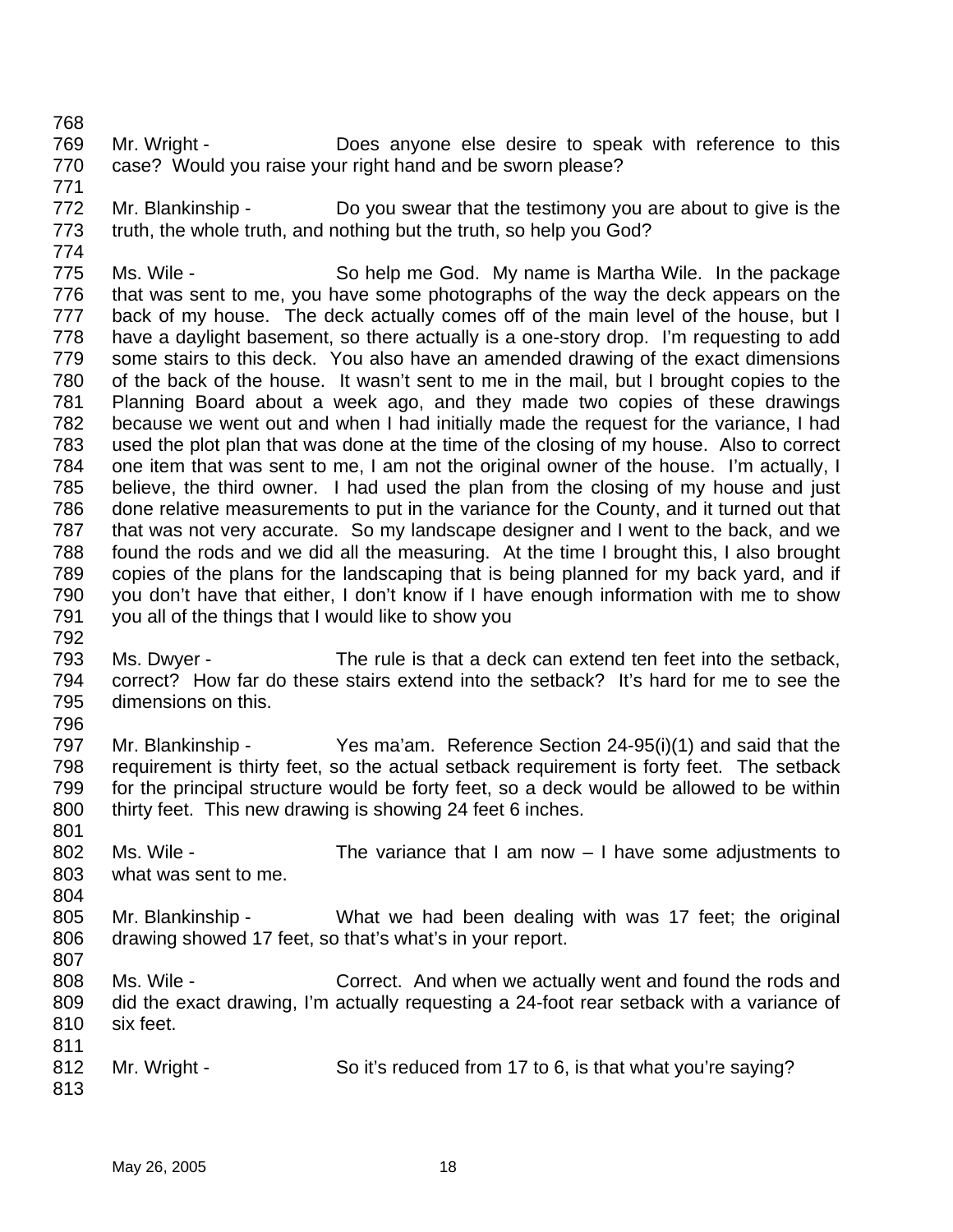814 815 816 817 818 819 820 821 822 823 824 825 826 827 828 829 830 831 832 833 834 835 836 837 838 839 840 841 842 843 844 845 846 847 848 849 850 851 852 853 854 855 856 857 858 859 Ms. Wile - The setback would increase to 24 feet, and the variance I'm requesting is 6 feet. Mr. Wright - Cur information shows that you're requesting 13 feet. Ms. Wile - Exactly. I am changing it from 13 to 6 feet, so it's 7 feet less. Ms. Dwyer - **Based on the drawing that we're looking at now on the** screen. Ms. Wile - Correct. Mr. Wright - That's to permit you to put stairs from the deck to the ground? Ms. Wile - The Correct. Ms. Dwyer - The Is there any reason why you couldn't put the stairs on the side? Ms. Wile - I could put the stairs on the side. Again, apparently you also don't have my landscaping plans, which I also brought at the same time as these, and they had taken plans and reduced them down, and unfortunately, I also don't have them with me. If that is something that you feel you need before we can make a legitimate decision …………… Ms. Dwyer - I don't think the landscaping plan will have any bearing on the variance request. Ms. Wile - I am planning to landscape my entire back yard. This is part of the landscaping plan. You're correct; I could put the stairs on the side. Mr. Wright - There seems to be a concrete pad on one side that looks like the stairway could come down to the concrete pad. Ms. Wile - It would actually not be coming down, if you go back to the photograph, the top photograph, the stairs would be coming off the back of the deck, so the stairs would then be coming down into the grassy area. Mr. Wright - The State of the side, it would be coming down onto that concrete path. And the question is, why wouldn't you do that, rather than need a variance? Ms. Wile - I have a bay window there, which is why I wouldn't put it on that side. I guess it was aesthetics – it seemed to look better if it came off the back than if it came off the side.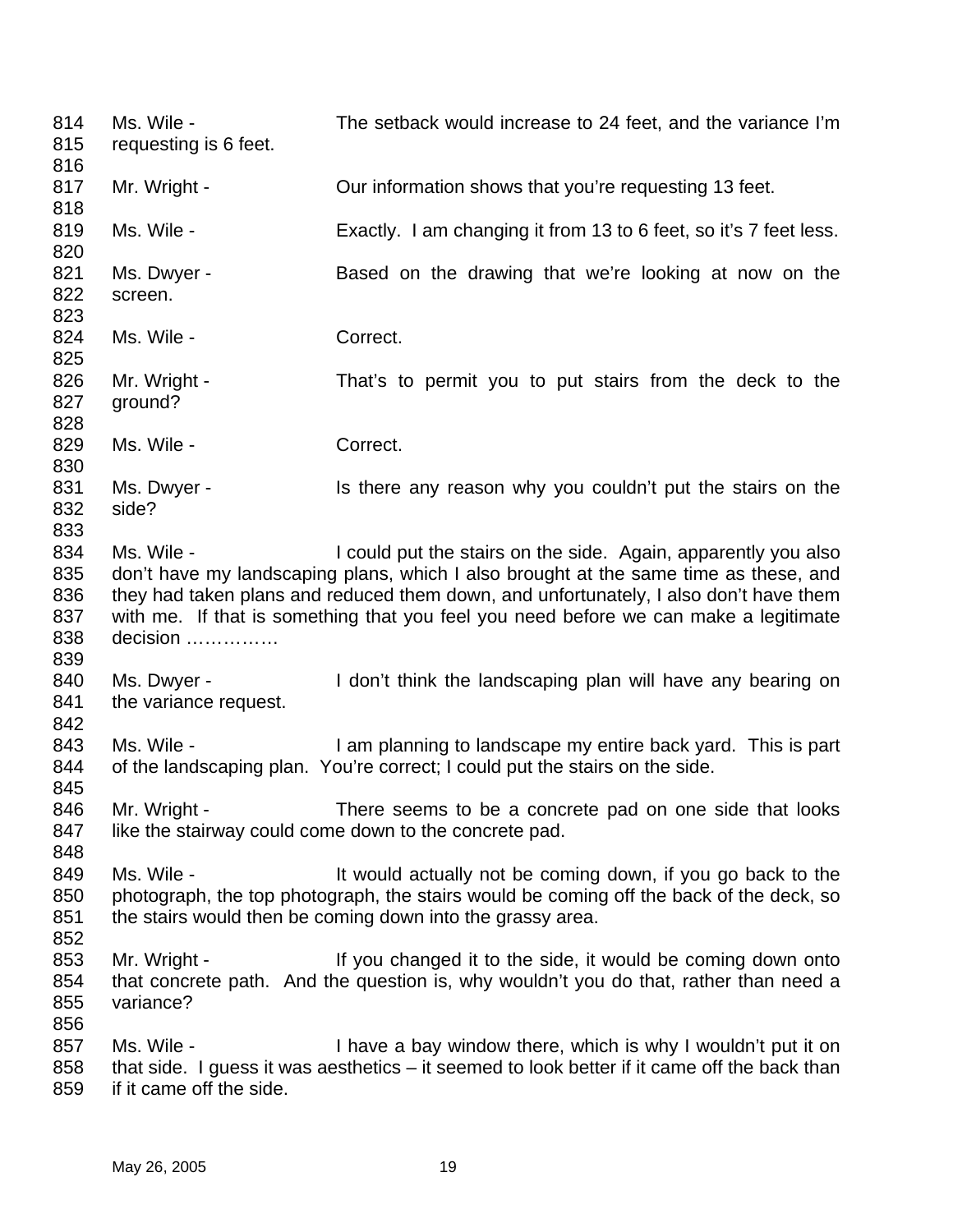860 861 862 863 864 865 866 867 868 869 870 871 872 873 874 875 876 877 878 879 880 881 882 883 884 885 886 887 888 889 890 891 892 893 894 895 896 897 898 899 900 901 902 903 904 Mr. Wright - Any further questions of the Board? Is anyone here in opposition to this request? Hearing none, that concludes the case. A-50-2005? Ms. Dwyer - I move we deny A-50-2005. Mr. Wright - Motion is made that we deny A-50-2005 – is there a second? Ms. Harris - Second. Mr. Blankinship - Motion to deny by Ms. Dwyer; seconded by Ms. Harris. Mr. Wright - Any further discussion? Ms. Dwyer - The U would like to also give a reason for the motion for denial, that again, the effect of the Zoning Ordinance is not to deprive this owner of reasonable and beneficial use of the property. In fact, there are other options for locating the stairway to either side of the deck rather than bumping it out to the rear, where it interferes with the required setback. Mr. Wright - All in favor of denial, say aye. Opposed, no. It's denied. After an advertised public hearing and on a motion by Ms. Dwyer, seconded by Ms. Harris, the Board **denied** application **A-50-2005** for a variance to add stairs to the existing deck at 9409 Epson Downs Drive (The Derby) (Parcel 746-739-3544). Affirmative: Dwyer, Harris, Kirkland, Nunnally, Wright 5 Negative: 0 Absent: 0 The Board denied your request as it found from the evidence presented that there was no "hardship approaching confiscation" as required by § 15.2-2309 of the Code of Virginia to justify a variance. **A - 51-2005 JOHN PAGE TREVILLIAN** requests a variance from Section 24-94 to build a screened porch at 5608 Burberry Court (Kimberwicke) (Parcel 735-775-3488), zoned R-3C, One-family Residence District (Conditional) (Three Chopt). The minimum side yard setback and total side yard setback are not met. The applicant proposes 10 feet minimum side yard setback and 26 feet total side yard setback, where the Code requires 12 feet minimum side yard setback and 30 feet total side yard setback. The applicant requests a variance of 2 feet minimum side yard setback and 4 feet total side yard setback.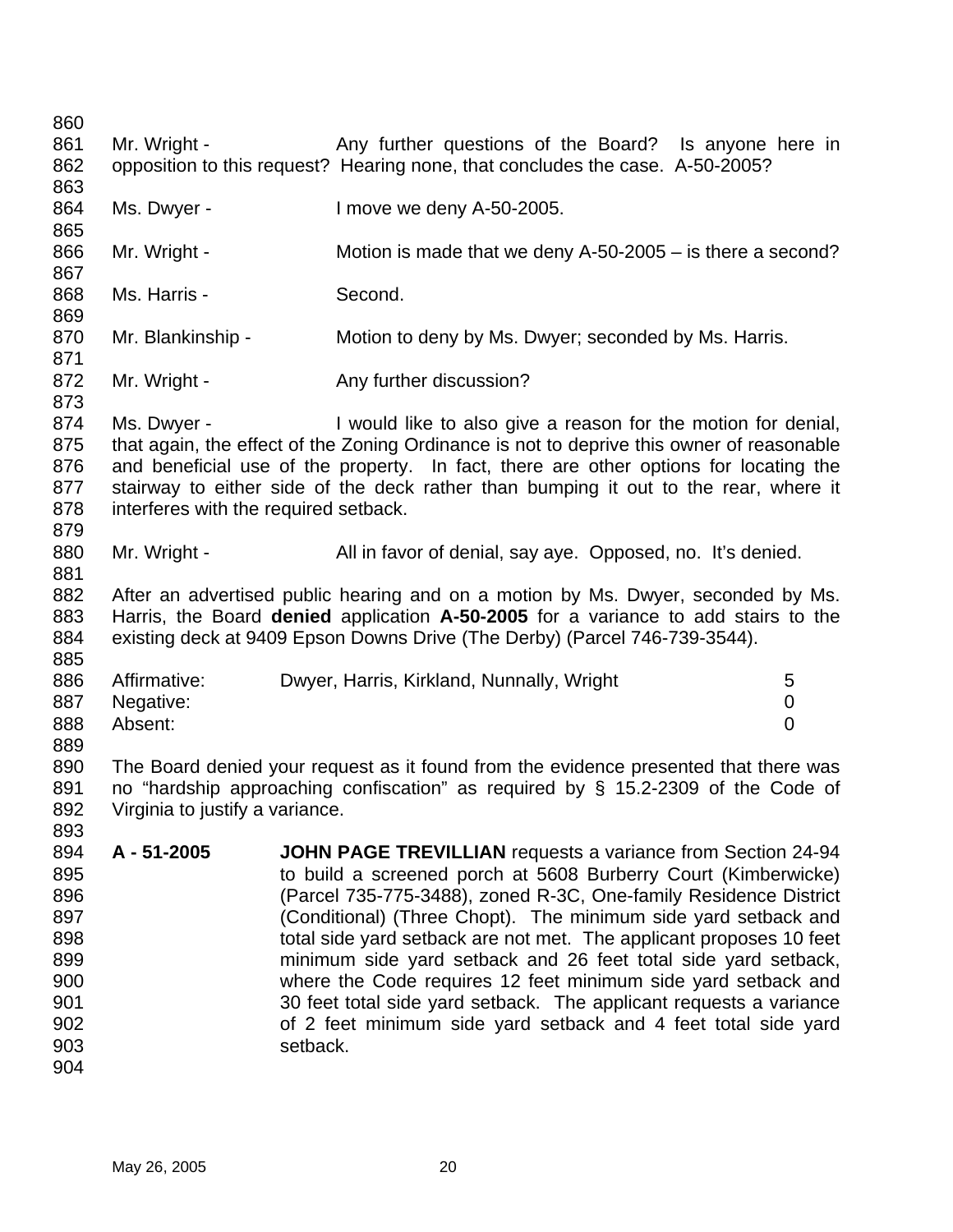905 906 Mr. Wright - Does anyone else desire to speak with reference to this case? Would you raise your right hand and be sworn please?

907

910

941

908 909 Mr. Blankinship - Do you swear that the testimony you are about to give is the truth, the whole truth, and nothing but the truth, so help you God?

911 912 913 914 915 916 917 918 919 920 921 922 923 Mr. Trevillian - I do. John Page Trevillian. I'm here to present a proposal to build a partially screened porch, onto an existing variance structure, which was completed last year. The original house has a door exiting from the utility room onto what used to be a small landing and some steps. The variance structure partially enclosed that, in that the first floor of the structure was cut in to accommodate the door. The second floor extends over it, sort of creating an alcove in the back, and I believe there were some pictures. The original plan also envisioned an open deck extending from the alcove part that you can see there, out and coming behind the double doors which are on the new structure; that's the back of a garage. What we're proposing to do now is simply to cover over, with a screened porch, that part of the structure that would extend out from the alcove approximately five feet and then over to the house, leaving the decking that's envisioned to extend behind the double doors, open.

924 925 926 Mr. Blankinship - Did you say the original intention was to put a deck in this space? The deck would not require a variance.

927 928 929 Mr. Trevillian - The State of that covering over that part would add a little more balance to the view of the structure.

930 931 932 Mr. Wright - Have you got the picture of the plat that we can put up on the screen? The porch is that hatched area behind the garage?

933 934 Ms. Dwyer - And your garage is two feet from your neighbor's fence, right?

935 936 937 938 Mr. Trevillian - The part that's already built is as shown, approximately 2  $\frac{1}{2}$ feet.

939 940 Ms. Dwyer - This it difficult to do maintenance on that side of the house with only two feet between you and your neighbor's fence?

942 943 944 945 Mr. Trevillian - Apparently the fence is set back a few more inches. There's plenty of room to get a lawn mower through there. You couldn't drive a car through there.

| 946<br>947        | Ms. Dwyer -<br>property? | So your neighbor's fence is actually a couple inches in on his |
|-------------------|--------------------------|----------------------------------------------------------------|
| 948<br>949<br>950 | Ms. Harris -             | Have you spoken with your neighbors about this?                |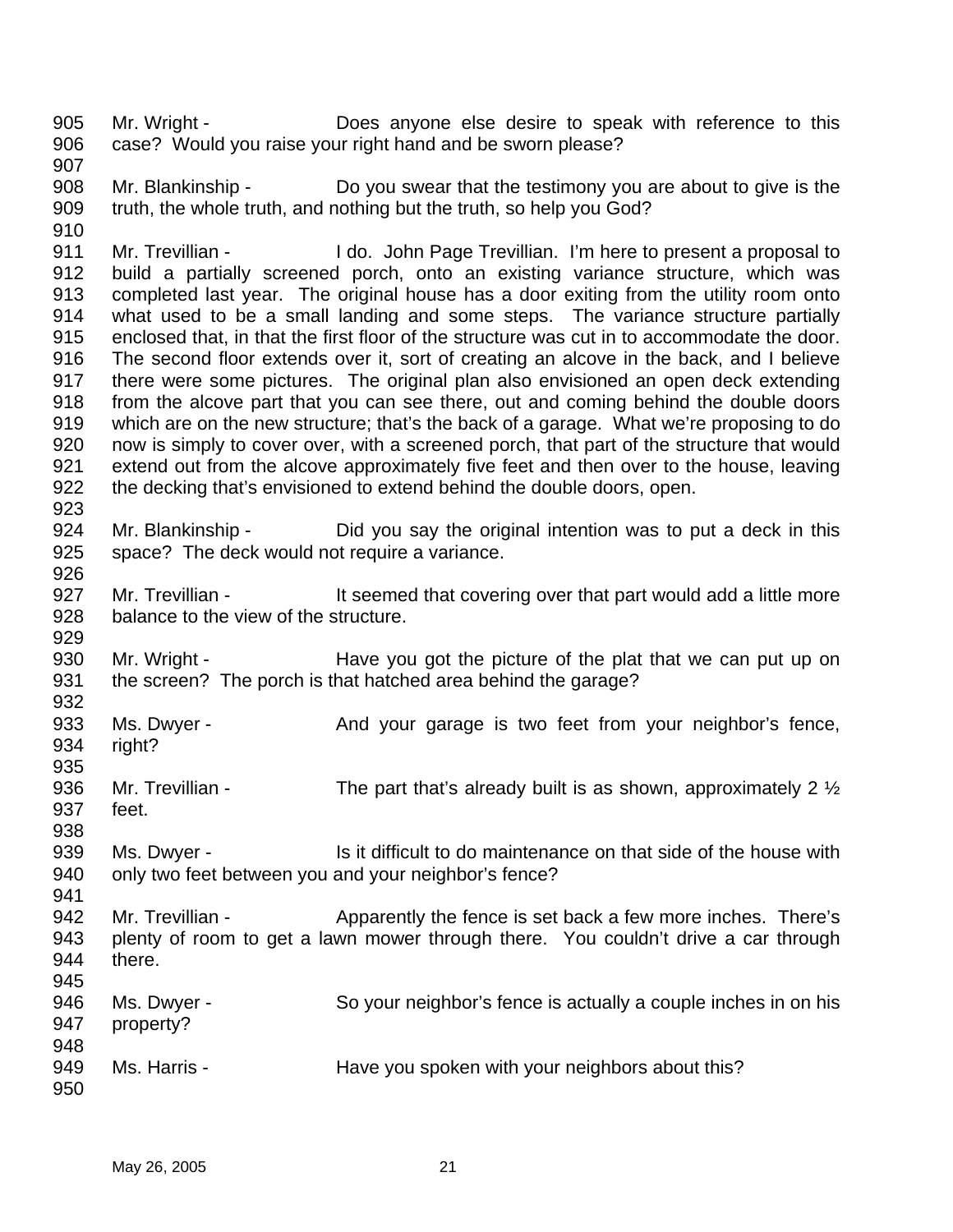- 951 952 Mr. Trevillian - The Spoke with the neighbor directly to the side, and he indicated no opposition at that time.
- 953

956

958

954 955 Mr. Wright - This would be no closer to the side yard than your garage already is, would it?

957 Mr. Trevillian - No closer at all. In fact, it's about nine feet less.

959 960 961 Mr. Wright - Any further questions of the Board? Is anyone here in opposition to this request? Do you wish to speak. Come down. You need to be sworn. Please raise your right hand.

962

986

963 964 965 Mr. Blankinship - Do you swear that the testimony you are about to give is the truth, the whole truth, and nothing but the truth, so help you God?

966 967 968 969 970 971 972 973 974 975 976 977 978 979 980 981 982 983 984 985 Ms. Li - The Yes. My name is Ming Li. I live at 5604 Burberry Court, just next door to John. The problem is my garage, family room and bedroom, just above the garage, are all facing to that side. My husband and I talked about this, and we think that this building a porch will impact our property values. It's in our space, both from ground level and vertically, because the County Code requests 12 feet minimum side yard setback and 30 feet total side yard setback, and building that porch just decreases the distance to ten feet minimum side yard setback. The back is also close to that side of our family. We just think that building the porch invades our privacy and also the space. For the existing garage they built last year, we didn't actually agree to that, but we didn't come here to speak our objections. At that time we were very busy, and my husband may have been out of town. Today, he was prepared to be here, he got busy and traveled yesterday, and that's why I came here. We didn't say our objections that time; that was the first time; when we got this problem when the neighbor built something. We didn't know the procedure, so we didn't think about the hearing or the appeal; we didn't know that. Now we know that, for the first time we are here to say our objection because it's really close to our house, and we think it will impact our property values. Due to the immediate significant impact to our property, and the living condition, we would like to request serious consideration for our position from the Country officials. We believe our rights are fully justified by the County Building Code. We would like to ask our neighbor John's understanding of this matter. Thank you for your time.

- 987 988 989 990 Ms. Harris - You are saying basically that this negatively affects your property value and your space, and when these variances occurred before, you were not aware of the process; this is why you did not speak up before.
- 991 992 Ms. Li - **We didn't know the procedure, and we didn't have time** before.
- 993 994 995 996 Mr. Wright - Mr. Trevillian, I thought you'd said earlier that you'd talked with the neighbors on that side of your property, and they were in accord with this.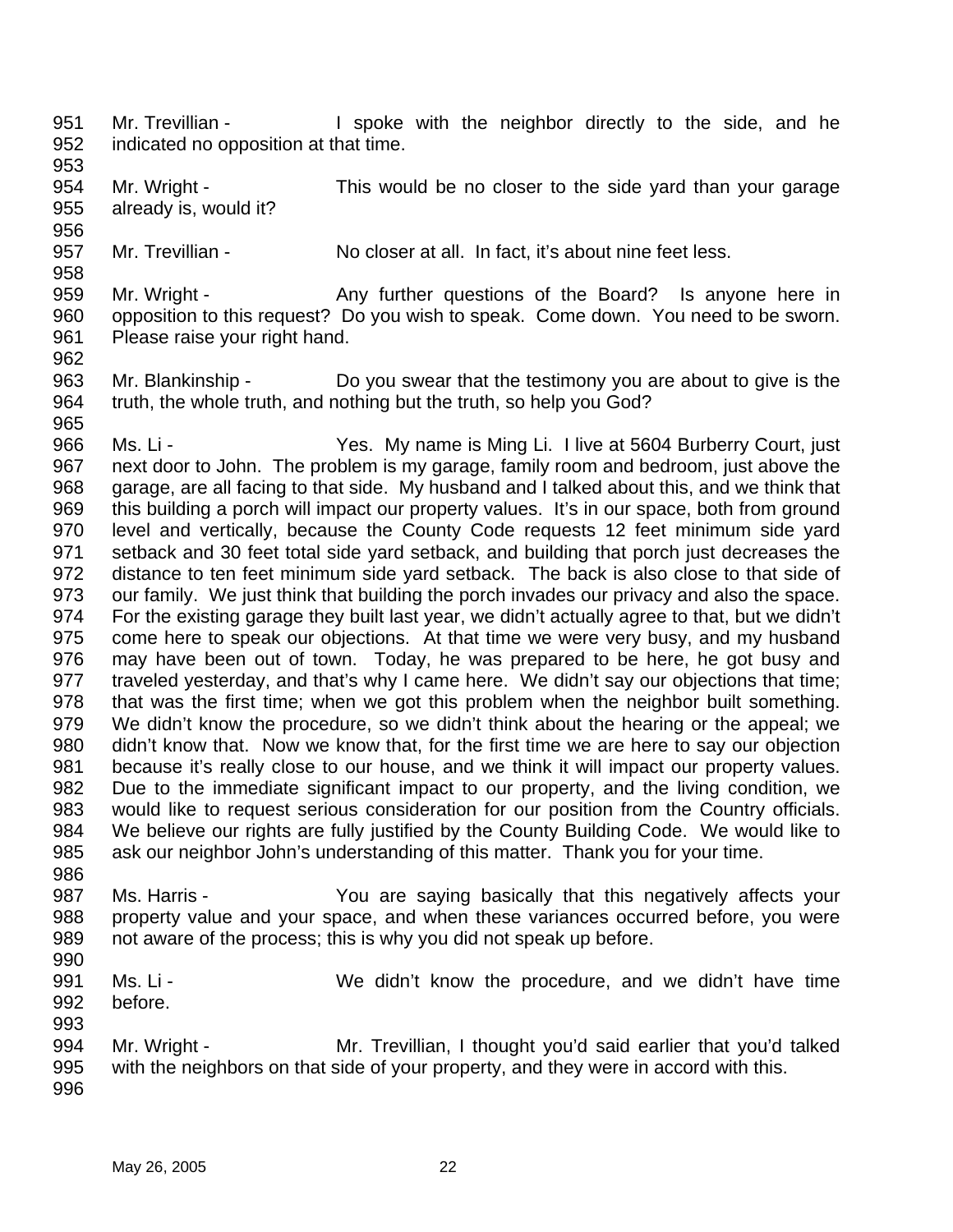997 998 999 1000 1001 1002 1003 1004 1005 1006 1007 1008 1009 1010 1011 1012 1013 1014 1015 1016 1017 1018 1019 1020 1021 1022 1023 1024 1025 1026 1027 1028 1029 1030 1031 1032 1033 1034 1035 1036 1037 1038 1039 1040 1041 1042 Mr. Trevillian - The Muslim Huang, and he did not indicate opposition at that time. I was surprised. Mr. Wright - That concludes the case, unless you have something to add in the way of rebuttal. Mr. Trevillian - I don't think it would negatively affect the value. As far as the view, that's up to everybody. Mr. Wright - That concludes the case. Mr. Blankinship - This is the one where the neighbor spoke in opposition. Ms. Harris - The Move that we deny this request. Mr. Kirkland - Second. Mr. Blankinship - Motion to deny by Ms. Harris; seconded by Mr. Kirkland. Mr. Wright - Any further discussion? All in favor of denial, say aye; opposed say no. It's denied. After an advertised public hearing and on a motion by Ms. Harris, seconded by Mr. Kirkland, the Board **denied** application **A-51-2005** for a variance to build a screened porch at 5608 Burberry Court (Kimberwicke) (Parcel 735-775-3488). Affirmative: Dwyer, Harris, Kirkland, Nunnally, Wright 5 Negative: 0 Absent: 0 The Board denied your request as it found from the evidence presented that there was no "hardship approaching confiscation" as required by § 15.2-2309 of the Code of Virginia to justify a variance. **A - 52-2005 WOLFGANG KELLER** requests a variance from Section 24-94 to build a sunroom on the existing deck at 10657 Cliffmore Drive (Olde Springfield) (Parcel 753-763-3938), zoned R-3A, One-family Residence District (Three Chopt). The rear yard setback is not met. The applicant has 28 feet rear yard setback, where the Code requires 35 feet rear yard setback. The applicant requests a variance of 7 feet rear yard setback. Mr. Wright - Does anyone else desire to speak with reference to this case? Would you raise your right hand and be sworn please? Mr. Blankinship - Do you swear that the testimony you are about to give is the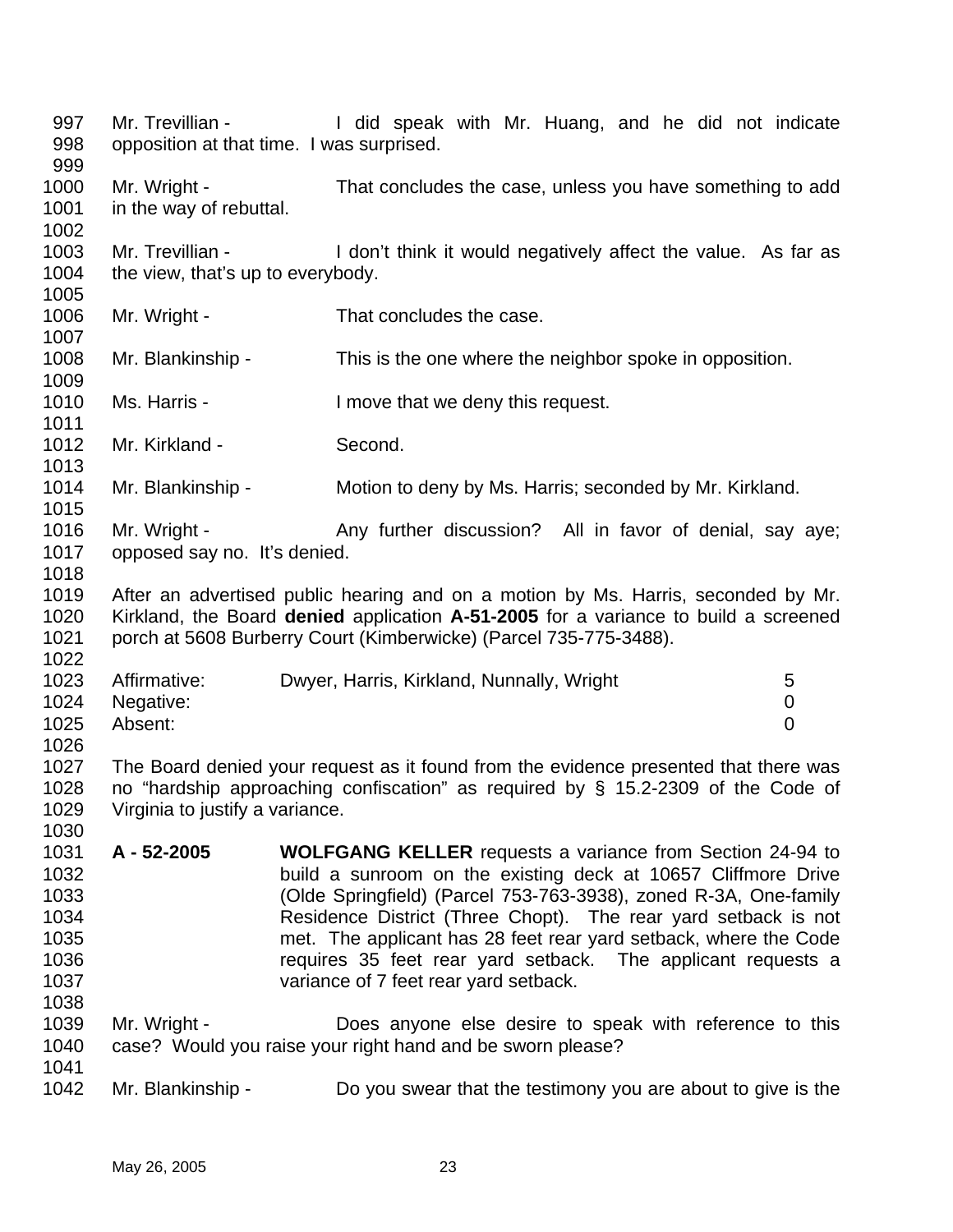1043 1044 1045 1046 1047 1048 1049 1050 1051 1052 1053 1054 1055 1056 1057 1058 1059 1060 1061 1062 1063 1064 1065 1066 1067 1068 1069 1070 1071 1072 1073 1074 1075 1076 1077 1078 1079 1080 1081 1082 1083 1084 1085 1086 1087 1088 truth, the whole truth, and nothing but the truth, so help you God? Mr. Keller - The McCler H do. Wolfgang Keller. We would like to build a sunroom on top of our existing deck. It would not extend across the size of the current deck as it is. The problem is that the rear setback is not met, as the current deck is already encroaching it, so the only other option would be more or less that we don't have a sunroom at all. Mr. Wright - This is a 10 by 12 sunroom? What is the size of the deck? Mr. Keller - The whole porch is wrapped around the house; I don't know the exact size of the deck, so we will still have something on the left side of the deck after the proposed sunroom, and on the right side where we have a seating area. Mr. Wright - Is the proposed sunroom the same size as the deck? Mr. Keller - The direction away from the house, yes. Go to the sketch of the drawing. Mr. Wright - So the new sunroom would not extend any closer to the rear line; it would be to the side line. Mr. Keller - That is correct, and as you can see, the property line at the back is kind of skewed, so if it would be straight starting from the left corner, it would be no problem at all. Technically, of course, it's possible to build the sunroom on the left side of our house, where there would be no setback requirement, but that's where the utility room is. We would need to build a foundation, but that's where the crawl space entrance is, and actually, then the entrance to the sunroom would be in the utility room, where we have the washer and dryer, so we definitely wouldn't build it there. Ms. Dwyer - Is that all that's on the left side of your house? What of other rooms? Mr. Keller - **Do** you see the small notch? That's the window where we have the kitchen, and right there, three feet on the left is where the utility room starts. The left side of the house is the garage. At the right side of it is the utility room. Ms. Dwyer - Would you have room for a door into the sunroom to the left of that bay window? Mr. Blankinship - You could continue the deck across. Mr. Keller - The door to the utility room starts about less than a meter to the left of this bay window. Ms. Dwyer - That's probably enough room for a door, a meter. Maybe.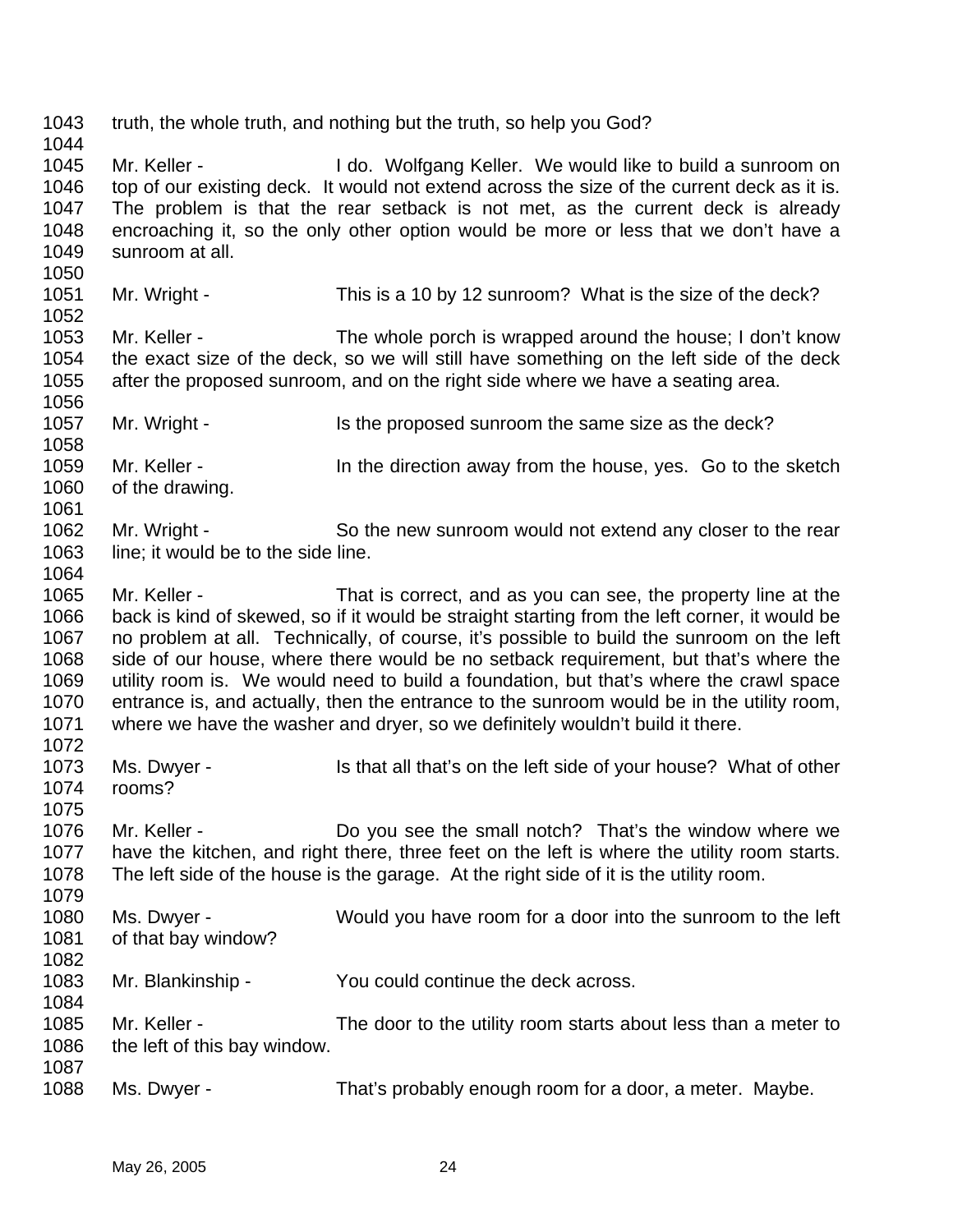1089 1090 1091 1092 1093 1094 1095 1096 1097 1098 1099 1100 1101 1102 1103 1104 1105 1106 1107 1108 1109 1110 1111 1112 1113 1114 1115 1116 1117 1118 1119 1120 1121 1122 1123 1124 1125 1126 1127 1128 1129 1130 1131 1132 1133 1134 Mr. Keller - Not from my aesthetics to have a door right at the window, because basically there is no wall anyway between the door anymore. Technically, it is possible, I agree. Mr. Kirkland - What is the sunroom going to look like? Is it going to be prefab? Mr. Keller - The Muslim of the Champion studio style, basically a roof and all around is windows, and from the floor, I think two feet high, is light wood siding. Ms. Dwyer - How long have you lived in this home? Mr. Keller - Since 1996. Actually, December 1996. Ms. Dwyer - So you've had use of the home without the sunroom before. Mr. Keller - The Yes, the reason why we want to build it now is I'm working for a traveling company. I had originally a timed contract. We decided to stay here, and the company is building a big extension right now, which extends the probability that we will stay for a really long time here. It was always in our plans that we may go back to Germany, and now we've changed our minds, so now we're thinking of adding more to our house. Mr. Wright - What impact would this sunroom have on the property to the rear of your property? It is completely visible to the rear. There would be no space impact because it's not extending across the existing deck, but it's completely visible. Mr. Wright - Seems like the property to the rear is on a cul-de-sac and is situated at an angle to your house. I'm just looking at the picture there. So there's a little open area behind that house, directly behind your house, to the rear. Mr. Keller - That is correct. Also in the package there was a picture that you can see that was photographed so you can see how it looks. Mr. Wright - The Have you discussed this with that neighbor? Mr. Keller - Thave talked with them. They didn't indicate any concerns from their side. Mr. Wright - Any further questions of the Board? Is anyone here in opposition to this request? Hearing none, that concludes the case. Mr. Nunnally - I move we approve it, no closer to the back or rear than the deck is now.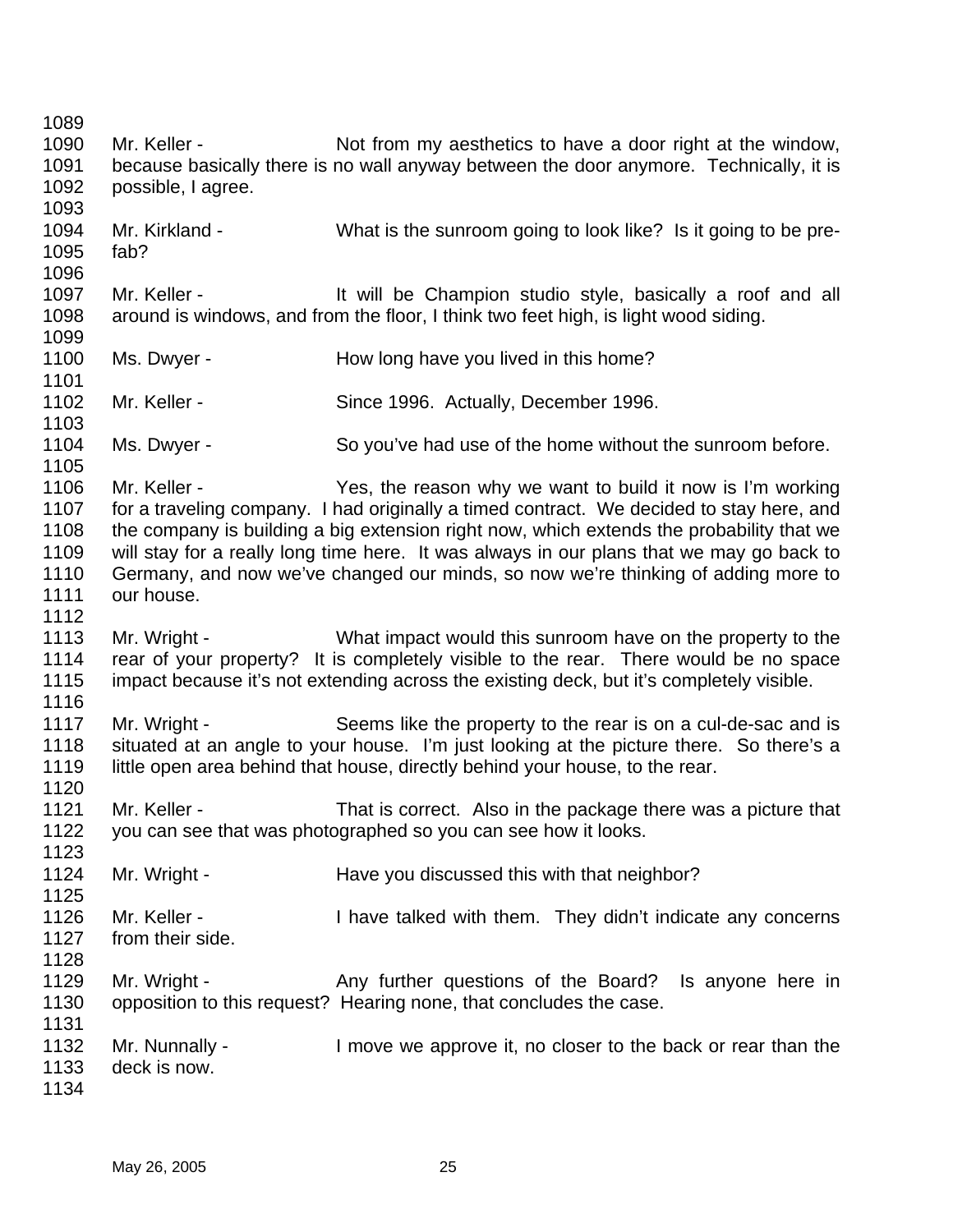| 1135<br>1136                         | Mr. Kirkland -                                    | Second.                                                                                                                                                                                                                                         |
|--------------------------------------|---------------------------------------------------|-------------------------------------------------------------------------------------------------------------------------------------------------------------------------------------------------------------------------------------------------|
| 1137<br>1138<br>1139                 | Mr. Blankinship -<br>Kirkland.                    | Motion to approve by Mr. Nunnally; seconded by Mr.                                                                                                                                                                                              |
| 1140<br>1141                         | Mr. Wright -                                      | Any discussion?                                                                                                                                                                                                                                 |
| 1142<br>1143<br>1144                 | Ms. Harris -<br>before I vote.                    | Is this the case where we're getting different readings on the<br>various sides of the property? On one side it was so many feet. I have to find that out                                                                                       |
| 1145<br>1146<br>1147<br>1148         | around deck, that he wanted to build the sunroom. | Mr. Blankinship - Let me find my plat. This one is the one with the wrap-                                                                                                                                                                       |
| 1149<br>1150                         | Ms. Dwyer -                                       | I don't think it's a wrap-around deck.                                                                                                                                                                                                          |
| 1151<br>1152                         | Mr. Blankinship -                                 | $A-52?$                                                                                                                                                                                                                                         |
| 1153<br>1154                         | Mr. Wright -                                      | This is A-52.                                                                                                                                                                                                                                   |
| 1155<br>1156                         | Mr. Kirkland -                                    | It looks like a wrap-around deck on the plot plan.                                                                                                                                                                                              |
| 1157<br>1158<br>1159                 | to enclose part of the deck as a sunroom.         | Mr. Blankinship - It shows on the drawing. The deck surrounds, but he wants                                                                                                                                                                     |
| 1160<br>1161                         | Mr. Kirkland -                                    | It's got a little box on the back that says "deck."                                                                                                                                                                                             |
| 1162<br>1163                         | Ms. Dwyer -                                       | I see; the side part is under a porch.                                                                                                                                                                                                          |
| 1164<br>1165<br>1166                 | Mr. Kirkland -<br>around the side.                | He's got a real heavy overhang that hides most of that                                                                                                                                                                                          |
| 1167<br>1168<br>1169<br>1170<br>1171 | Mr. Blankinship -<br>the door there.              | He was talking about the location of a door on the other side<br>of the bay window, whether he could move the sunroom to the left side of the house and<br>have a door coming in over there. He said it was narrower than he would like to have |
| 1172<br>1173<br>1174                 | Ms. Dwyer -<br>not be within the setback.         | Right, but he could move it to the left side of the house, and                                                                                                                                                                                  |
| 1175<br>1176                         | Mr. Wright -                                      | This is a 70-foot rear yard setback.                                                                                                                                                                                                            |
| 1177<br>1178<br>1179                 | Ms. Dwyer -                                       | Because the rear yard is wider to the left, he would have<br>more buildable area to the left side of the house as we are looking at it.                                                                                                         |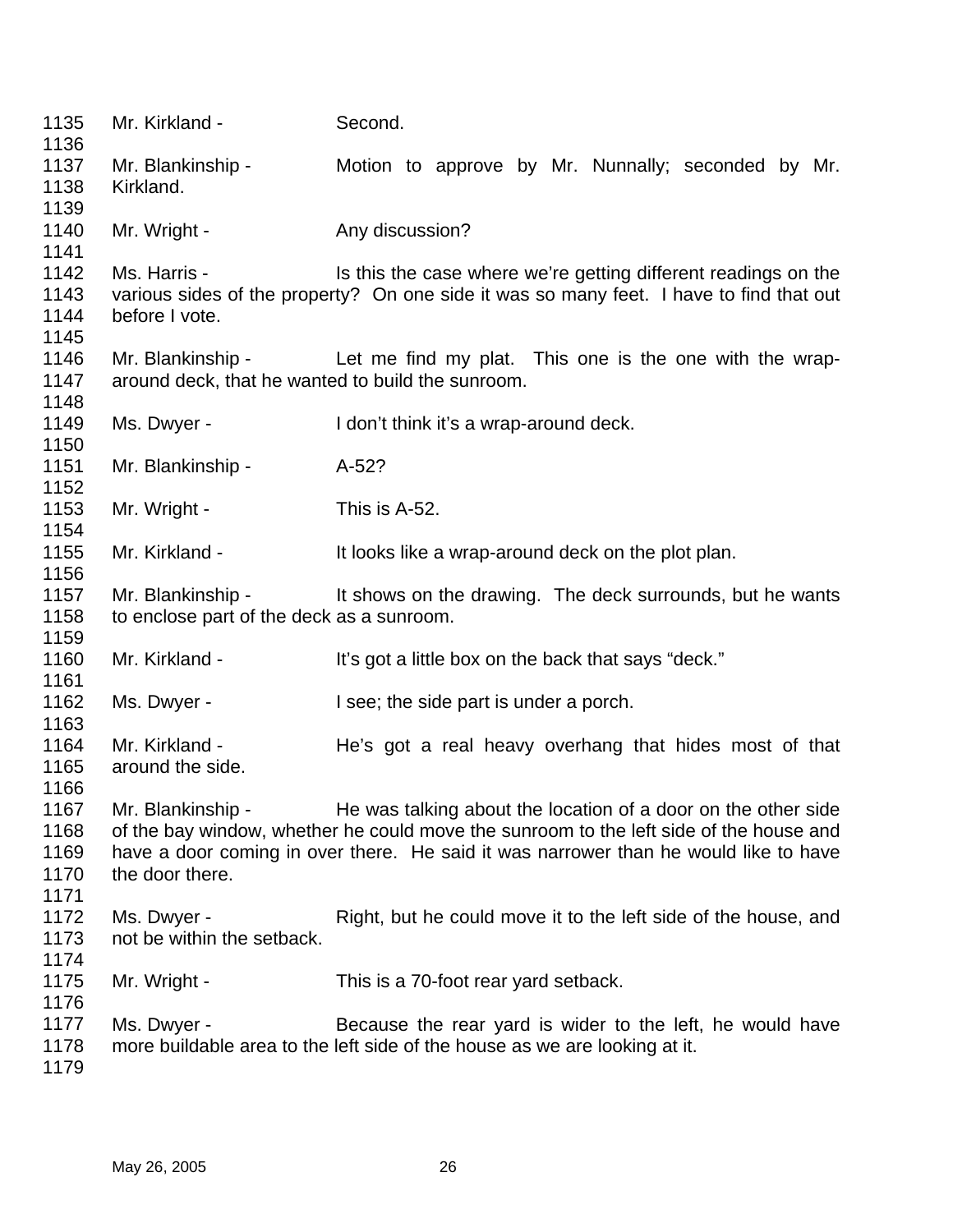1180 1181 1182 1183 1184 1185 1186 1187 1188 1189 1190 1191 1192 1193 1194 1195 1196 1197 1198 1199 1200 1201 1202 1203 1204 1205 1206 1207 1208 1209 1210 1211 1212 1213 1214 1215 1216 1217 1218 1219 1220 1221 1222 1223 1224 1225 Mr. Wright - The said he couldn't do that because that's where his windows are. There's a motion that we approve it, seconded, I believe. Any further discussion? All in favor, say aye. Opposed, no. It's approved. After an advertised public hearing and on a motion by Mr. Nunnally, seconded by Mr. Kirkland, the Board **granted** application **A-52-2005** for a variance to build a sunroom on the existing deck at 10657 Cliffmore Drive (Olde Springfield) (Parcel 753-763-3938). The Board granted the variance subject to the following conditions: 1. This variance applies only to the rear yard setback requirement. All other applicable regulations of the County Code shall remain in force. 2. The new construction shall match the existing dwelling as nearly as practical in materials and color. Affirmative: Harris, Kirkland, Nunnally, Wright 4 Negative: Dwyer 2009 Dwyer 2009 PM 2009 2009 1 Absent: 0 The Board granted this request, as it found from the evidence presented that, due to the unique circumstances of the subject property, strict application of the County Code would produce undue hardship not generally shared by other properties in the area, and authorizing this variance will neither cause a substantial detriment to adjacent property nor materially impair the purpose of the zoning regulations. **A - 53-2005 ANTHONY J. OLEY** requests a variance from Section 24-94 to build an addition at 10710 Chipewyan Drive (Kingsley) (Parcel 740- 746-1350), zoned R-2, One-family Residence District (Tuckahoe). The rear yard setback is not met. The applicant proposes 36 feet rear yard setback, where the Code requires 45 feet rear yard setback. The applicant requests a variance of 9 feet rear yard setback. Mr. Wright - **Does anyone else desire to speak with reference to this** case? Would you raise your right hand and be sworn please? Mr. Blankinship - Do you swear that the testimony you are about to give is the truth, the whole truth, and nothing but the truth, so help you God? Mr. Parker - I do. My name is Joe Parker; I represent Mr. and Mrs. Oley. Unfortunately, Mr. Oley couldn't be here this afternoon, due to some sickness with an employee. Mr. and Mrs. Oley have owned this property approximately twenty years. They put an addition on the house, shown on the plat, back in the late '90's. This was an addition for the mother, which consisted of a large bedroom, bath, etc. What he'd like to do is put an addition coming out of his dining room to have a little room for exercise, as well as a place where he could pretty much keep the kids to the far end of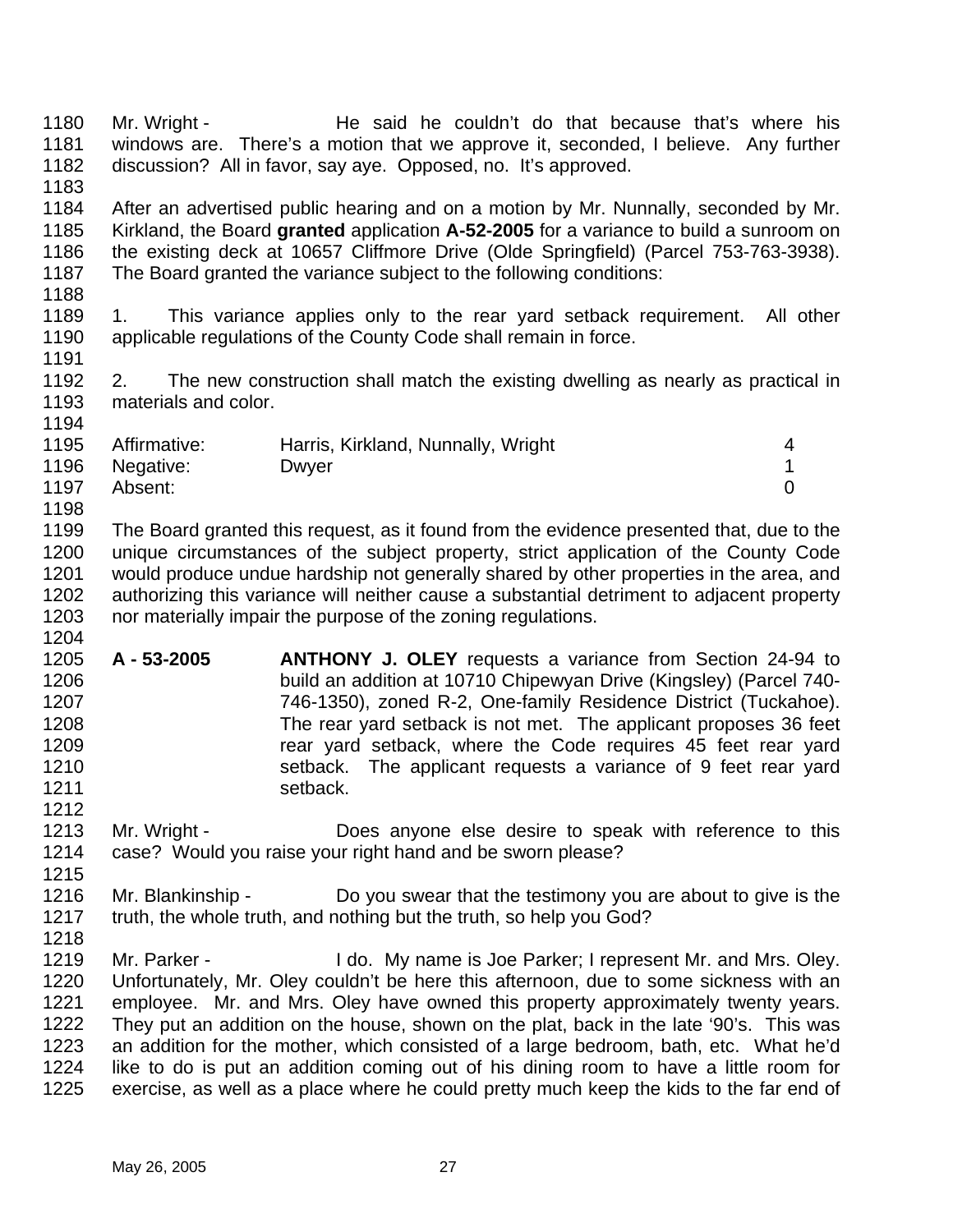1226 1227 1228 1229 1230 1231 1232 1233 1234 1235 the house, away from disturbing the mother. In talking to Mr. Oley, he said he has heard no objections from anyone about what he wants to put out there, as far as an addition to the house. I think you have a set of the plans that we proposed. Basically, what he wants to do is put up something that is attractive and an asset to the neighborhood. We thought about trying to get it close enough to the house so that we didn't have to apply for this variance; however we were only going to have five feet between the walls, so that when you looked out the house, you'd be looking right into the wall. What he'd like to do is landscape it and have pretty much like a courtyard type of thing between the addition and the existing home.

1236

1237

1242

1249

1254

1257

1259

- Mr. Wright What will this addition be used for?
- 1238 1239 1240 Mr. Parker - **He has it marked down as an exercise room and a game** room. I think it's going to be a combination recreation room for the children.
- 1241 Mr. Wright - How many rooms does he have in his present house?
- 1243 1244 1245 Mr. Parker - He's got two boys, and the third one's in college right now. He and his wife and his mother.
- 1246 1247 Mr. Wright - How many rooms in the existing house?
- 1248 Mr. Parker - That I don't know.
- 1250 1251 1252 Mr. Wright - The initial house was two stories, right? The first addition was a single story?
- 1253 Mr. Parker - That's my understanding, yes sir.
- 1255 1256 Ms. Dwyer - What is the distance between the existing house and the 45foot rear setback line?
- 1258 Mr. Parker - Thirty-six feet, I believe.
- 1260 1261 1262 1263 Mr. Blankinship - Chithe addition side, it would be 17 feet, subtracting the 8.8 from the 26. It looks like it's about two feet farther out, over where you have that 38 feet, so it would be about fifteen feet.
- 1264 1265 Ms. Dwyer - An addition could be built that would be 15 to 17 feet deep, without encroaching into the setback.
- 1267 1268 1269 1270 Mr. Parker - The Mallam. The only reason that we couldn't put the addition so close, because we've got to come in with two different roof lines. We'll use an "A" roof on the addition that we're proposing, and then make a right-hand turn with an "A" roof.
- 1271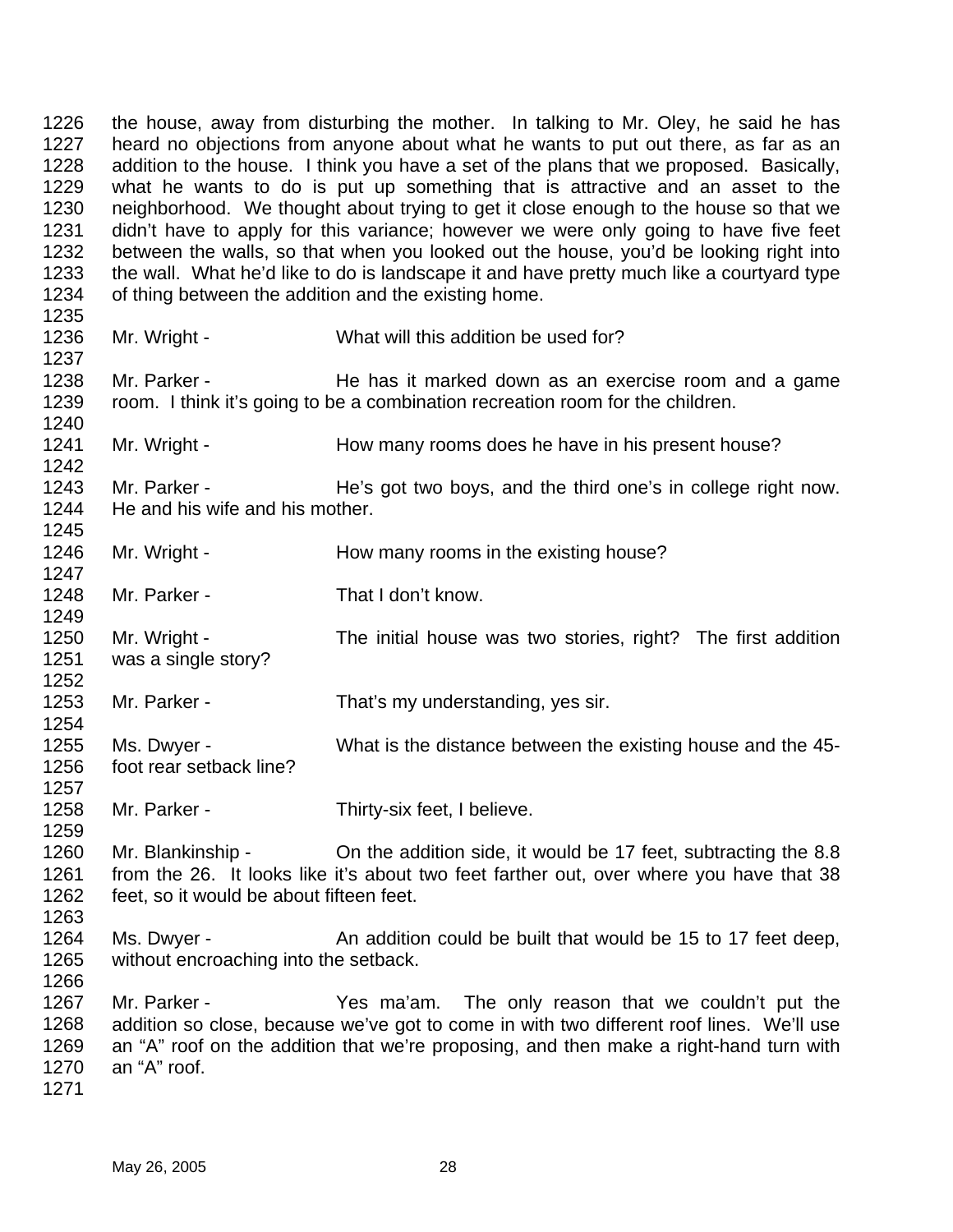1272 1273 1274 1275 1276 1277 1278 1279 1280 1281 1282 1283 1284 1285 1286 1287 1288 1289 1290 1291 1292 1293 1294 1295 1296 1297 1298 1299 1300 1301 1302 1303 1304 1305 1306 1307 1308 1309 1310 1311 1312 1313 1314 1315 1316 1317 Ms. Dwyer - But you could use a different design and still be within the setback. Mr. Parker - A different design? In the roofs? Mr. Blankinship - The You could put the recreation room on one side and the exercise room on the other side, for one thing. Mr. Parker - The Instead of an "L" shape, I assume you're referring to two protrusions coming out. Ms. Dwyer - **Or perhaps a longer addition.** Mr. Blankinship - There are other options. Ms. Dwyer - The You have 17 to 15 feet to play with, between the existing house and the setback line, so an addition could go within that area. Mr. Parker - The whole purpose was we were trying to develop a courtyard approach, where, when you look out the windows, you're not looking right into the wall of the addition. We felt like that would be rather small; that would bring us down to about five feet between the two buildings. Ms. Dwyer - That would not give you a courtyard? You said the Oleys had lived there and enjoyed the home for 20 years, is that right? Mr. Parker - With the additions, yes ma'am. Mr. Wright - Any further questions of the Board? Is anyone here in opposition to this request? Hearing none, that concludes the case. A-53-2005? Ms. Dwyer - That's a Tuckahoe case, and I move that we deny. This owner has enjoyed reasonable and beneficial use of the property for some twenty years without this particular addition. This owner has fifteen to seventeen feet outside of the setback, within which he is able to build an addition, and in fact the Supreme Court says even if you have to abandon a project, if you still are able to enjoy reasonable use of your property, then you don't have a hardship and are not entitled to a variance. It's clear to me that there's no hardship here, that he has been and will continue to be able to not only use his house without the addition, but has some significant buildable area within which to work with a different design. That's the basis for my motion for denial. Mr. Wright - Is there a second? Ms. Harris - Second. Any further discussion. All in favor of denial, say aye; opposed, no. It's denied.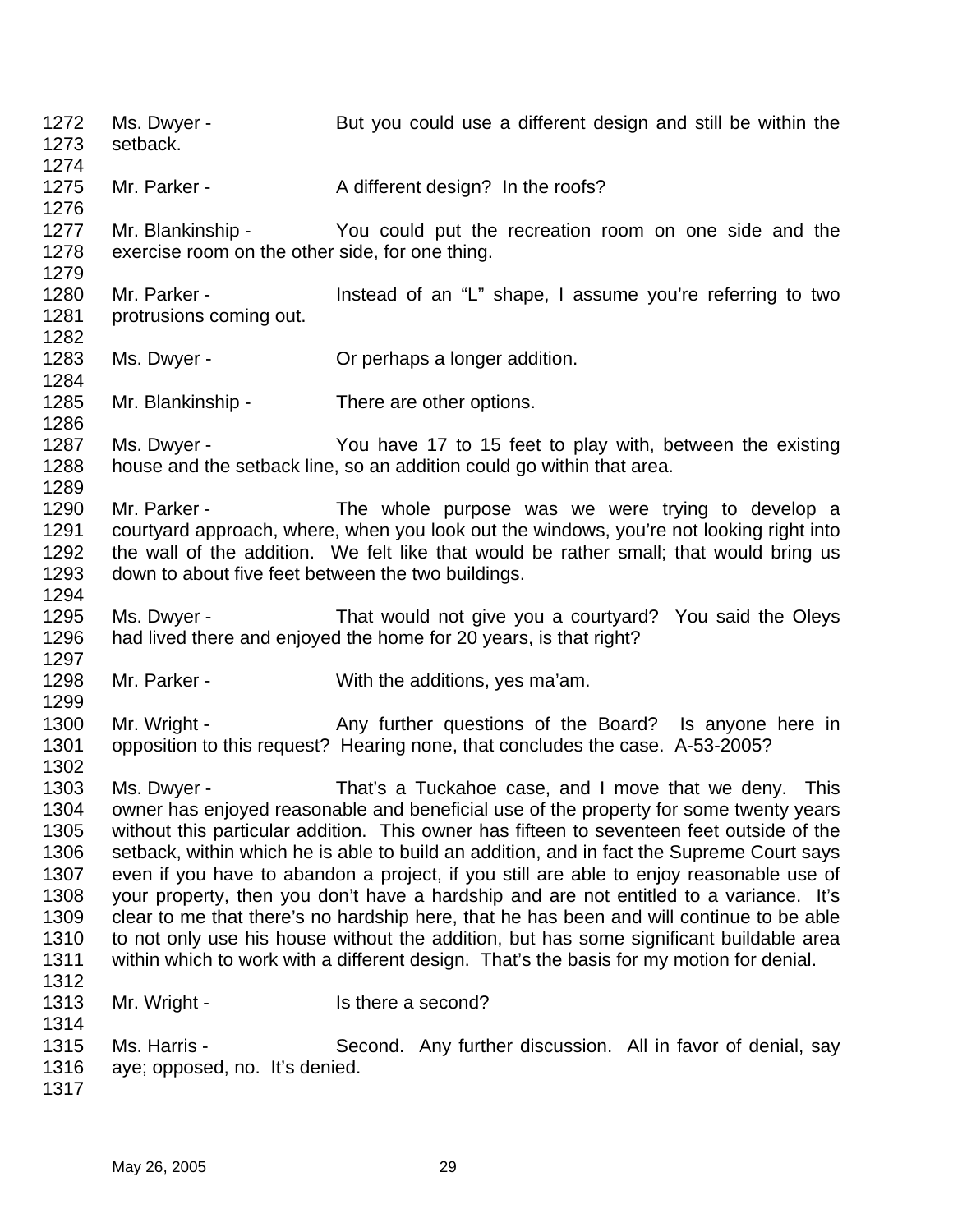1318 1319 1320 1321 After an advertised public hearing and on a motion by Ms. Dwyer, seconded by Ms. Harris, the Board **denied** application **A-53-2005** for a variance to an addition at 10710 Chipewyan Drive (Kingsley) (Parcel 740-746-1350).

|      | 1322 Affirmative: | Dwyer, Harris, Kirkland, Nunnally, Wright | 5 |
|------|-------------------|-------------------------------------------|---|
|      | 1323 Negative:    |                                           |   |
| 1324 | Absent:           |                                           |   |
| 1325 |                   |                                           |   |

- 1326 1327 1328 1329 The Board denied your request as it found from the evidence presented that there was no "hardship approaching confiscation" as required by § 15.2-2309 of the Code of Virginia to justify a variance.
- 1330 1331 1332 1333 1334 1335 1336 1337 1338 **A - 54-2005 JAMES L. THOMAS** requests a variance from Section 24-94 to build a screened porch over the existing deck at 12356 Morning Creek Road (Morning Creek at Millstone) (Parcel 736-776-7971), zoned R-2C, One-family Residence District (Conditional) (Three Chopt). The rear yard setback is not met. The applicant proposes 36 feet rear yard setback, where the Code requires 45 feet rear yard setback. The applicant requests a variance of 9 feet rear yard setback.
- 1339 1340 1341 Mr. Wright - **Does anyone else desire to speak with reference to this** case? Would you raise your right hand and be sworn please?
- 1342 1343 1344 Mr. Blankinship - Do you swear that the testimony you are about to give is the truth, the whole truth, and nothing but the truth, so help you God?
- 1345 1346 1347 1348 1349 1350 1351 1352 1353 1354 1355 1356 Mr. Thomas - I do. James L. Thomas. My wife and I built this house in 1999, and we are the original owners. I'm here today to request a variance to build a screened porch over an existing deck at the back of our home. This would require a 36 foot setback, vs. the Code requirement of a 45-foot setback, so my variance request is for nine feet. Primarily, our interest is to build a screened porch so that our family can enjoy our back yard and eating outside. Currently, the problems with the use of our deck are, it's exposed to direct sunlight, it's fairly intense sun, and bugs. We have, several years ago, planted a landscape buffer that you can see where the marker is. We installed that, and at this point, it has significantly matured and created a buffer. We feel that gives a good natural shield between our immediate neighbor to the rear at 5504. We intend to have the porch match the existing house, so it looks as if it was part of the original construction.
- 1357
- 1358 1359 1360 1361 Mr. Wright - It looks like, from the survey, that it would be the south corner of the property is in compliance with the Code, so that the line cuts diagonally through the proposed porch.
- 1362 1363 Mr. Thomas - Yes sir, the rear property line, and the angles and measurements there are at a slanted angle.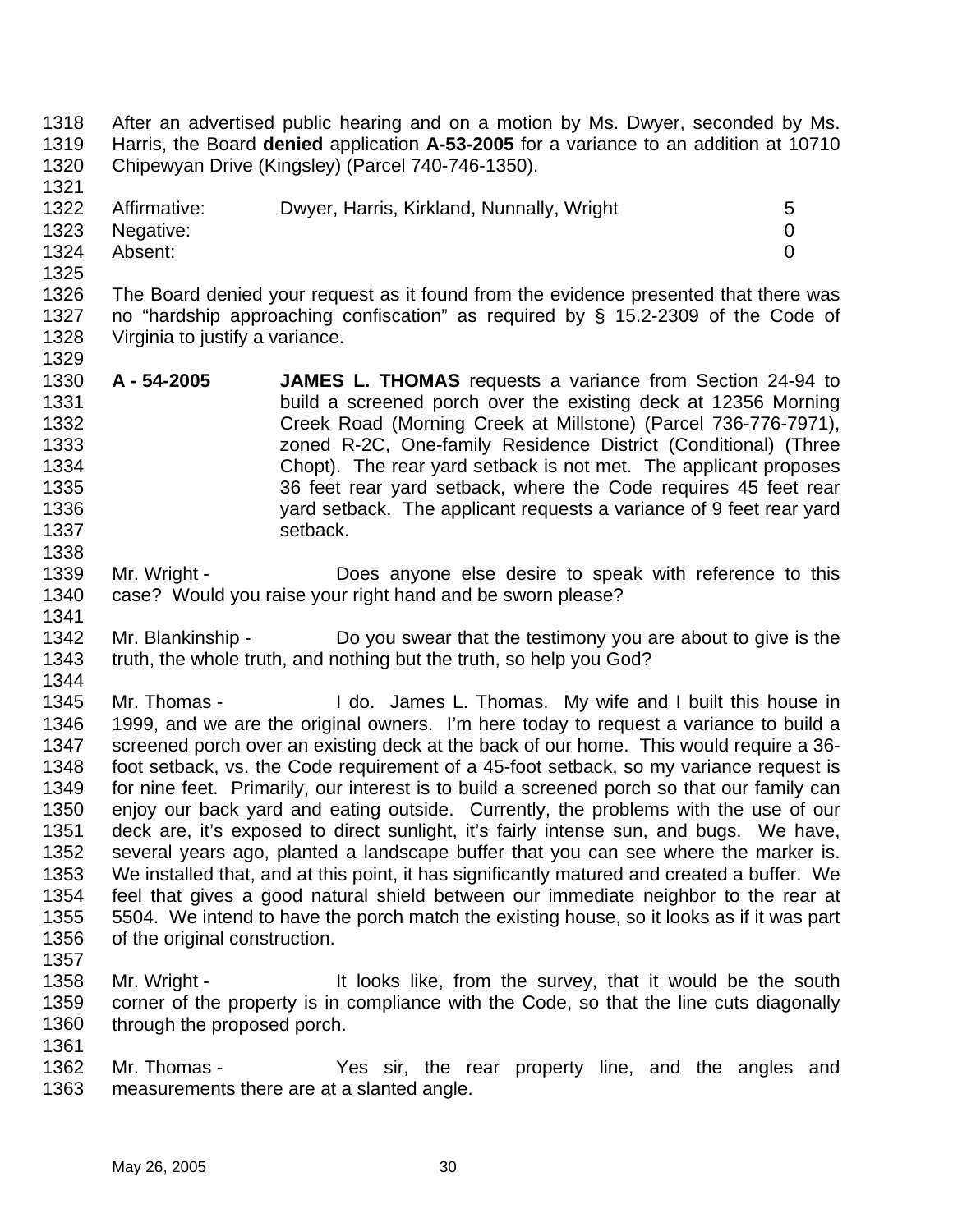| 1364<br>1365                         | Mr. Wright -                                           | That's because the rear property line is not parallel to the                                                                                                                                                                                                                                                                                        |
|--------------------------------------|--------------------------------------------------------|-----------------------------------------------------------------------------------------------------------------------------------------------------------------------------------------------------------------------------------------------------------------------------------------------------------------------------------------------------|
| 1366<br>1367                         | rear of the house.                                     |                                                                                                                                                                                                                                                                                                                                                     |
| 1368<br>1369                         | Mr. Thomas -                                           | That's correct. We are on a corner of a cul-de-sac.                                                                                                                                                                                                                                                                                                 |
| 1370<br>1371                         | Ms. Dwyer -                                            | This is your parents' house, did you say?                                                                                                                                                                                                                                                                                                           |
| 1372<br>1373                         | Mr. Thomas -                                           | No, my wife and I built this house in 1999.                                                                                                                                                                                                                                                                                                         |
| 1374<br>1375<br>1376<br>1377         | Ms. Dwyer -                                            | Speaking of the south side of the house, you have a larger<br>buildable area to the south of the house, that looks like you could possibly put the porch<br>and not encroach on the setback – am I reading that correctly?                                                                                                                          |
| 1378<br>1379<br>1380<br>1381<br>1382 | Mr. Thomas -                                           | The drawing doesn't reflect a four-paneled window. That's<br>the family room to the left, fireplace on the corner, and the ability to move the proposed<br>porch to the left would get in the way of all those windows. If we went all the way to the<br>corner, those family room windows would all be obstructed by the porch.                    |
| 1383<br>1384                         | Ms Dwyer -                                             | The windows would all look out onto the porch.                                                                                                                                                                                                                                                                                                      |
| 1385<br>1386<br>1387<br>1388<br>1389 | Mr. Thomas -<br>porch.                                 | Correct. And to the right, that drawing better reflects that<br>you can see the kitchen sink. There's a window there; if we came left more, there are<br>some structural issues, but we'd be right there in the window with the corner of the                                                                                                       |
| 1390<br>1391<br>1392                 | Mr. Wright -<br>from your neighbor facing to the rear. | And it's your testimony that this porch would not be visible                                                                                                                                                                                                                                                                                        |
| 1393<br>1394<br>1395<br>1396<br>1397 | Mr. Thomas -                                           | If you look at the photographs taken by your staff, you get a<br>sense of the shield. To the far right, that's one of three weeping willow trees, and there<br>are evergreens planted that are currently about eight feet tall. I would think that they<br>can certainly see through the trees and see it, but it has somewhat of a natural shield. |
| 1398<br>1399                         | Ms. Dwyer -                                            | How long have you lived here?                                                                                                                                                                                                                                                                                                                       |
| 1400<br>1401                         | Mr. Thomas -                                           | Since 1999 – we are the original owners.                                                                                                                                                                                                                                                                                                            |
| 1402<br>1403                         | Ms. Harris -                                           | Have you spoken to your neighbors to get their reaction?                                                                                                                                                                                                                                                                                            |
| 1404<br>1405                         | Mr. Thomas -                                           | Yes ma'am – they have no opposition.                                                                                                                                                                                                                                                                                                                |
| 1406<br>1407<br>1408                 | Mr. Wright -                                           | Any further questions of the Board? Is anyone here in<br>opposition to this request? Hearing none, that concludes the case. A-54-2005?                                                                                                                                                                                                              |
| 1409                                 | Mr. Nunnally -                                         | I move we approve it.                                                                                                                                                                                                                                                                                                                               |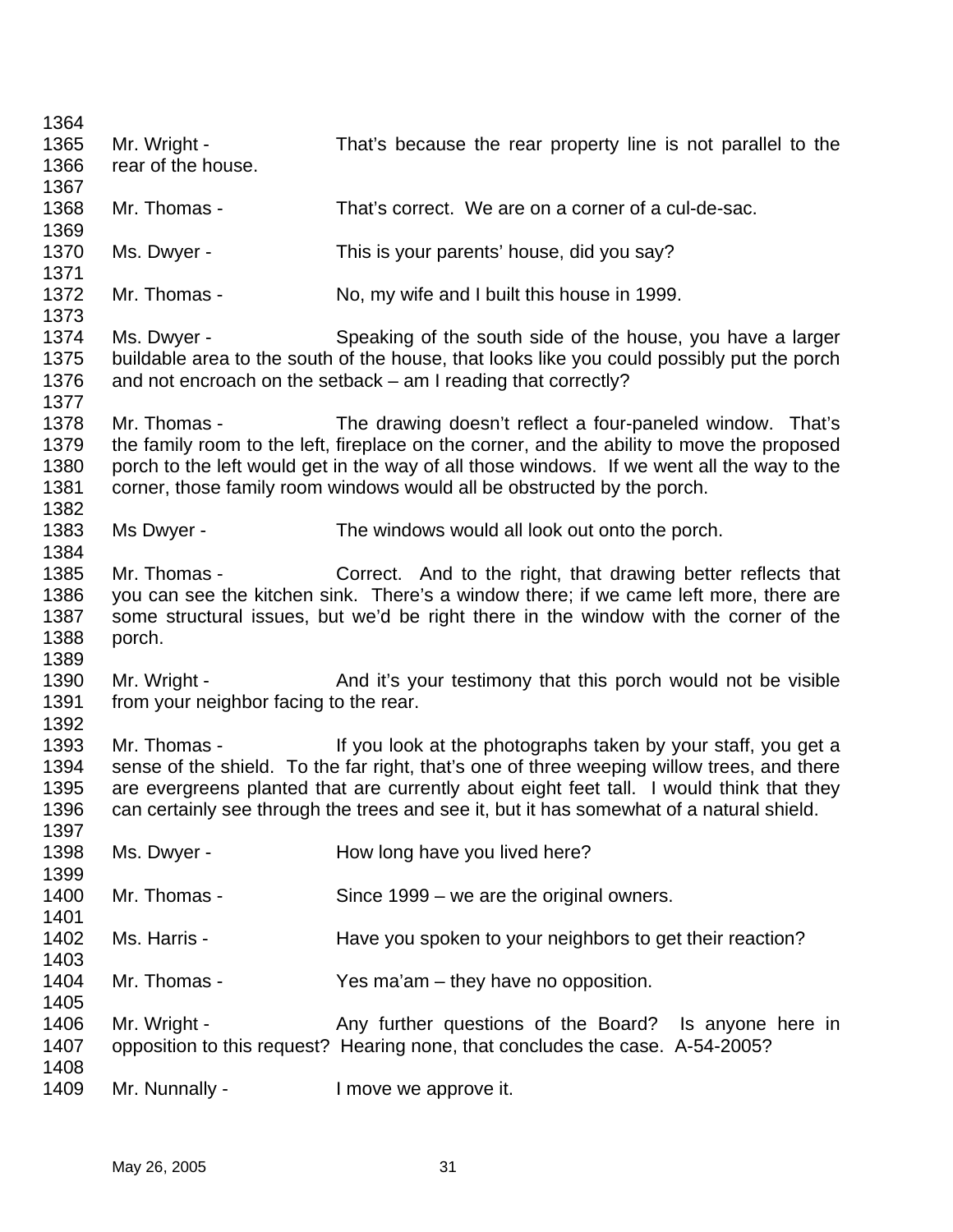Mr. Wright - Is there a second? Mr. Kirkland - Mr. Blankinship, I'll make a second, just to discuss it. He said he was going to enclose the exact size of the deck, yet on my architectural plan, it looks like he drew a larger room than the deck. It looks like in the drawing that the room is going to be larger than the deck, yet he stated that it would be the same size as the deck, is that correct? Mr. Blankinship - I don't recall what he stated. The drawing clearly shows the proposed screened porch larger than the existing deck. Ms. Dwyer - The porch looks like it's a 14 by 26. Mr. Wright - That's what it is, 14 by 26. Mr. Kirkland - That's what it says. Ms. Dwyer - We don't have dimensions for the deck. Mr. Kirkland - I don't have the real dimensions of the deck, so I don't know what's right and what's wrong. Mr. Blankinship - It's clear on the drawing that the proposed porch is larger than the existing deck. Mr. Wright - The stends to the rear a little deeper than the deck. Mr. Blankinship - Yes sir, and it squares off a corner that's now cut off at an angle. Ms. Dwyer - This is another one in which the location could be moved along the rear of the house and ……………… Mr. Wright - I don't think he could move it and still build it. Mr. Kirkland - Not in this case. Ms. Dwyer - I don't think that's what he wants to do, but I think that he could. Mr. Wright - The He'd still need a variance. If he moved it to the left, I still believe that the corner of that house would be violating the setback. Ms. Dwyer - The has a fairly large buildable area to the south. He could leave the deck as is and build a smaller addition. There are options. But again, the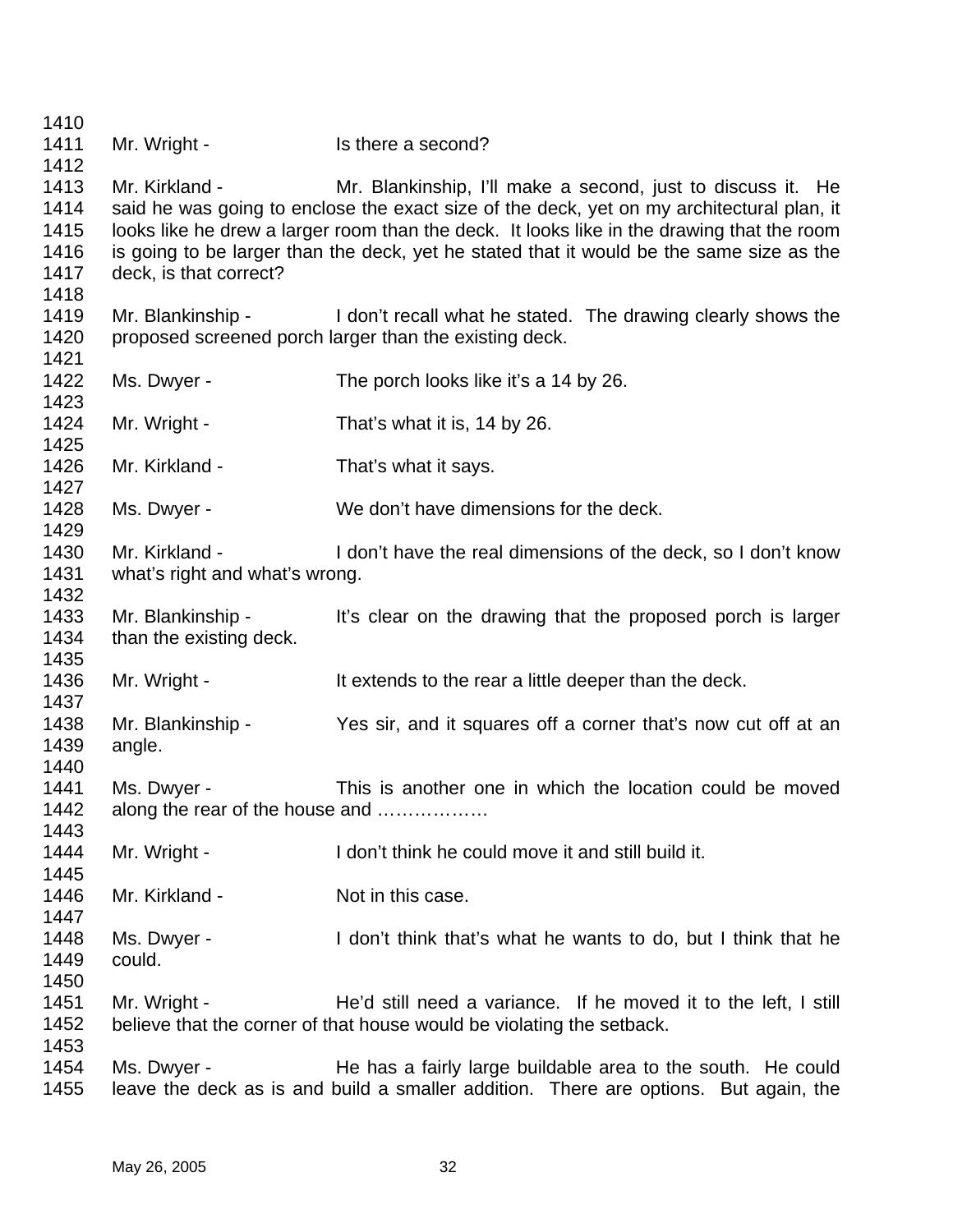| 1456<br>1457<br>1458 | Supreme Court said even if you have to abandon the project, as long as you still have<br>use of the property as a residence, there is no hardship. |                                                                                                                                                                             |                |
|----------------------|----------------------------------------------------------------------------------------------------------------------------------------------------|-----------------------------------------------------------------------------------------------------------------------------------------------------------------------------|----------------|
| 1459<br>1460         | Mr. Wright -                                                                                                                                       | That's exactly what it says. There has been a motion that<br>we approve it, and it's been seconded. Any further discussion?                                                 |                |
| 1461                 |                                                                                                                                                    |                                                                                                                                                                             |                |
| 1462<br>1463         | Ms. Harris -                                                                                                                                       | If we look at the site plan, you see this little triangle edge to<br>the right, where the property line comes across? When we stated he needs additional                    |                |
| 1464<br>1465         |                                                                                                                                                    | footage for a variance, we're just talking about this corner area.                                                                                                          |                |
| 1466                 |                                                                                                                                                    |                                                                                                                                                                             |                |
| 1467                 | Mr. Wright -                                                                                                                                       | A corner, less than half of it. Any further discussion? All in<br>favor of approval, say aye; opposed, no. It's approved.                                                   |                |
| 1468                 |                                                                                                                                                    |                                                                                                                                                                             |                |
| 1469<br>1470         |                                                                                                                                                    | After an advertised public hearing and on a motion by Mr. Nunnally, seconded by Mr.<br>Kirkland, the Board granted application A-54-2005 for a variance to build a screened |                |
| 1471                 |                                                                                                                                                    | porch over the existing deck at 12356 Morning Creek Road (Morning Creek at Millstone)                                                                                       |                |
| 1472                 |                                                                                                                                                    | (Parcel 736-776-7971). The Board granted the variance subject to the following                                                                                              |                |
| 1473                 | conditions:                                                                                                                                        |                                                                                                                                                                             |                |
| 1474                 |                                                                                                                                                    |                                                                                                                                                                             |                |
| 1475                 | 1.                                                                                                                                                 | This variance applies only to the rear yard setback requirement.                                                                                                            | All other      |
| 1476                 |                                                                                                                                                    | applicable regulations of the County Code shall remain in force.                                                                                                            |                |
| 1477                 |                                                                                                                                                    |                                                                                                                                                                             |                |
| 1478                 | 2.                                                                                                                                                 | The new construction shall match the existing dwelling as nearly as practical in                                                                                            |                |
| 1479                 | materials and color.                                                                                                                               |                                                                                                                                                                             |                |
| 1480                 |                                                                                                                                                    |                                                                                                                                                                             |                |
| 1481                 | Affirmative:                                                                                                                                       | Harris, Nunnally, Wright                                                                                                                                                    | 3              |
| 1482                 | Negative:                                                                                                                                          | Dwyer, Kirkland                                                                                                                                                             | $\overline{2}$ |
| 1483                 | Absent:                                                                                                                                            |                                                                                                                                                                             | $\overline{0}$ |
| 1484                 |                                                                                                                                                    |                                                                                                                                                                             |                |
| 1485                 |                                                                                                                                                    | The Board granted this request, as it found from the evidence presented that, due to the                                                                                    |                |
| 1486                 |                                                                                                                                                    | unique circumstances of the subject property, strict application of the County Code                                                                                         |                |
|                      |                                                                                                                                                    |                                                                                                                                                                             |                |
| 1487                 |                                                                                                                                                    | would produce undue hardship not generally shared by other properties in the area, and                                                                                      |                |
| 1488                 |                                                                                                                                                    | authorizing this variance will neither cause a substantial detriment to adjacent property                                                                                   |                |
| 1489                 |                                                                                                                                                    | nor materially impair the purpose of the zoning regulations.                                                                                                                |                |
| 1490                 |                                                                                                                                                    |                                                                                                                                                                             |                |
| 1491                 | The Board took a brief recess.                                                                                                                     |                                                                                                                                                                             |                |
| 1492                 |                                                                                                                                                    |                                                                                                                                                                             |                |
| 1493                 | UP-10-2005                                                                                                                                         | <b>THREE CHOPT RECREATION CLUB requests a conditional use</b>                                                                                                               |                |
| 1494                 |                                                                                                                                                    | permit pursuant to Section 24-12(b) to install pool deck lighting at                                                                                                        |                |
| 1495                 |                                                                                                                                                    | 2100 Skipwith Road (Parcel 761-749-1641 and 2808), zoned R-3,                                                                                                               |                |
| 1496                 |                                                                                                                                                    | One-family Residence District (Three Chopt).                                                                                                                                |                |
| 1497                 |                                                                                                                                                    |                                                                                                                                                                             |                |
| 1498                 | Mr. Blankinship -                                                                                                                                  | Mr. Chairman, the staff has distributed a revised staff report                                                                                                              |                |
| 1499                 | with an additional condition or two.                                                                                                               |                                                                                                                                                                             |                |
| 1500                 |                                                                                                                                                    |                                                                                                                                                                             |                |
|                      |                                                                                                                                                    |                                                                                                                                                                             |                |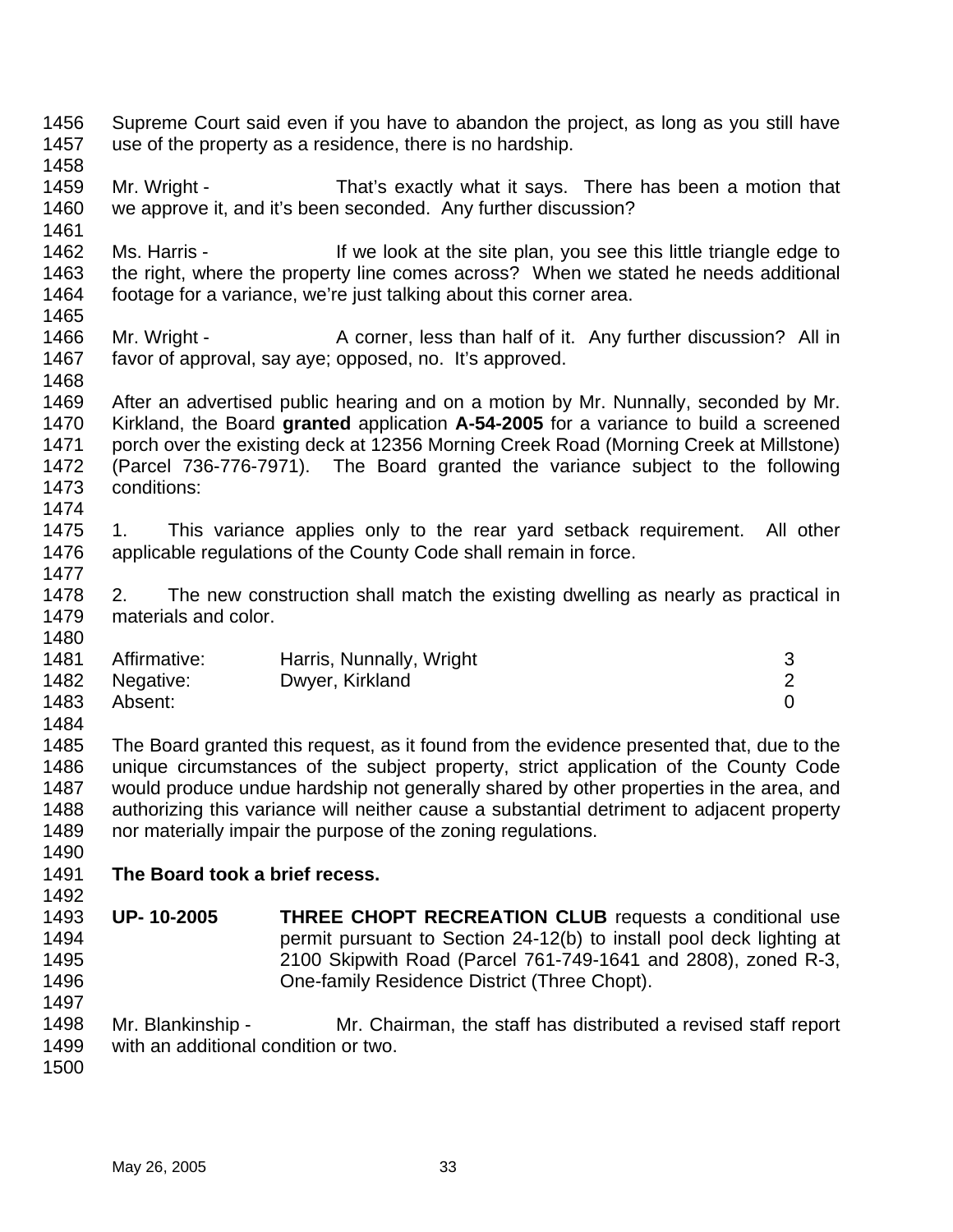1501 1502 1503 1504 1505 1506 1507 1508 1509 1510 1511 1512 1513 1514 1515 1516 1517 1518 1519 1520 1521 1522 1523 1524 1525 1526 1527 1528 1529 1530 1531 1532 1533 1534 1535 1536 1537 1538 1539 1540 1541 1542 1543 1544 1545 1546 Mr. Wright - Does anyone else desire to speak with reference to this case? Would all who desire to speak, please stand, so we can swear everybody at one time. Would you raise your right hand and be sworn please? Mr. Blankinship - Do you swear that the testimony you are about to give is the truth, the whole truth, and nothing but the truth, so help you God? Mr. Balgie - I do. I'm Tom Balgie. We're revising this pool, and what we want to do is put five new deck lights on the pool. These are the type of lights that just reflect down; I call them box lights. Mr. Wright - Would they be above the pool? Mr. Balgie - Yes. They'll be on twenty-foot poles, shining down. Ms. Harris - How do they compare, the new lights to the old lights that you've had in the past? Mr. Balgie - What we had is the old quartz lights, on ten-foot conduits, pointing down. Ms. Dwyer - Were they the shoebox-style fixture? Mr. Balgie - The old lights were just the quartz lights. Mr. Kirkland - Like something you'd put on the side of your home, is that correct? Mr. Balgie - Yes. Ms. Dwyer - So this is an improvement in that the shoebox fixtures are designed to focus all the light down on the ground where you want the light and not to spread it to the side, so that it will spill over to neighbors and people outside the property. Mr. Balgie - This Yes. We've actually opened the upper pool already. This would be five lights. Ms. Harris - The drawing that's here, where is the wading pool? Mr. Balgie - This drawing that's on the screen right now is our old pool design. Mr. Wright - **Have you read the suggested conditions that are proposed?** Mr. Balgie - Yes sir.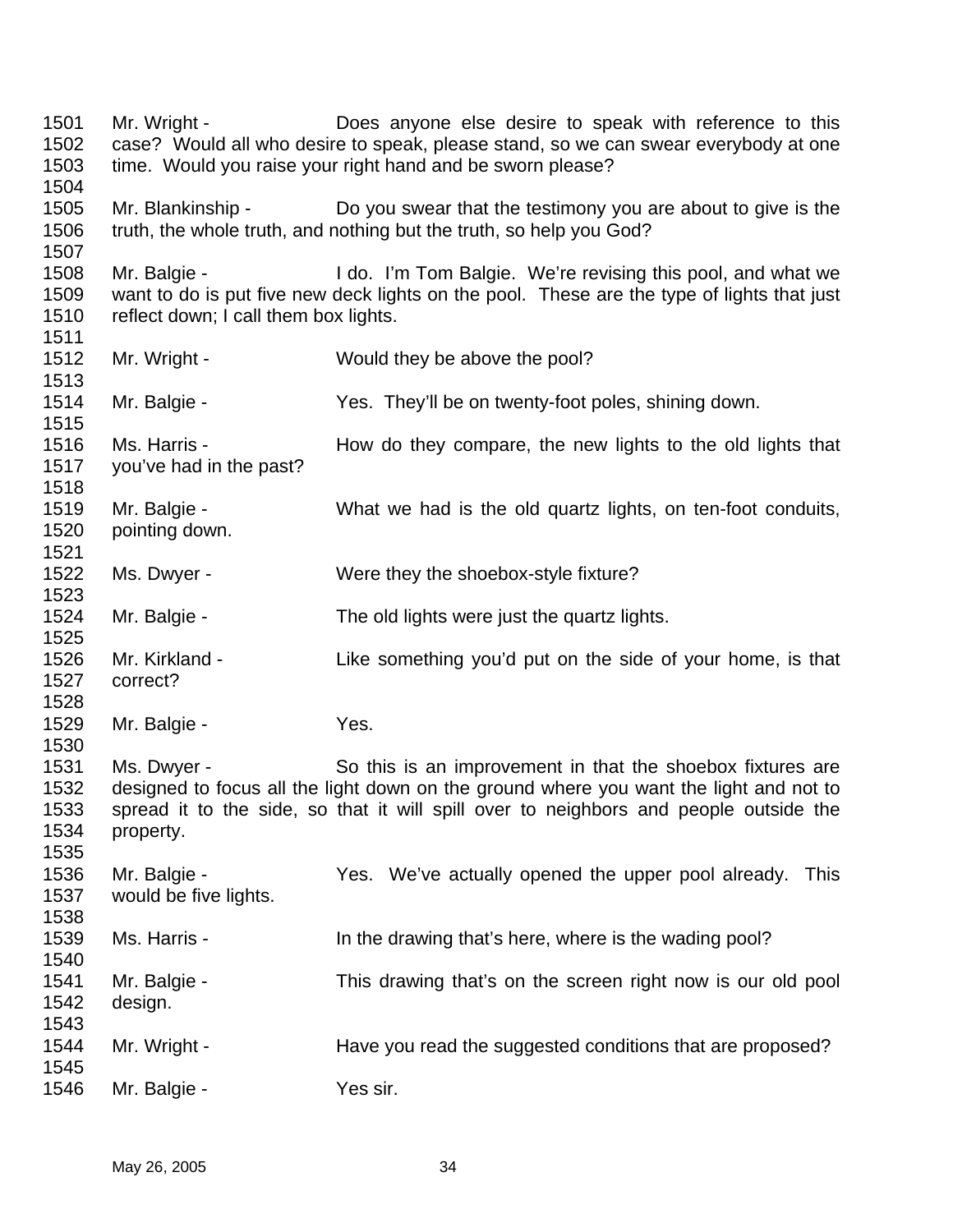| 1547                                                                 |                                                      |                                                                                                                                                                                                                                                                                                                                                                                                                                                                                                                                                                                                                                  |
|----------------------------------------------------------------------|------------------------------------------------------|----------------------------------------------------------------------------------------------------------------------------------------------------------------------------------------------------------------------------------------------------------------------------------------------------------------------------------------------------------------------------------------------------------------------------------------------------------------------------------------------------------------------------------------------------------------------------------------------------------------------------------|
| 1548                                                                 | Mr. Blankinship -                                    | Have you read the new ones?                                                                                                                                                                                                                                                                                                                                                                                                                                                                                                                                                                                                      |
| 1549                                                                 |                                                      |                                                                                                                                                                                                                                                                                                                                                                                                                                                                                                                                                                                                                                  |
| 1550<br>1551                                                         | Mr. Wright -                                         | I want to make sure that you understand these conditions.                                                                                                                                                                                                                                                                                                                                                                                                                                                                                                                                                                        |
| 1552<br>1553<br>1554                                                 | Ms. Dwyer -<br>is the same?                          | Are the only new conditions #'s 10 and 11? Everything else                                                                                                                                                                                                                                                                                                                                                                                                                                                                                                                                                                       |
| 1555<br>1556                                                         | Mr. Wright -                                         | Numbers 10 and 11 are added?                                                                                                                                                                                                                                                                                                                                                                                                                                                                                                                                                                                                     |
| 1557<br>1558<br>1559<br>1560<br>1561<br>1562<br>1563<br>1564<br>1565 | the neighbors attached to your revised staff report. | Mr. Blankinship - Some of the neighbors brought to our attention that when<br>this use permit was first approved in '64 and then revised in '65 and '67 (I might be off<br>by a year or two); then when it was revised in '78, some of the conditions from the<br>earlier use permits were dropped, these two conditions regarding a buffer and some<br>landscaping. When this was advertised, some of the neighbors were aware that those<br>conditions had been on the permit previously and asked that they be reinstated. That's<br>why that was done kind of at the last minute. That's why you also have the petition from |
| 1566<br>1567<br>1568<br>1569                                         | Ms. Dwyer -<br>Skipwith Road                         | So what # 10. says is that the area within 100 feet of<br>Gunston Road in effect, and 50 feet of the eastern property line, which I assume is                                                                                                                                                                                                                                                                                                                                                                                                                                                                                    |
| 1570<br>1571<br>1572                                                 | Mr. Blankinship -<br>behind the houses there.        | Part of it is along Skipwith, and then it jogs over and runs                                                                                                                                                                                                                                                                                                                                                                                                                                                                                                                                                                     |
| 1573<br>1574                                                         | Ms. Dwyer -                                          | The houses that are on Skipwith?                                                                                                                                                                                                                                                                                                                                                                                                                                                                                                                                                                                                 |
| 1575<br>1576<br>1577                                                 | Mr. Blankinship -                                    | You'll see it better on the plan, probably, if you unfold it and<br>fold it back. See the jog in the eastern property line there.                                                                                                                                                                                                                                                                                                                                                                                                                                                                                                |
| 1578<br>1579                                                         | Ms. Dwyer -                                          | I see. So there are houses between the pool and Skipwith.                                                                                                                                                                                                                                                                                                                                                                                                                                                                                                                                                                        |
| 1580<br>1581                                                         | Mr. Blankinship -                                    | Right.                                                                                                                                                                                                                                                                                                                                                                                                                                                                                                                                                                                                                           |
| 1582<br>1583                                                         | Ms. Dwyer -                                          | So 100 feet along the north and 50 feet along the east.                                                                                                                                                                                                                                                                                                                                                                                                                                                                                                                                                                          |
| 1584<br>1585<br>1586                                                 | Mr. Blankinship -                                    | And the existing parking sort of interrupts that 50 feet, but<br>that's just the way it's always been; it's been that way since the '60's.                                                                                                                                                                                                                                                                                                                                                                                                                                                                                       |
| 1587<br>1588<br>1589                                                 | Mr. Wright -                                         | Mr. Blankinship, in this letter from the neighbors, you<br>incorporated most of what they request as pertaining to the lighting, except they want it<br>controlled by timer devices. Is that something that is or should not be?                                                                                                                                                                                                                                                                                                                                                                                                 |
| 1590<br>1591<br>1592                                                 | Mr. Blankinship -                                    | I guess we can let them address that since they're here.                                                                                                                                                                                                                                                                                                                                                                                                                                                                                                                                                                         |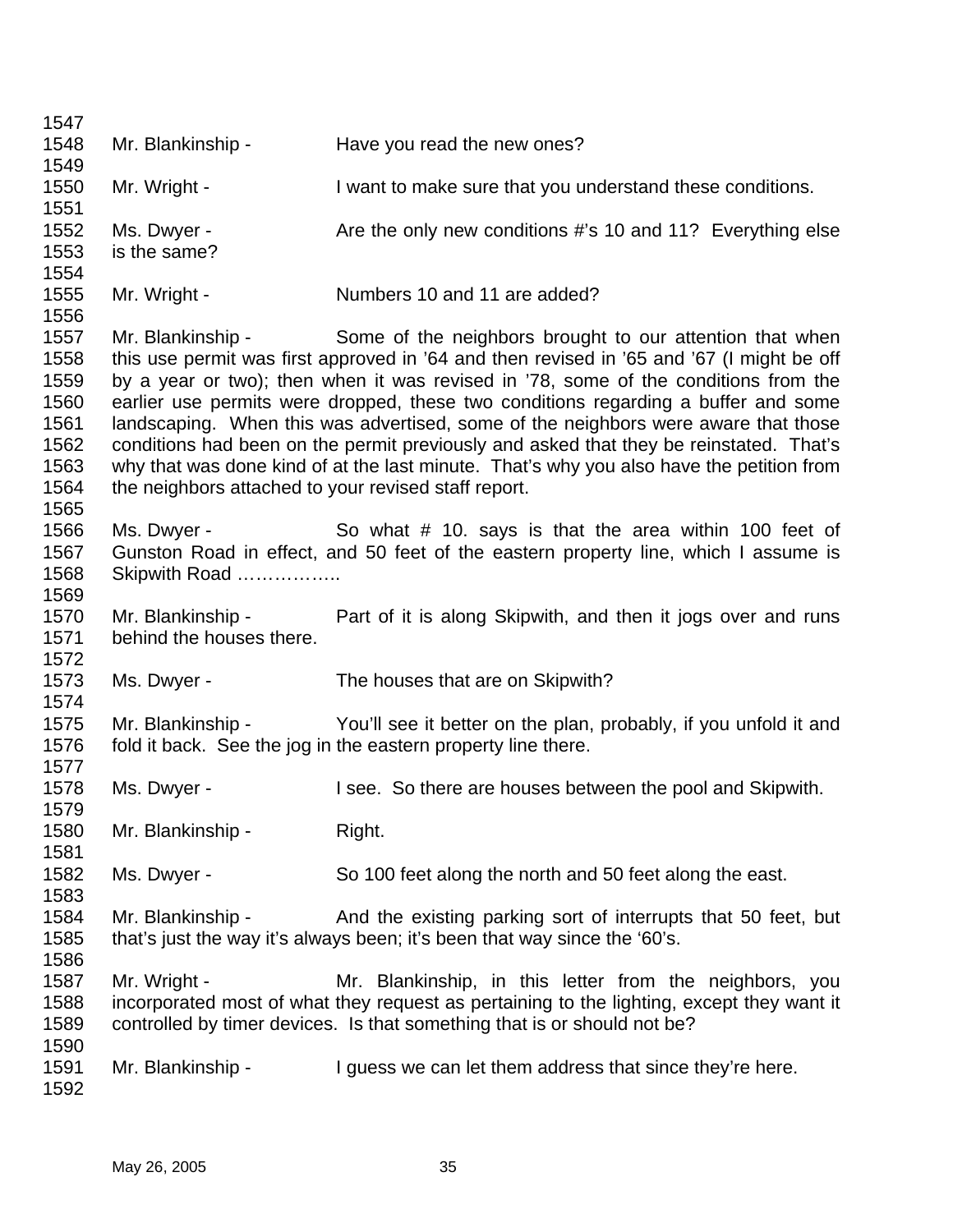1593 1594 1595 1596 1597 1598 1599 1600 1601 1602 1603 1604 1605 1606 1607 1608 1609 1610 1611 1612 1613 1614 1615 1616 1617 1618 1619 1620 1621 1622 1623 1624 1625 1626 1627 1628 1629 1630 1631 1632 1633 1634 1635 1636 1637 1638 Mr. Wright - I take it they want to insure that the lights are turned off at the appropriate time. But I think you've included everything else that they've requested. Mr. Nunnally - Are you okay with the two added conditions, sir? Mr. Balgie - Yes. Mr. Wright - Those added conditions are satisfactory? I think they were in there originally, and just got left out somehow. Mr. Blankinship - They've never disturbed those areas. The fence is there, and the landscaping is there, and nothing's been disturbed. Mr. Wright - They just want to be sure that they remain undisturbed. Ms. Dwyer - There's a reference in the neighbors' letters to a 1968 letter from Mr. LaVecchia notifying the recreation club of their non-compliance to the conditions. Do you know what that's about? Mr. Blankinship - There was a letter written at that point, but then they did come into compliance; there's further correspondence to that effect. Ms. Dwyer - So some of these neighbors have probably lived here for a long time. Mr. Wright - Is there anything further that you wish to address at this point? Ms. Dwyer - Did you address the timer device? Mr. Balgie - We could put a timer device on there, but right now we'd just planned to turn them off as we leave in the evening. Mr. Wright - The Let's hear from these folks, and then you'll have an opportunity to rebut. Mr. Bruner - **My name is George Bruner**, and I live on 2307 Bogan Road, and that is within 500 feet of the property in question here. First I will explain that we are not in opposition with the lighting as was proposed in the publication, but we were concerned as the letter presented to you, of conditions that were established back in the '60's, and many of these neighbors were there then, and these conditions somehow got left out as future grants were made. Mr. Wright - Have you seen the new proposed conditions? Mr. Bruner - Yes sir.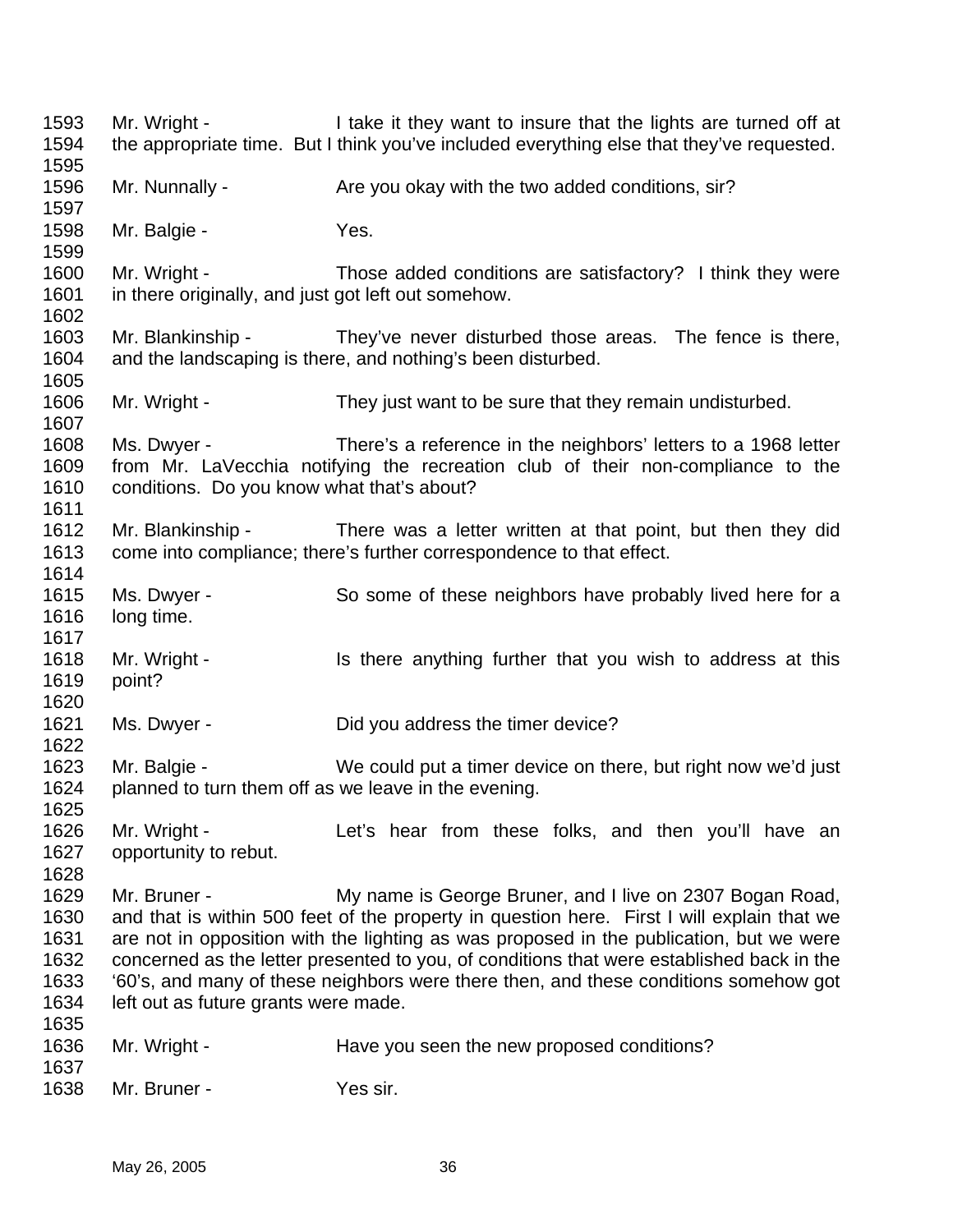1639

1641

1640

Mr. Wright - Is that in accord with what you had in mind?

1642 1643 1644 1645 Mr. Bruner - The buffer zone and all is fine. There was one condition in there that did not  $-$  it's item  $# 5$ . We have requested that the current time limits be maintained. The question of the timer on the lights, that was in previous approvals for lighting for that pool area.

- 1646
- 1647 1648

Mr. Wright - They say they have no objection to putting that back in there.

1649 1650 1651 1652 1653 1654 1655 1656 1657 1658 1659 1660 1661 1662 1663 1664 1665 1666 1667 1668 1669 1670 Mr. Bruner -  $\blacksquare$  Item  $# 5 -$  it says "Up to four times per year, the hours may be extended to 12:00 midnight for swimming meets. Public address systems, starter guns and similar equipment may be used at swimming meets, but at no other time except for emergency purposes." The current requirement is for only two meets per year and vacate the premises by 11:00. This is extending it, and we think that the case of midnight is a little bit too long. This is nestled in a residential area that has been there for a long time. Many of the homes are within less than 200 feet of the area. One of the folks who signed the petition, Mrs. Blankenship, lives on Skipwith Road in that corner, and she's a 91-year-old lady, been living there for 50 years, and her house is well within 100 feet of the activity area. She doesn't want the extension of time to go any more. It started off as a little neighborhood pool, one swimming pool, a nice little recreation area. It developed a second pool and tennis courts and swim meets. Actually, they have outgrown our neighborhood. They have just rebuilt the pool, making it larger, and they plan on having more of these regional swim meets, not neighborhood. It's people coming from all around who would be coming here. When these meets occur, there's not ample parking. Cars are lined all up and down Skipwith Road; they're on private property; they're around in the Oak subdivision; they're in the church parking lot; they're in the school parking lot. You can imagine from a noise standpoint, hundreds of people cheering a swim meet, with the PA system that can be heard from several blocks away. This is up till midnight, and is really not acceptable to us as neighbors, and we think it will greatly deteriorate the property value of our homes in the area. Are there any questions?

1671

1672 1673 1674 1675 1676 Mr. Blankinship - Let me explain for Mr. Bruner's benefit, that this is a standard condition that has been drafted in response to other situations in other places in the County. This was not a request of the Rec Club; this is just one of our standard conditions, and the Board certainly does modify that as necessary.

1677 1678 1679 1680 Mr. Bruner - The State of Am I not correct in saying that the noise ordinance in the neighborhood says you can't make noise after 11:00 o'clock, which means my neighbors, if I ran my lawn mower, could call the police on me.

| 1681 | Mr. Wright -  | If we were to reduce it to 11:00, would you go along with four |
|------|---------------|----------------------------------------------------------------|
| 1682 | meets a year? |                                                                |
| 1683 |               |                                                                |
| 1684 | Mr. Bruner -  | We're not anxious about the four a year, because               |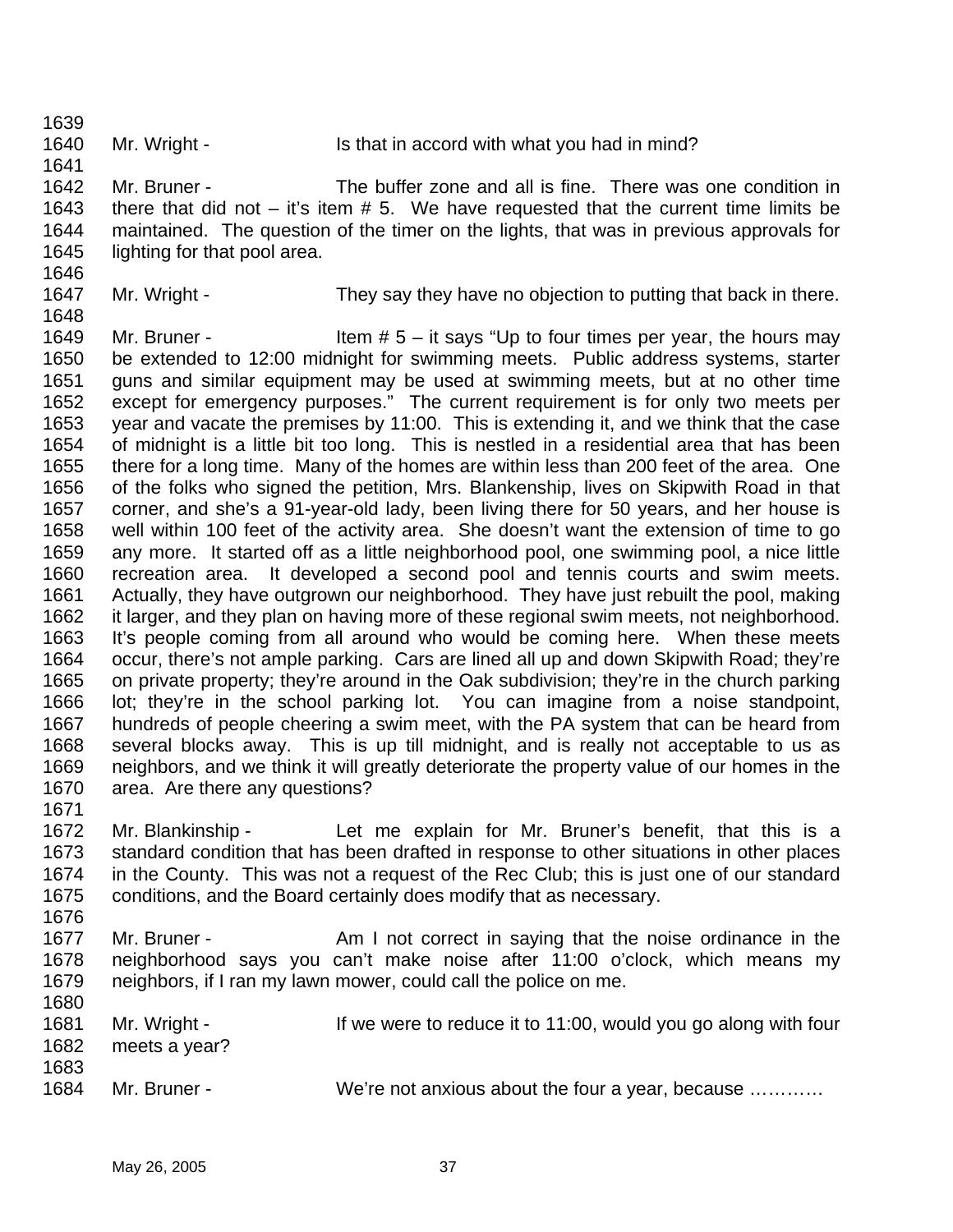1685 1686 1687 1688 1689 1690 1691 1692 1693 1694 1695 1696 1697 1698 1699 1700 1701 1702 1703 1704 1705 1706 1707 1708 1709 1710 1711 1712 1713 1714 1715 1716 1717 1718 1719 1720 1721 1722 1723 1724 1725 1726 1727 1728 1729 1730 Mr. Wright - Think all these pools have four a year; that's my understanding; that's pretty standard. Mr. Bruner - I would just ask my neighbors, would they concede to that? Ms. Dwyer - I guess my concern is if you limit it to 11:00 o'clock, or if you limit it to the four meets per year. I live near the Kanawha Pool, so I know exactly what you're talking about, with the noise and the guns and the parking, but it doesn't happen but four times a year, and you do live near a recreation association. I know that the swim teams are a part of, not so much regional area, but a neighorhood. I know Kanawha swims against Three Chopt, and we're just down the road, and there are neighborhood pools that they swim against. I guess my concern is that they would not be able to have a swim team because the meets do involve lots of children, and they do go late at night. Mr. Blankinship - The challenge is, if there's thunder, they have to clear the pool for 20 or 30 minutes, and that makes the meet run long. In a normal case, the meet is over by 11:00. Mr. Bruner - We also have a lot of neighbors there who are affected by this later hour, and I think you would not approve any commercial type operation in a neighborhood to be open and operating with loud noise till midnight. Mr. Blankinship - My point is, you might go five years and never have a swim meet go past 11:00, and then one year there will be thunder, and they will extend one. Mr. Bruner - They got permission to go to 12, there's nothing to stop them. Mr. Blankinship - They could; that's right. Mr. Wright - The Mullistay they're normally over by 11:00, and I think they are, we could say, "except due to weather delays" or something like that? An exceptional situation might happen once every three or four years. Mr. Bruner - The My kids belonged to that pool when they were young. We as neighbors don't believe that the activity should be going on loud, late at night, and second, the fact that it takes till 12:00 o'clock is not the problem of the neighbors; it's the problem of the scheduling of the swimming people. They could start earlier if they liked. It's really not our problem; it's their problem. M. Wright - Thank you very much for appearing. Anyone else desire to speak? Mr. Bruner - Those folks were just going to verify anything you had from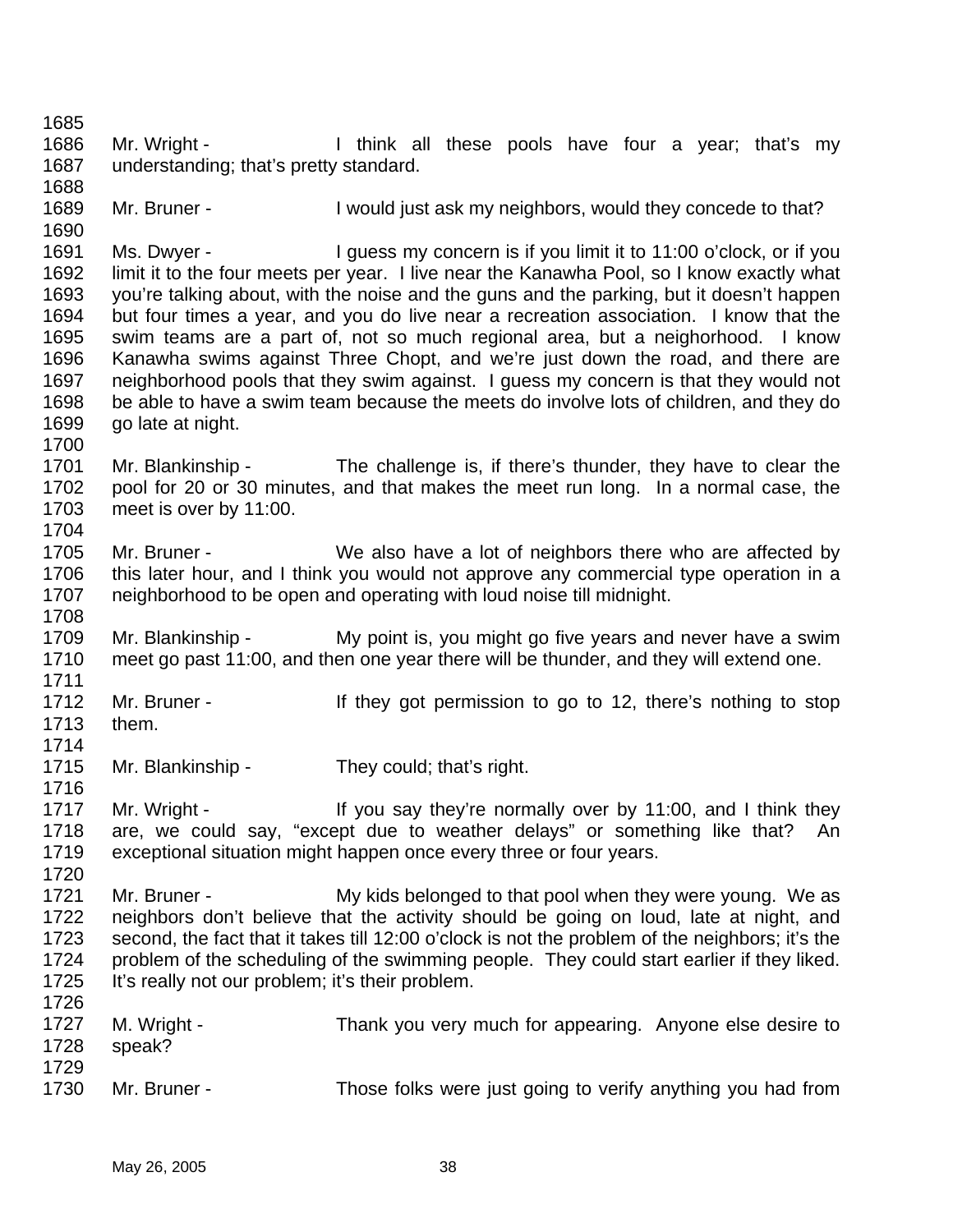| 1731<br>1732                         | me.                                    |                                                                                                                                                                                                                                                                                            |
|--------------------------------------|----------------------------------------|--------------------------------------------------------------------------------------------------------------------------------------------------------------------------------------------------------------------------------------------------------------------------------------------|
| 1733<br>1734                         | Mr. Wright -                           | Now you have a short time to rebut.                                                                                                                                                                                                                                                        |
| 1735<br>1736<br>1737<br>1738         | Mr. Balgie -                           | I would just like to say that one of the reasons that we're<br>expanding the pool is so that we can get done quicker. We're going from five lanes to<br>eight lanes, so we should be able to finish up sooner.                                                                             |
| 1739<br>1740<br>1741                 | Mr. Wright -<br>o'clock?               | Do you have any objection to our changing that to 11:00                                                                                                                                                                                                                                    |
| 1742<br>1743<br>1744                 | Mr. Balgie -                           | Providing your suggestion where weather or some other<br>unusual condition where we could go to 12:00, that would be wonderful.                                                                                                                                                            |
| 1745<br>1746<br>1747                 | Mr. Wright -                           | In other words, we wouldn't want that to be a normal thing,<br>so you'd plan a swim meet that goes to midnight, that's what we're trying to eliminate.                                                                                                                                     |
| 1748<br>1749<br>1750<br>1751<br>1752 | Ms. Dwyer -                            | What about the parking issue? Do you have an agreement<br>with the church or the schools to allow overflow parking in those lots. Parking along<br>Skipwith is not desirable for the safety of anybody involved. So you do have an<br>agreement, and do you have signs that direct people. |
| 1753<br>1754<br>1755                 | Mr. Balgie -<br>parking at the church. | Yes we do. We have signs that tell them there is extra                                                                                                                                                                                                                                     |
| 1756<br>1757                         | Ms. Dwyer -                            | How about the school?                                                                                                                                                                                                                                                                      |
| 1758<br>1759                         | Mr. Balgie -                           | We don't have an agreement with the school.                                                                                                                                                                                                                                                |
| 1760<br>1761<br>1762<br>1763         | Ms. Dwyer -<br>own property?           | But you do have an agreement with the church, which is very<br>close. Do you have any fields or any other way to accommodate extra parking on your                                                                                                                                         |
| 1764<br>1765<br>1766                 | Mr. Balgie -<br>cut down the trees.    | We would, but they just put in that restriction that we can't                                                                                                                                                                                                                              |
| 1767<br>1768<br>1769                 | Ms. Dwyer -                            | The buffer, right. So there's no other place on your property<br>to go. Folks are going to need to cross the street and go to the church.                                                                                                                                                  |
| 1770<br>1771                         | Mr. Wright -<br>you any problem?       | How about putting a timer on your lights $-$ does that cause                                                                                                                                                                                                                               |
| 1772<br>1773<br>1774                 | Mr. Balgie -                           | No.                                                                                                                                                                                                                                                                                        |
| 1775<br>1776                         | Mr. Wright -                           | I'd forgotten, Mr. Blankinship, that we had that in there.                                                                                                                                                                                                                                 |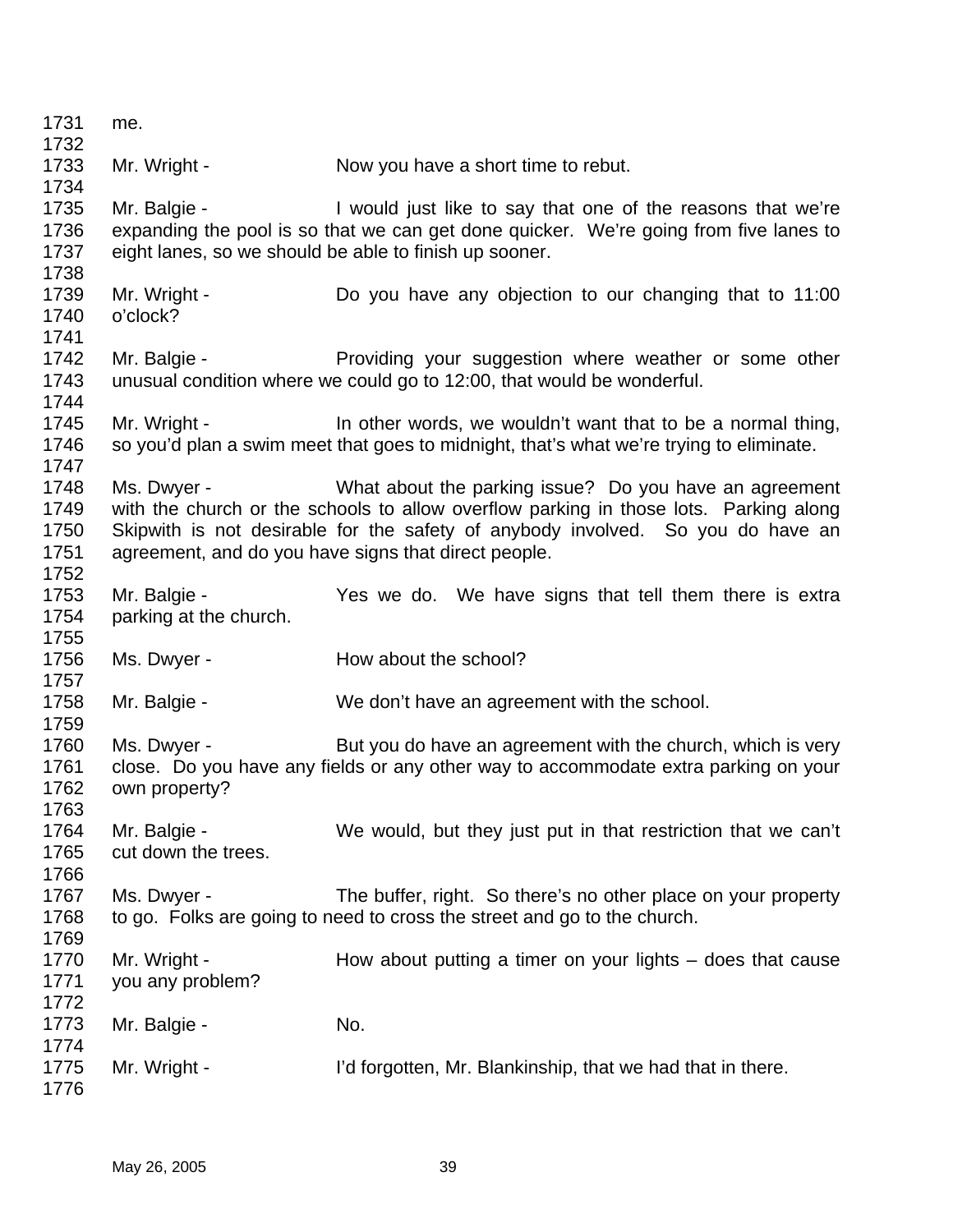1777 1778 1779 1780 1781 1782 1783 1784 1785 1786 1787 1788 1789 1790 1791 1792 1793 1794 1795 1796 1797 1798 1799 1800 1801 1802 1803 1804 1805 1806 1807 1808 1809 1810 1811 1812 1813 1814 1815 1816 1817 1818 1819 1820 1821 1822 Mr. Blankinship - On the pool lights only. Ms. Harris - **Do** you have any provision whereby you meet with the neighborhood periodically? I know that you've been neighbors for a mighty long time, and there are growing pains, but if you somehow had meetings periodically. Mr. Balgie - Right – we don't have any provisions like that. That would be a good suggestion though. Mr. Wright - Anything further? Thank you very much for appearing. UP-10, Three Chopt Recreation Club. Mr. Nunnally - I move we approve it, but put that time limit of 11:00 pm instead of 12:00 midnight, except for weather conditions. Mr. Wright - And we could put a weather condition exception in there, it would probably only come into play for a very few times. Ms. Harris - The And a timer for the lights. Mr. Kirkland - Mr. Blankinship, when the weather's bad at night and they're having a swim meet, you better document the weather was bad, in case the neighbors complain. Mr. Blankinship - If they're anything like my league, nobody wants that meet to go a minute later than it needs to go. Ms. Dwyer - What if you have a relay, and you've got two more events after 11:00 o'clock? I live near a pool, and I understand, but it's only four times a year, and it's a very helpful, constructive thing for many children to do, and I just hesitate to put that in there. I think that nobody wants it to go beyond 11:00, and in fact it's very difficult for the children to be there beyond 11:00, but if it is, it seems to me that it's appropriate as few times as this is going to be applicable, to let them go beyond 11:00 and not have to …………… Mr. Wright - Well, suppose it went five or ten minutes over, nobody's going to argue the point. What we've been talking about is to plan a swim meet that goes to 12:00 o'clock. If they're in good faith, and they get caught, I don't think there could be anybody who would be reasonable to say we would revoke it for that. Normally, if the weathers bad, it's going to wipe the meet out anyhow. Ms. Dwyer - Mr. Blankinship, did you say this is a condition that's on other pools in the County? Mr. Blankinship - Yes, it's fairly standard. Not every case; there have been some cases where the Board has modified.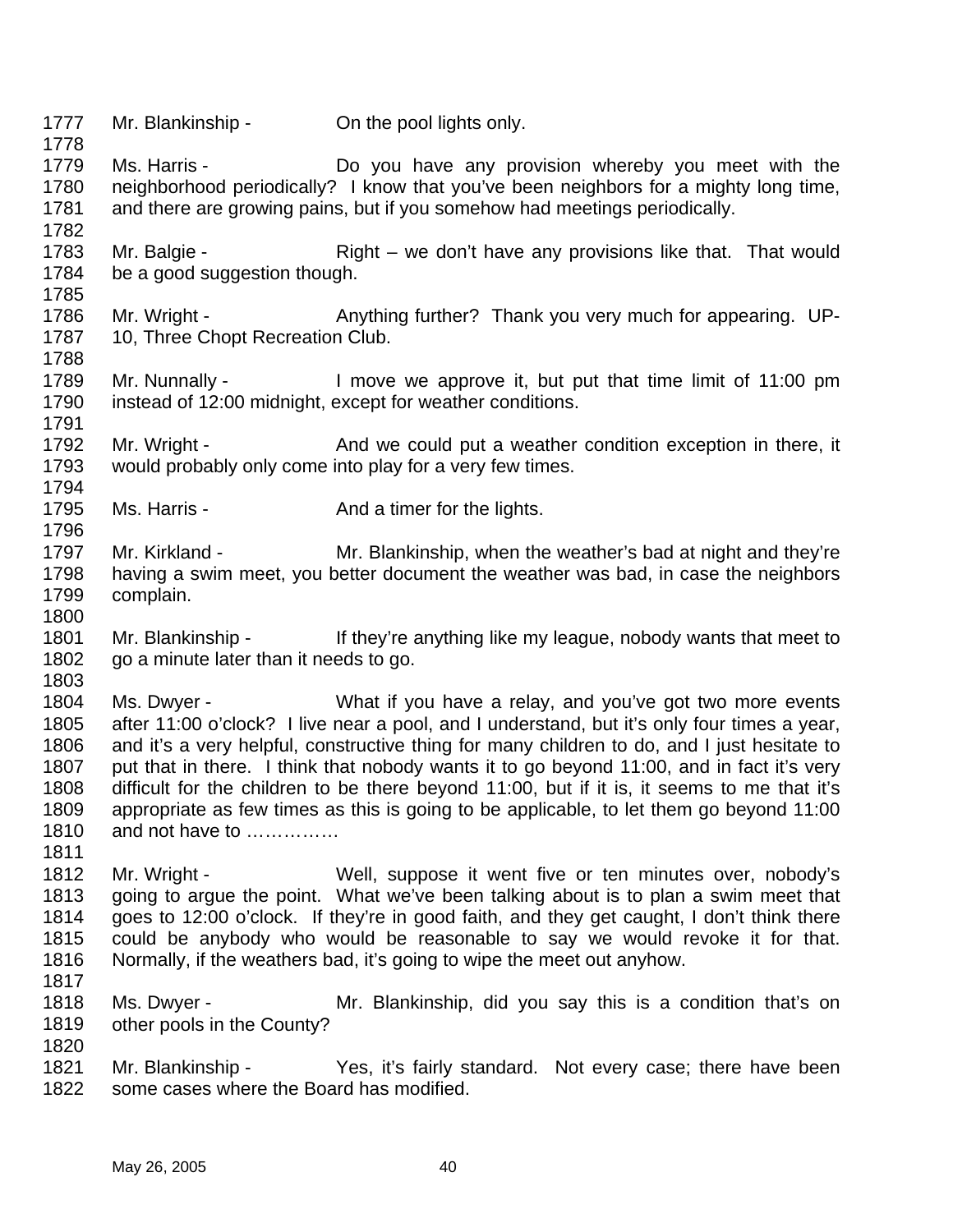| 1823<br>1824<br>1825                 | Mr. Wright -<br>the neighborhood.                                | You have to take these where the pool is, in relationship to                                                                                                                                                                                |
|--------------------------------------|------------------------------------------------------------------|---------------------------------------------------------------------------------------------------------------------------------------------------------------------------------------------------------------------------------------------|
| 1826<br>1827<br>1828                 | Ms. Dwyer -                                                      | Most all of them are in neighborhoods.                                                                                                                                                                                                      |
| 1829<br>1830                         | Mr. Wright -                                                     | I know, but some of them have a greater impact than others.                                                                                                                                                                                 |
| 1831<br>1832                         | Mr. Kirkland -                                                   | Some are a lot larger than this one too.                                                                                                                                                                                                    |
| 1833<br>1834<br>1835<br>1836<br>1837 | Mr. Wright -<br>force them to exceed that.                       | So your proposal is, you move to approve it, amending the<br>conditions by putting in a timer requirement on the pool lights, and that we reduce the<br>time from midnight to 11:00, except when the weather conditions are such that would |
| 1838<br>1839<br>1840                 | Mr. Blankinship -<br>midnight. Was there a second to the motion? | But in no case later than midnight. They must shut down at                                                                                                                                                                                  |
| 1841<br>1842<br>1843                 | Mr. Nunnally -<br>that they have during the year?                | If it's later than midnight, can't you put that on the four meets                                                                                                                                                                           |
| 1844<br>1845                         | Ms. Dwyer -                                                      | Where does the timing provision go?                                                                                                                                                                                                         |
| 1846<br>1847<br>1848                 | Mr. Blankinship -<br>controlled by a timer.                      | Condition $# 7 - it$ would just say that the lights would be                                                                                                                                                                                |
| 1849<br>1850                         | Mr. Wright -                                                     | That was in a prior condition. I think it got left out.                                                                                                                                                                                     |
| 1851<br>1852                         | Ms. Dwyer -                                                      | But what would be the time?                                                                                                                                                                                                                 |
| 1853<br>1854                         | Mr. Blankinship -                                                | That was not in the prior condition.                                                                                                                                                                                                        |
| 1855<br>1856<br>1857                 | Ms. Dwyer -<br>morning?                                          | They could have a timer that cuts it off at 3:00 o'clock in the                                                                                                                                                                             |
| 1858<br>1859<br>1860                 | Mr. Wright -<br>operation.                                       | The timer would have to be consistent with the hours of                                                                                                                                                                                     |
| 1861<br>1862<br>1863                 | Mr. Kirkland -<br>are people there, those lights go out.         | So that at 11:00 o'clock the lights go out, even though there                                                                                                                                                                               |
| 1864<br>1865                         | Mr. Wright -                                                     | They have other lights.                                                                                                                                                                                                                     |
| 1866<br>1867<br>1868                 | Mr. Kirkland -<br>lights go out.                                 | Yes, there are other lights there, just those shadow-box pool                                                                                                                                                                               |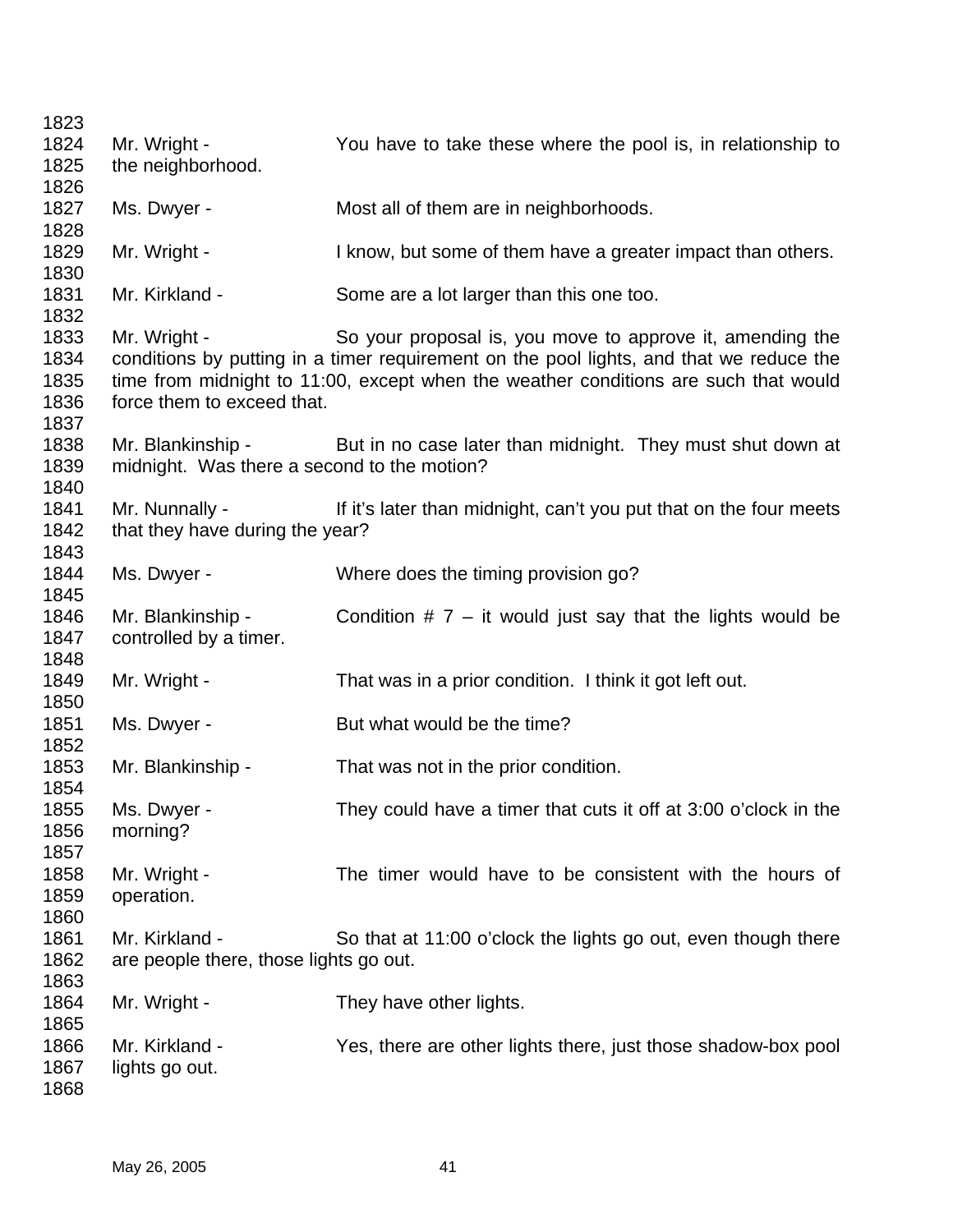1869 1870 1871 1872 1873 1874 1875 1876 1877 1878 1879 1880 1881 1882 1883 1884 1885 1886 1887 1888 1889 1890 1891 1892 1893 1894 1895 1896 1897 1898 1899 1900 1901 1902 1903 1904 1905 1906 1907 1908 1909 1910 1911 1912 Ms. Dwyer - **What about for security reasons?** Do any of these lights need to be on for security reasons? Our pool keeps some lights on, not a lot, but because there are neighbors that are directly across the street from the pool, but they do have some lights on for security reasons. Mr. Kirkland - This is a fenced-in pool with a locked gate. Ms. Dwyer - At Kanawha is what I'm talking about, that's the one I know because I live across the street from it. I think you do need some security lighting. Mr. Wright - They have that, I'm sure. Ms. Dwyer - But I guess we need to be clear about it. Mr. Kirkland - The timer is only referring to these five lights, is that correct, Mr. Blankinship? Mr. Blankinship - However you want to write it. Ms. Dwyer - It's ambiguous if we don't specify what has to be on. So the pool lights do not need to be on for security purposes? Mr. Kirkland - No, I don't think so. There are other lights on around he club buildings and everything else that stay on probably all night, the little ones that are on the side of the buildings. I assume they stay on all night. Mr. Blankinship - The prior condition was not clear on the point. Ms. Dwyer - Twould like to make an exception for the timers for any lighting that's deemed necessary for security purposes, and maybe that will take care of it. Mr. Blankinship - The motion by Mr. Nunnally has not been seconded. Mr. Kirkland - **I'll second it, with all those changes.** Mr. Wright - The Does everybody understand the conditions now as changed? All in favor of approval of this conditional use permit with the conditions as changed, say aye. Opposed, no. After an advertised public hearing and on a motion by Mr. Nunnally, seconded by Mr. Kirkland, the Board **granted** application **UP-10-2005** for a conditional use permit to install pool deck lighting at 2100 Skipwith Road (Parcels 761-749-1641 and 2808). The Board granted the variance/use permit subject to the following conditions: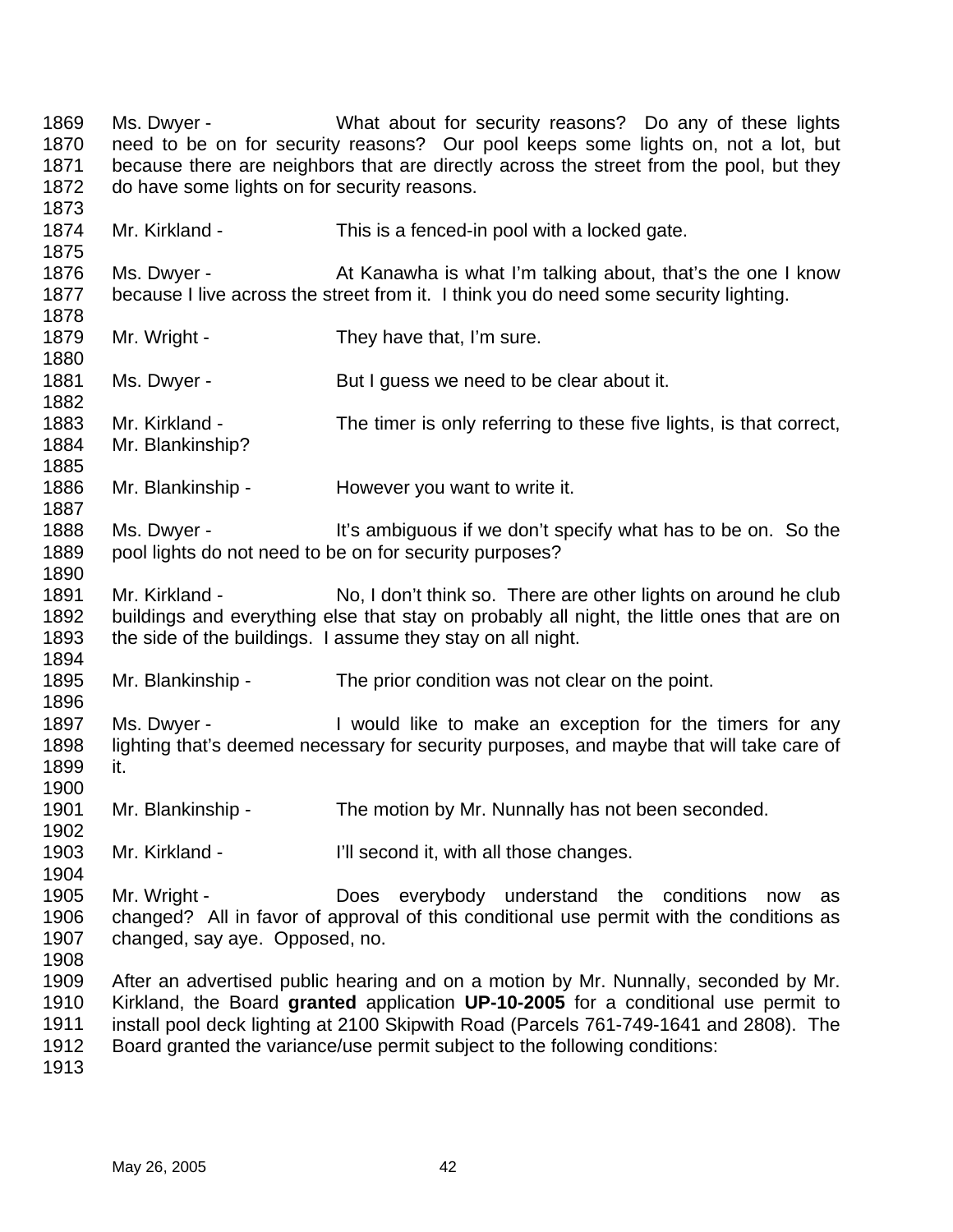1914 1915 1. The swimming pool and recreation facilities shall be operated on a non-profit basis.

1917 2. The property shall be maintained in a park-like manner.

1919 1920 1921 3. The hours of operation shall be limited to 8:00 AM to 10:30 PM, and the premises shall be vacated by 11:00 PM.

1922 1923 1924 4. The recreation facilities shall be operated under proper supervision and in a quiet and orderly manner without creating a nuisance to the surrounding neighborhood.

1925 1926 1927 1928 1929 5. [Amended] Up to four times per year, the hours may be extended to 11:00 pm for swimming meets. Public address systems, starter guns and similar equipment may be used at swimming meets, but at no other time except for emergency purposes. If a swimming meet is delayed due to inclement weather, it may continue past 11:00 but in no case later than 12:00 midnight.

- 1931 1932 1933 1934 6. Only the improvements shown on the plan filed with the application may be constructed pursuant to this approval. Any substantial changes or additions may require a new conditional use permit.
- 1935 1936 1937 1938 1939 7. [Amended] The only areas to be lighted are the swimming pools and tennis courts. Safety lights may be installed along walkways. All exterior lighting shall be shielded to direct light away from adjacent residential property and streets. Lights shall be operated by a timer, except those lights needed for security.
- 1940 1941 1942 8. The entrance gate shall be locked when the property is not in use by club members.
- 1943 1944 1945 9. The swimming pool area shall be enclosed by a fence in accordance with the Uniform Statewide Building Code.
- 1946 1947 1948 1949 1950 1951 10. The area within 100 feet of the northern property line and the area within 50 feet of the eastern property line (except for the existing parking lot), shall be maintained as a wooded buffer. Dead trees may be removed and the property maintained, but live trees exceeding 6 inches dbh. shall not be removed without written approval from the Director of Planning. The green chain link fence along the property line shall be maintained in good repair.
- 1952

1916

1918

- 1953 1954 1955 1956 1957 11. The landscaped buffer between the parking lot and the right-of-way of Skipwith Road shall be maintained. All landscaping shall be maintained in a healthy condition at all times. Dead plant materials shall be removed within a reasonable time and replaced during the normal planting season.
- 1958 1959 Affirmative: Dwyer, Harris, Kirkland, Nunnally, Wright 5 Negative: 0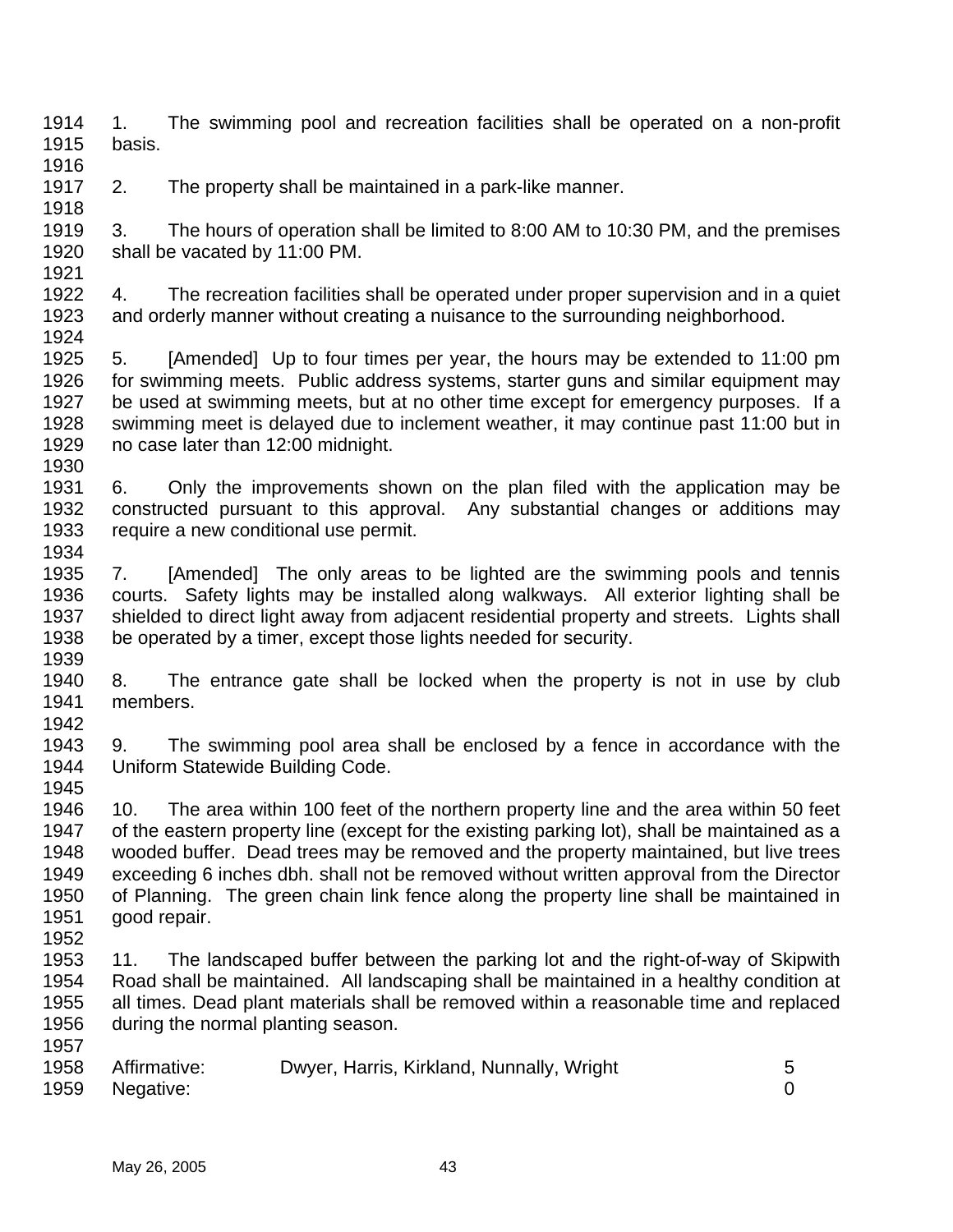1960 Absent: 0

1961

1973

1962 1963 1964 The Board granted the request because it found the proposed use will be in substantial accordance with the general purpose and objectives of Chapter 24 of the County Code.

- 1965 1966 1967 1968 1969 1970 1971 1972 **A - 55-2005 LUKE AND SHELLEY CURRY** request a variance from Sections 24-94 and 24-9 to build a one-family dwelling at 4258 Charles City Road (Parcel 832-700-7140 (part)), zoned A-1, Agricultural District (Varina). The lot width requirement and public street frontage requirement are not met. The applicants have 45 feet lot width and 0 feet public street frontage, where the Code requires 150 feet lot width and 50 feet public street frontage. The applicants request a variance of 105 feet lot width and 50 feet public street frontage.
- 1974 1975 1976 Mr. Wright - Does anyone else desire to speak with reference to this case? Please stand, and everybody be sworn at one time.
- 1977 1978 1979 Mr. Blankinship - Do you swear that the testimony you are about to give is the truth, the whole truth, and nothing but the truth, so help you God?
- 1980 1981 1982 Mr. Chairman, let me also call your attention to the revised plat that was left on the table.
- 1983 1984 1985 1986 1987 1988 1989 1990 1991 1992 1993 1994 1995 1996 1997 1998 1999 2000 2001 2002 2003 Ms. Curry - The Curry - I do. Yes sir, my name is Shelley L. B. Curry. It's my understanding that there are two variances that I am in need of. One would be public street frontage, and the other is, I do not meet the lot width requirement. When I originally went to the County to apply for this, in sitting down with the two gentlemen, we had to get a calculator out to figure these up, if you go on the property line, the point on the left side of the property line to the right angle, as far as addressing the lot width variance, it was explained to me that they went 50 feet back from that setback and then calculated exactly how far I was off for the lot width. Apparently I only have 45 feet, and the County requires 150. This was originally my grandmother, Emily May Payne Baker's land, and prior to her departing us, she divided the land among my dad, Charlie and his wife Carol Baker, and Uncle Pete, Gerald Edward Baker. His land is to the left if you are standing on Charles City Road looking at it. Mom and Dad have prepared a Deed of Gift and given an acre to my husband Luke and I, which brings us here, because it doesn't meet the requirements. There is a fifteen-foot easement, which would be considered part of the driveway, running up parallel with the land, and I tried to see if there was some way to utilize that, adding it to the lot width, because across the back was 145, and if you add the 15, it gave me 160, but they said I couldn't do that because it was only for usage; it wasn't deeded to me, just the acre. Therefore, as far as the lot width goes, we're at or around 105 feet off on the front part of the acreage. On the back property line of that one acre, it's 145.28, so it's only a little off.
- 2004 2005 Mr. Wright - They say you've got 45 feet lot width, or you've got 145; we're talking about the building line from the road, which is 50 feet from the road, so 50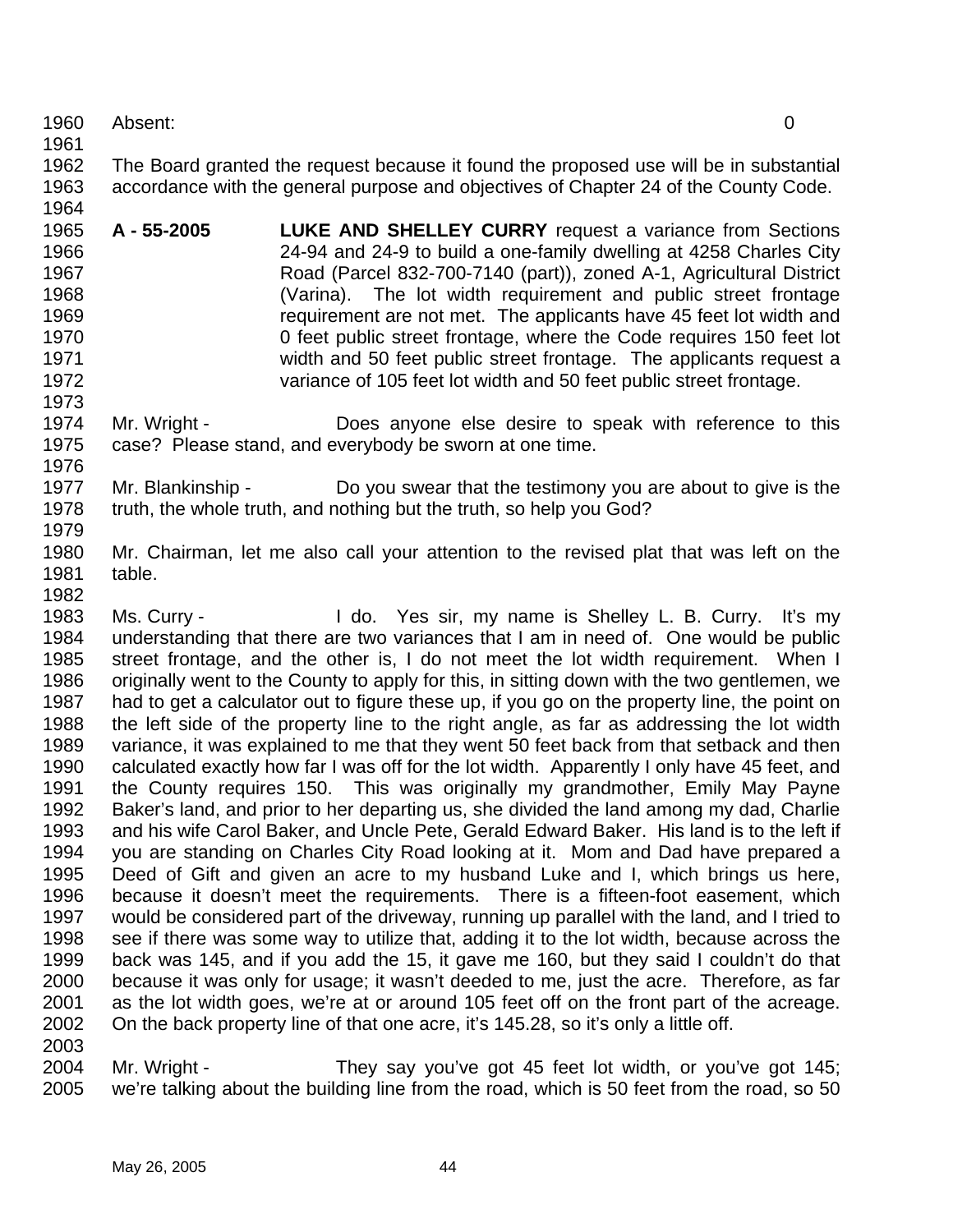2006 2007 2008 2009 2010 2011 2012 2013 2014 2015 2016 2017 2018 2019 2020 2021 2022 2023 2024 2025 2026 2027 2028 2029 2030 2031 2032 2033 2034 2035 2036 2037 2038 2039 2040 2041 2042 2043 2044 2045 2046 2047 2048 2049 2050 2051 feet from the road, you have 45 feet because that's what your entrance road is. That's what we're talking about. You have plenty of width back where your property is. The ordinance requires you to have 150 feet at the building line, which is 50 feet from the road, also a 50-foot frontage on the road, neither of which you have. Mr. Nunnally - How far back from Charles City Road are you planning on building? Mr. Baker - I'm Charles F. Baker. This is my daughter. The piece of property that we're talking about – I was born and raised there 62 years ago. My mom just recently passed away, and she divided the remaining between my brother and I. As my daughter stated, we gave her the acre behind us, simply so that I can watch her, because she's been in a bad automobile accident, and she's had a hip replacement twice, four or five surgeries. I keep their children while she works, so it was convenient for her, and money saving for her, and I would love to have her there. It's approximately 500-600 feet from Charles City Road back. I acquired the additional fifteen feet, the driveway, which runs right up by the front of my mother's porch. Mr. Blankinship - It's 500 feet from Charles City to where this property begins? Ms. Curry - The Must mom was saying was, their house is approximately 350 feet from off the road, so that where the acre is that they've gifted to my husband and I, you're looking at approximately 500 feet off Charles City Road. Ms. Dwyer - What is the distance between Charles City Road and your rear property line, the whole slice here? Mr. Baker - It's a mile. Ms. Dwyer - So you have a mile-long piece of property that's roughly 145 feet wide. Mr. Blankinship, how many more lots could we be looking at on this mile-long narrow piece of property? Mr. Baker - There will be no more lots. Mr. Blankinship - The total acreage in the remainder shows as 9.42, so the theoretical maximum would be nine. You can see there's a stream back there, so it's difficult to say what the possible yield would be, certainly no more than nine total, including the two that are already there. Ms. Dwyer - So theoretically we could have a total of eleven ............ Mr. Blankinship - A total of nine, seven more in addition to this one and the front one. Mr. Nunnally - The You say there will not be any more?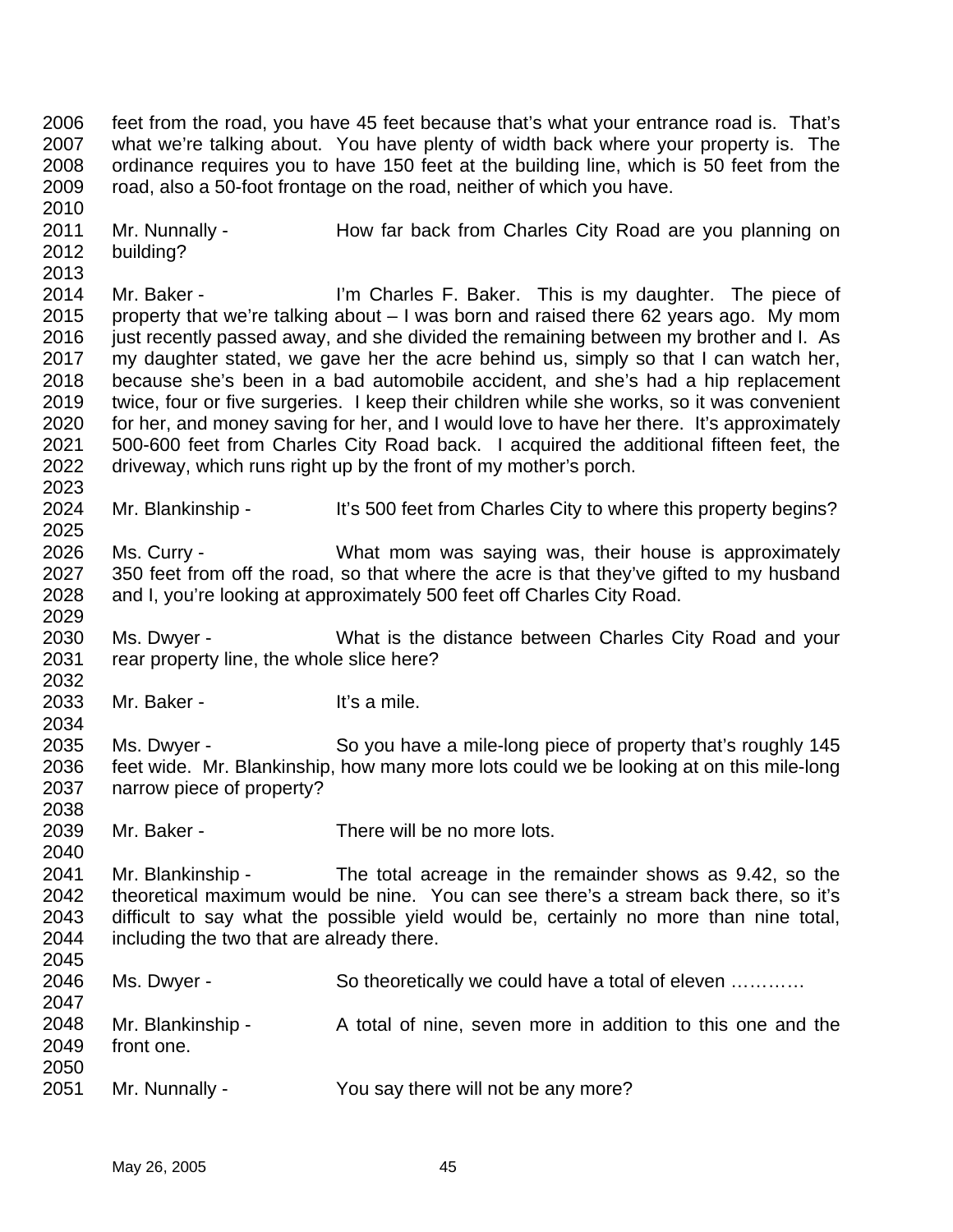2052 2053 2054 2055 Mr. Baker - I'm saying I will not sell it out to anything to build on. I have two other children, but they're not interested in it at this point.

2056 2057 2058 Ms. Harris - The Music of the Vou constructed a public road, where would it be constructed on your property – have you considered that?

2059 2060 2061 2062 2063 2064 2065 2066 Mr. Baker - No ma'am. Not really, and if there was one put through there, it would be on that fifteen-foot. It's family property. I was born and raised there 62 years ago in an old house that was torn down, and I have no idea of leaving. I want her there, and I see no problem, and none of our neighbors have said anything, because it's all woods, and there's actually a house that's way, way farther back, with the same narrow drive. They've got seventeen acres in front of them that they're trying to sell that belong to Light and Vanasendall, the real estate company, so they're having the same problem that she has.

2068 Ms. Dwyer - The It looks like you're setting your house at an angle.

2070 Mr. Wright - Not on the revised plat.

2072 2073 2074 2075 2076 2077 Ms. Curry - Not on the revised one. On the original one I submitted I just sketched it out. It's not going to be on an angle. On your screen, on the original it was, because I was very confused when I submitted it, in talking with the contractor and my husband, I apparently didn't understand what they were telling me on how to draw it on there. So I drew it incorrectly, and that's the reason Mr. Hooper, the contractor, came out and had his good laugh at me. We revised and submitted it to Mr. Blankinship.

2079 2080 2081 Ms. Dwyer - Did you say you acquired that extra fifteen feet that will be the easement to get to this property?

2082 2083 2084 2085 2086 Mr. Baker - The Yes. Originally, we only had an acre and three quarters that we purchased from my mother many years ago so that I could take care of her. When the property was divided, she divided between my brother and I. We each got 12 acres. I already had an acre and three quarters, so I picked up the remainder plus the fifteenfoot drive.

2088 2089 Ms. Dwyer - And you have a really good survey?

2090 Mr. Baker - Three times it's been.

2092 Ms. Dwyer - We've just had some problems with this kind of division.

2094 2095 2096 2097 Mr. Baker - The gentleman who surveyed it was having a hard time finding the start. So I told him to go down to where the driveway that we inherited; there is the start; there is the pink ribbon still there; there is a yellow ribbon above it. He went down and charged us again for something that we really didn't need to be charged for.

2067

2069

2071

2078

2087

2091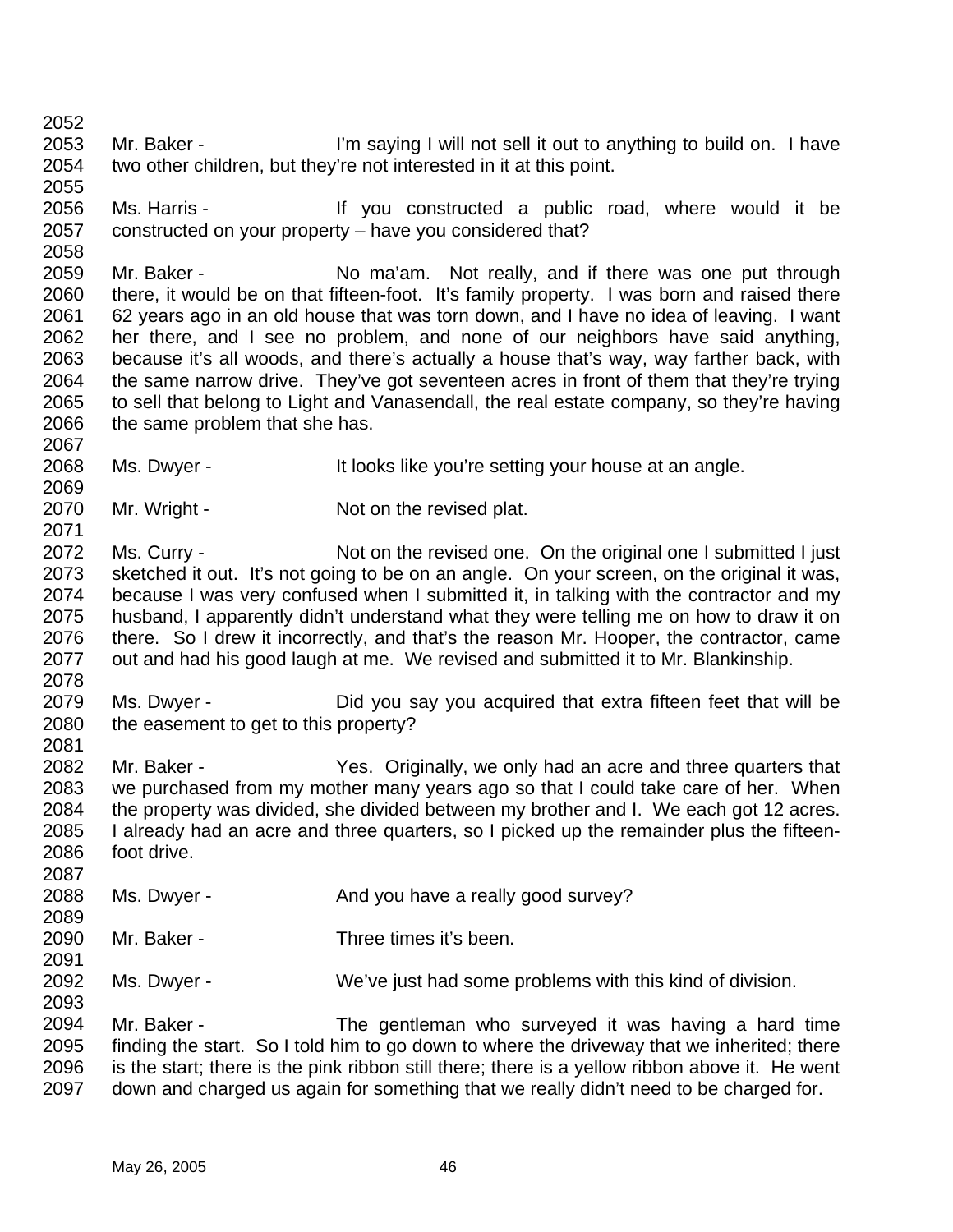| 2098 |                                                   |                                                                                        |
|------|---------------------------------------------------|----------------------------------------------------------------------------------------|
| 2099 | Mr. Wright -                                      | Anything further? That concludes the case. A-55-2005.                                  |
| 2100 |                                                   |                                                                                        |
| 2101 | Mr. Nunnally -                                    | Move we approve it.                                                                    |
| 2102 |                                                   |                                                                                        |
| 2103 | Ms. Harris -                                      | Second the motion.                                                                     |
| 2104 |                                                   |                                                                                        |
| 2105 | Mr. Blankinship -                                 | Motion by Mr. Nunnally to approve; seconded by Ms. Harris.                             |
| 2106 |                                                   |                                                                                        |
| 2107 | Mr. Wright -                                      | Any further discussion?                                                                |
| 2108 |                                                   |                                                                                        |
| 2109 | Ms. Dwyer -                                       | I have a concern that we have nine acres and a potential                               |
| 2110 |                                                   | nine lots that would be along a one-mile narrow strip.                                 |
| 2111 |                                                   |                                                                                        |
| 2112 | Mr. Wright -                                      | We have to consider the cases that come before us. That                                |
| 2113 | would have to come before us for our approval.    |                                                                                        |
| 2114 |                                                   |                                                                                        |
| 2115 | Ms. Dwyer -                                       | But we have opened the door to having additional lots along                            |
| 2116 | this one-mile narrow strip of land.               |                                                                                        |
| 2117 |                                                   |                                                                                        |
| 2118 | Mr. Wright -                                      | I don't look at it that way. I think each case stands on its                           |
| 2119 |                                                   | own, and if we decide that that's all we're going to permit, that's all we're going to |
| 2120 | permit.                                           |                                                                                        |
| 2121 |                                                   |                                                                                        |
| 2122 | Mr. Kirkland -                                    | Next case might be a different story.                                                  |
| 2123 |                                                   |                                                                                        |
| 2124 | Ms. Dwyer -                                       | Another way to look at it is that we've set a precedent.                               |
| 2125 |                                                   | Sometimes we feel bound by that too, once we start this.                               |
| 2126 |                                                   |                                                                                        |
| 2127 | Mr. Wright -                                      | Is there a motion on A-55-2005?                                                        |
| 2128 |                                                   |                                                                                        |
| 2129 | Mr. Blankinship -                                 | There has been a motion to approve.                                                    |
| 2130 |                                                   |                                                                                        |
| 2131 | Mr. Kirkland -                                    | I'll make a second.                                                                    |
| 2132 |                                                   |                                                                                        |
| 2133 | Ms. Harris -                                      | I had already seconded it.                                                             |
| 2134 |                                                   |                                                                                        |
| 2135 | Mr. Wright -                                      | Any further discussion? All in favor say aye; opposed, no.                             |
| 2136 | It's approved.                                    |                                                                                        |
| 2137 |                                                   |                                                                                        |
| 2138 |                                                   | After an advertised public hearing and on a motion by Mr. Nunnally, seconded by Ms.    |
| 2139 |                                                   | Harris, the Board granted application A-55-2005 for a variance to build a one-family   |
| 2140 |                                                   | dwelling at 4258 Charles City Road (Parcel 832-700-7140 (part)). The Board granted     |
| 2141 | the variance subject to the following conditions: |                                                                                        |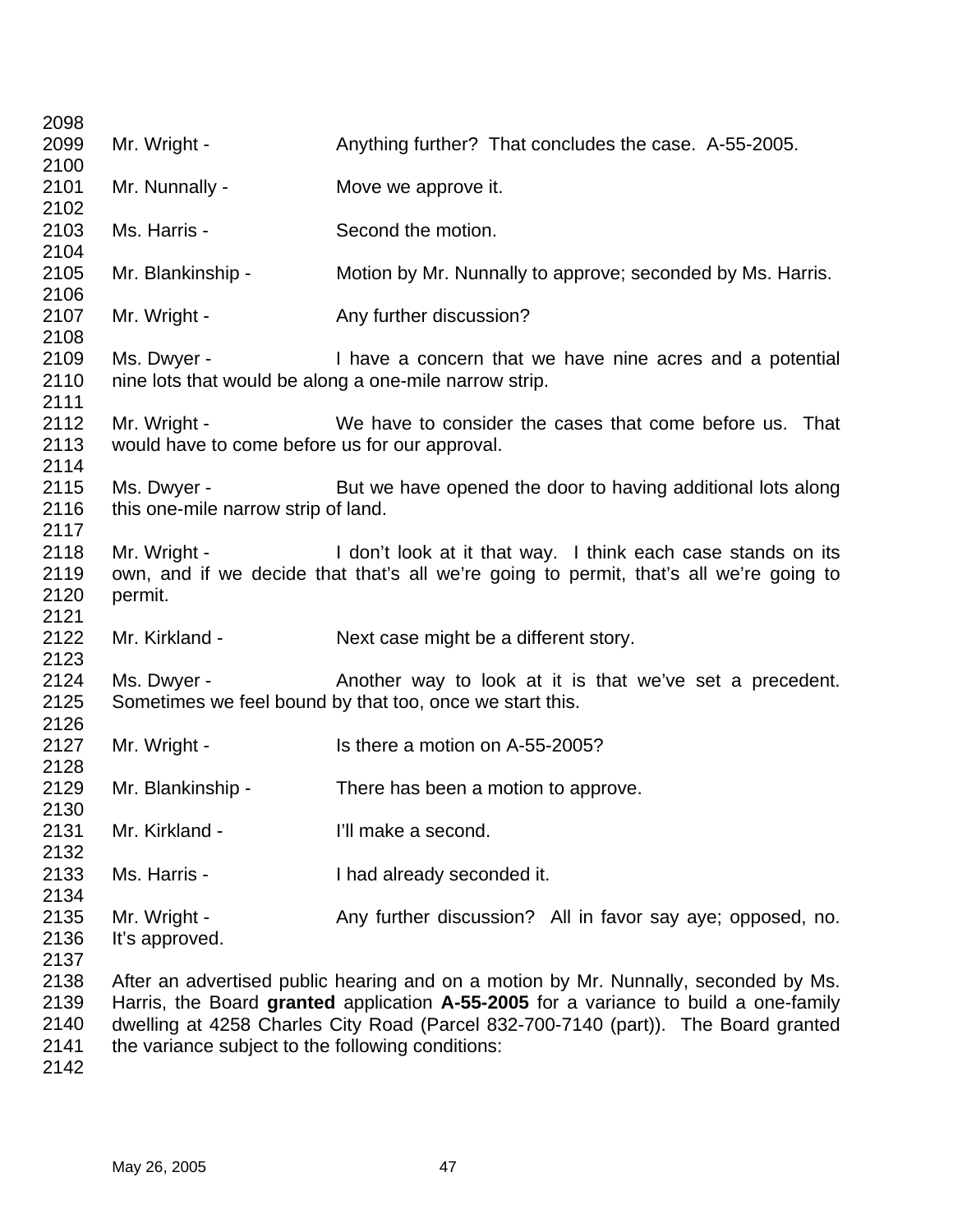2143 2144 2145 1. This variance applies only to the public road frontage and minimum lot width requirements. All other applicable regulations of the County Code shall remain in force.

- 2146 2147 2148 2149 2150 2. Approval of this request does not imply that a building permit will be issued. Building permit approval is contingent on Health Department requirements, including, but not limited to, soil evaluation for a septic drainfield and reserve area, and approval of a well location.
- 2151 2152 2153 2154 2155 3. At the time of building permit application, the applicant shall submit the necessary information to the Department of Public Works to ensure compliance with the requirements of the Chesapeake Bay Preservation Act and the code requirements for water quality standards.
- 2156 2157 2158 2159 4. At the time of building permit application the owner shall demonstrate that the parcel created by this division has been conveyed to members of the immediate family, and the subdivision ordinance has not been circumvented.
- 2160 2161 2162 5. The applicant shall present proof with the building permit application that a legal access to the property has been obtained.
- 2163 2164 2165 2166 6. The owners of the property, and their heirs or assigns, shall accept responsibility for maintaining access to the property until such a time as the access is improved to County standards and accepted into the County road system for maintenance.

| 2167 | Affirmative: | Dwyer, Harris, Kirkland, Nunnally, Wright | 5 |
|------|--------------|-------------------------------------------|---|
| 2168 | Negative:    |                                           |   |
| 2169 | Absent:      |                                           |   |
| 2170 |              |                                           |   |

2171 2172 2173 2174 2175 The Board granted this request, as it found from the evidence presented that, due to the unique circumstances of the subject property, strict application of the County Code would produce undue hardship not generally shared by other properties in the area, and authorizing this variance will neither cause a substantial detriment to adjacent property nor materially impair the purpose of the zoning regulations.

2177 2178 2179 2180 2181 2182 2183 2184 2185 2186 2187 2188 **A - 56-2005 ALPHONSO R. JORDAN** requests a variance from Sections 24- 95(b)(6), 24-95(k) and 24-9 to build a one-family dwelling at 3500 Waverly Boulevard (East Highland Park) (Parcel 798-735-5827), zoned R-4, One-family Residence District (Fairfield). The lot width requirement, minimum side yard setback, public street frontage requirement, and total lot area requirement are not met. The applicant has 5,670 square feet lot area, 45 feet lot width, 17 feet minimum side yard setback, and 45 feet public street frontage, where the Code requires 6,000 square feet lot area, 50 feet lot width, 25 feet minimum side yard setback, and 50 feet public street frontage. The applicant requests a variance of 330 square feet lot area, 5 feet lot width, 8 feet minimum side yard setback, and 5 feet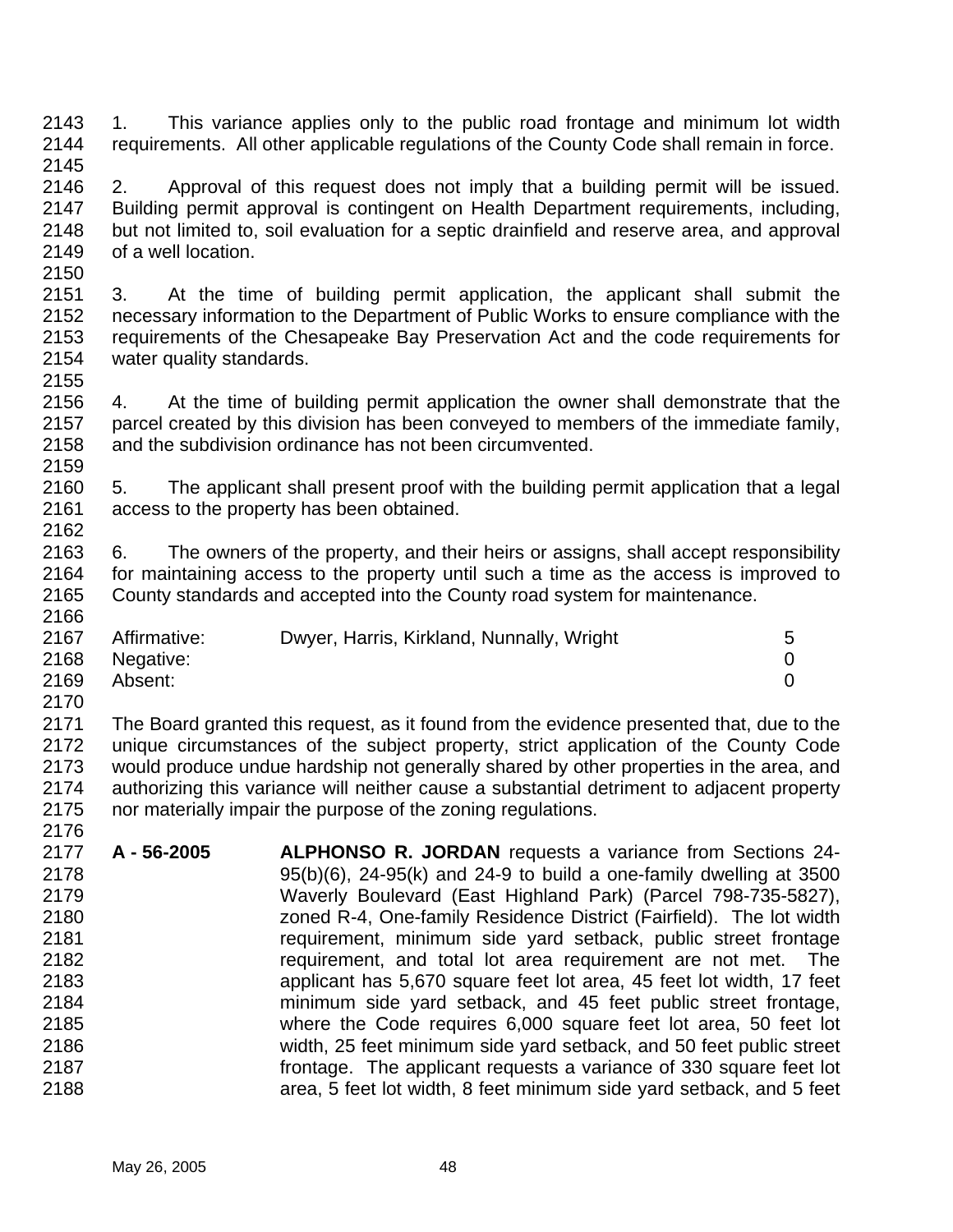2189 2190 public street frontage.

2191 2192 2193 Mr. Wright - **Does** anyone else desire to speak with reference to this case, please stand and be sworn at the same time? Raise your right hand and be sworn please?

- 2194 2195 2196 Mr. Blankinship - Do you swear that the testimony you are about to give is the truth, the whole truth, and nothing but the truth, so help you God?
- 2197 2198 2199 2200 2201 2202 2203 2204 2205 2206 2207 2208 2209 2210 2211 2212 2213 2214 2215 2216 2217 2218 2219 2220 2221 2222 2223 2224 2225 2226 2227 2228 2229 2230 2231 2232 2233 2234 Mr. Jordan - I do. Alphonso Jordan. I purchased a piece of land at 3500 Waverly Boulevard, approximately March 1. As Mr. Blankinship stated, it's five feet short with the road frontage, lot width 8 feet short minimum yard setback on the side, and 330 feet on total lot area. The plans are to build a single family dwelling, consistent with what is already in the neighborhood. Before I purchased the lot back in late January, I went to the East End Zoning and Planning, spoke with Mr. Kevin Franco concerning the lot to see if the lot was a buildable lot before I invested in the lot. Mr. Washington and I spoke with Mr. Franco to see what needed to be done, to build a single family dwelling on the lot. Mr. Franco did some research and gave us an okay to build a house under 22 feet wide on the lot, because of the size of the lot. At that time I had no idea that any variances would be needed to build on the property. I actually went and purchased the property, applied for my permits, they gave me everything I needed for my permits, I went back a month later, put my application in for my permits, paid for them, they told me it would probably take about three weeks. My contractor and I went back. When three weeks passed, I called to check on the status, and at that time I was notified that the lot wasn't buildable, and that it would be needing some variances to be able to be built on. I went back to Henrico County, spoke with Mike Hill and Mr. Franco, and at that time, I was told I would need to apply for a variance to build on the lot, which I had already cleared the trees off of the lot. In doing some checking, after I found out I needed a variance, I checked in the neighborhood to see, because of the lot size, and I saw that there were several houses built on 45-foot lots; there were actually about four houses built in the neighborhood on 35-foot lots, that were built prior years to now. I guess my hardship is that basically I have already purchased the lot, cleared the trees, with the intention of building a single-family home, thinking that I would not need a variance, so I guess my hardship would be that I was kind of too far in it to turn back. I'd invested my money, had done work on the lot, so my only route was to try to purchase a variance to try to continue to build a single-family dwelling, which would be consistent with everything that was already in the neighborhood, as far as the setbacks from the street, and the building of the property, which I felt would be an asset to the community, because the lot is just there, had rotten trees on it fifty feet tall, which I had cleared off. I wasn't aware, I spoke to some of the neighbors. I wasn't aware of any who had a problem with what I was doing. A gentleman next door; I talked to him, and he had told me that had he knew he had really wanted to purchase the lot for himself. He knew the gentleman who owned it has passed away, and the lot went to his daughter, who in turn sold the lot. Basically, I wanted to build single-family dwelling, less than 22 feet wide, which I had originally been told I could do, and I finally found a house that was narrow enough to fit into that 22 feet; it's 21 ½ feet wide. I was trying to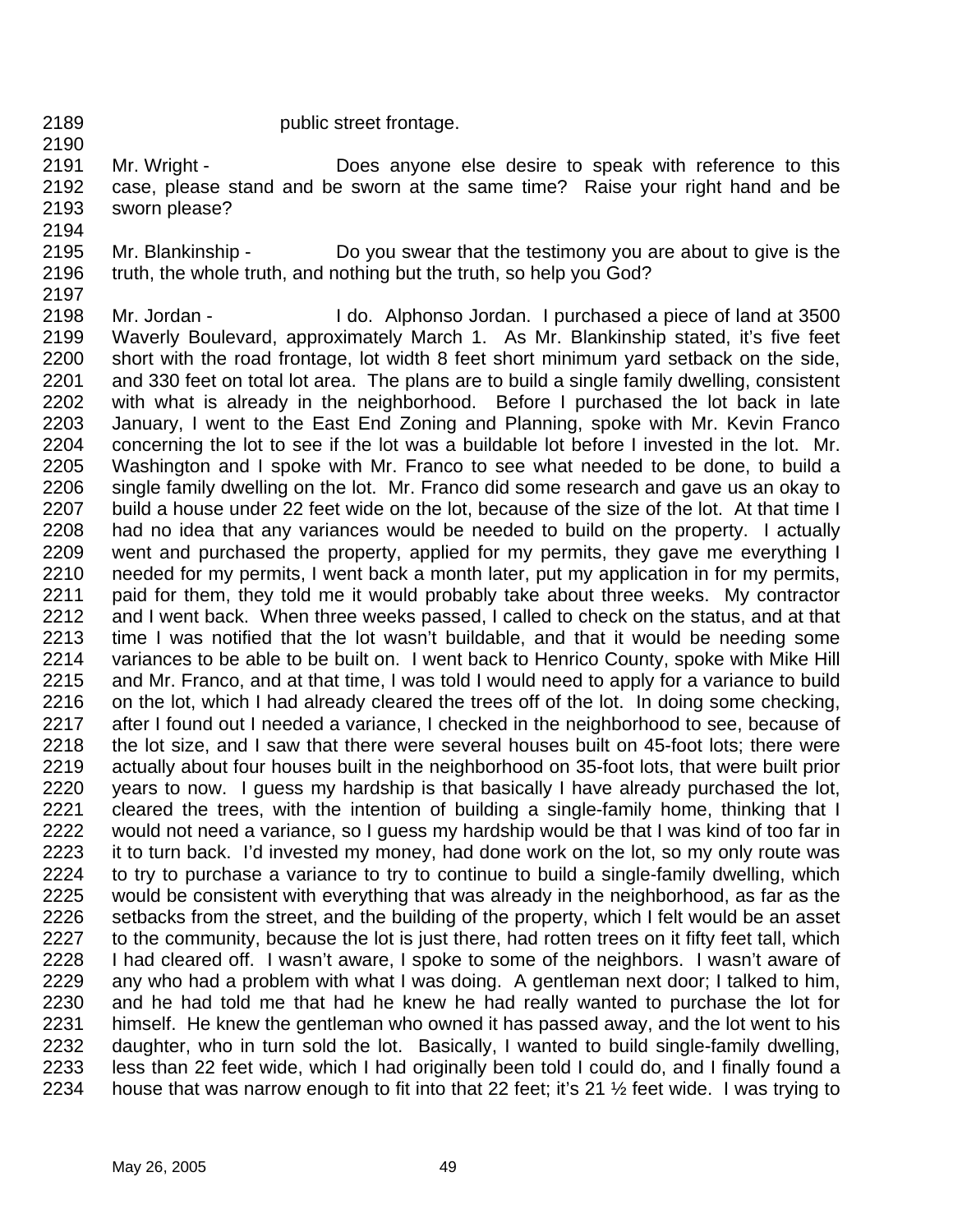2239 2240 2241 2242 2243 2244 2245 2246 2247 2248 2249 2250 2251 2252 2253 2254 2255 2256 2257 2258 2259 2260 2261 2262 2263 2264 2265 2266 2267 2268 2269 2270 2271 2272 2273 2274 2275 2276 2277 2278 2279 2280 Mr. Nunnally - How long have you owned this land? Mr. Jordan - Since March 1. Ms. Dwyer - I think your hardship needs to be related to the property, but it looks to me like you have one, because the Code requires 900 square feet and you can't achieve that with the current setbacks, so in effect, you cannot use this property for anything unless you have a variance. That to me does establish a hardship relating to the property, and then you're saying that it wouldn't be incompatible with the existing neighborhood because there are some houses built on these smaller lots already. When was this subdivision platted – 1917? That's why we're kind of left with these smaller lots that we would not allow in a subdivision today. Ms. Harris - Can we look at the plat for the property? Those lines that we see running through the property, those hyphenated lines, do we know what this is, Mr. Blankinship? Mr. Blankinship - That's the topography, the contour lines. You see the one to the left where it says Lot 8, there's a "102"; that would be under two feet above mean sea level. Ms. Harris - Do you have a moisture problem on this lot? Mr. Jordan - The No, I've had it surveyed for drainage and topo and everything they told me I needed, and the lot sort of slopes off on an angle for drainage. There's no flooding area. After rain, everything slopes off, and the next thing I have the drainage ditch running all around the lot. Ms. Harris - The Did you have any plans to do anything with that ravine. I was by there yesterday, and I noticed the erosion there. It seems like it's widening right there, right on the corner of Whately and Waverly, right there at the apex, where the peak is. It's not even a peak, because it's rounded, created by the erosion and I guess the drainage problem. Do you have any plans to do something with that when you construct? Mr. Jordan - Once a dwelling is built on the land, it has to be graded at the completion of the dwelling anyway, to grade everything off to a slope in any area that wasn't as corroded off. When they grade, they would have to grade the dirt to that side to make it compatible in order to even pass for a final CO. They would have to grade the whole front side anyway. Yes, if there is a problem with that ditch, the dirt would be graded to that side to make it consistent with the rest. Mr. Harris - You said that in the same block there was a 45-foot lot with a

proceed forward with these variances to build on the lot. Like I said, there's four houses

built on 35-foot lots within the neighborhood; there's one on a 45-foot lot.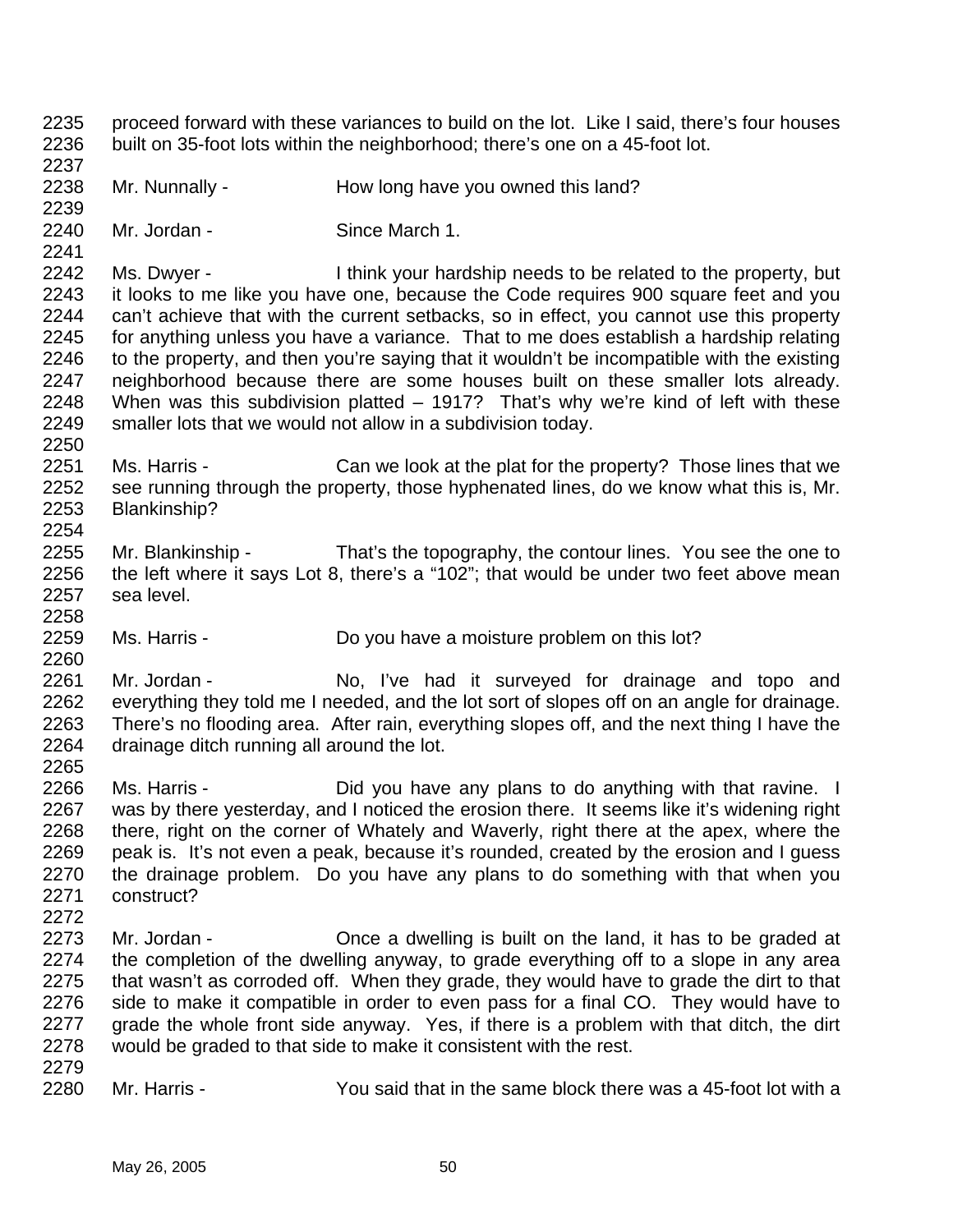2281 2282 2283 2284 2285 2286 2287 2288 2289 2290 2291 2292 2293 2294 2295 2296 2297 2298 2299 2300 2301 2302 2303 2304 2305 2306 2307 2308 2309 2310 2311 2312 2313 2314 2315 2316 2317 2318 2319 2320 2321 2322 2323 2324 2325 2326 house on it. Do you have any idea of the width of that house? Mr. Jordan - No, all the houses on that block are more than 22 feet wide, because of the age that they were built, there probably wasn't a requirement, but they were all over 22 feet wide, so that house is wider than the one that I propose to build. Ms. Harris - The You would not propose changing the width to a larger dimension? Mr. Jordan - No, that's what they wanted. It actually was a real ordeal to find a house 21 ½ feet wide. I actually found one, so that limited my selection of houses, but if I was about to put a wider house on there, surely there would be no problem; that would be a plus for me, but I was staying within the Code, which Mr. Franklin had originally given me, which was 22 feet wide, when I selected that house. Really, it wasn't a major house of preference. It was just a house trying to be within the Code. Ms. Harris - And your setbacks would be the same as the house next to it? Mr. Jordan - Yes, and consistent with all the houses on that block. Mr. Wright - The Any further questions of the Board? Is anyone here in opposition to this request? Please have a seat, and we'll listen to the opposition, and then you'll have an opportunity to rebut. Ms. Adams - Good morning. My name is Katrina Adams, and I live at 1405 Whately, directly at a 45-degree angle from the gentleman for that property. That property is not wide enough to put a house right there. Mr. Wright - It's 45 feet, and there are other lots in the area that have that; as a matter of fact there's a 35-foot lot with a house on it. Mr. Blankinship - The two houses directly across the street from you are 35 feet wide. Ms. Adams - If you do it facing Whately Street, where is the driveway going to be? Mr. Wright - The Muslim of the doesn't have to have a driveway. He can park on the street. Ms. Adams - I don't know why the neighbors at 3414 and the one adjoining to him, 3506 are not here today, but I've talked to them, and they disapprove of him putting the house on the lot. I don't know why they're not here.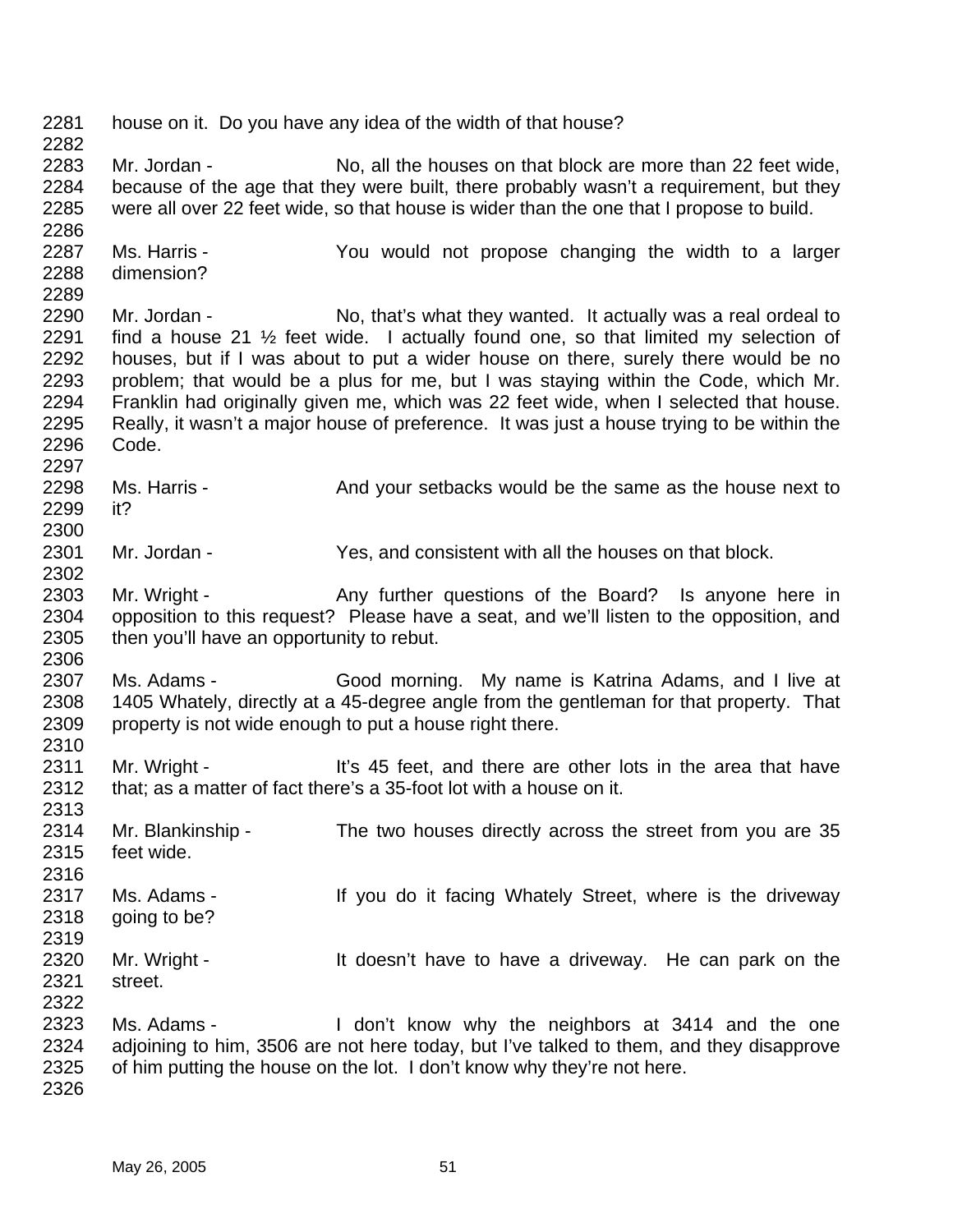2327 2328 2329 Ms. Dwyer - The house will face Waverly, is that correct? I just want to be clear; it's not going to face Whately.

2330 2331 2332 2333 2334 2335 2336 2337 2338 Ms. Adams - Yes ma'am. The value of the house should be what – the house that they built on 3513 – my property value went up in less than two years. My taxes went up in two years. Every time they build a house within that neighborhood, two houses go for sale right down the street. Each time they build a house that the value is more than \$71,000, three houses go for sale. If you drive along Byron, there are exactly ten houses for sale along that block. They built seven new houses in the last three years within the distance of that house. Everybody can't afford their houses, because each time a new house is built, someone sells their house, for sale, foreclose, or whatever; they can't afford it. I can't afford it.

2340 2341 Ms. Dwyer - The Are you saying that because new houses are being built, your property value is increased?

2343 2344 2345 2346 2347 2348 2349 2350 Ms. Adams - It's increased, but the taxes have increased, and each time you see it, there's no room for a house to be built there. If you look at it from the standpoint of where my house is, I have a clear view of the next street over. That's a bus stop. I watch my son go to school in the morning. We can see the neighbors at 3506; we look out for each other on that block. That block is dark. Everybody from 1403, 1410, 3506, 3414, we look out for each other. That's a dark corner. Everybody has a clear access to each house within a five-house radius. Everybody looks out for himself.

2352 Mr. Blankinship - What would you suggest this land should be used for?

2354 2355 2356 Ms. Adams - Right now the neighbor in 3506 has cleared that land so his grandchildren could play in that yard. He put a fence around it. So he's been using that land for his grandchildren to play in that yard.

2358 Ms. Dwyer - Does he own the property?

2360 2361 2362 2363 2364 2365 Ms. Adams - No ma'am. He was under the assumption that between him and the last owner, they were working it out, more or less. That was my understanding from talking to him. When the property got sold, there was nothing for him to do. 3414 has been there for twenty years; they're not in agreement with that either. They work a job; everybody works. I'm here because I'm a bus driver, so I work two jobs.

2366 Ms. Harris - What's your name again?

2368 Ms. Adams - Katrina Adams.

2370 2371 2372 Ms. Harris - Ms. Adams, I think the problem that you cited is all of our problems because we find in every neighborhood where new property is sold, our assessments go up.

2339

2342

2351

2353

2357

2359

2367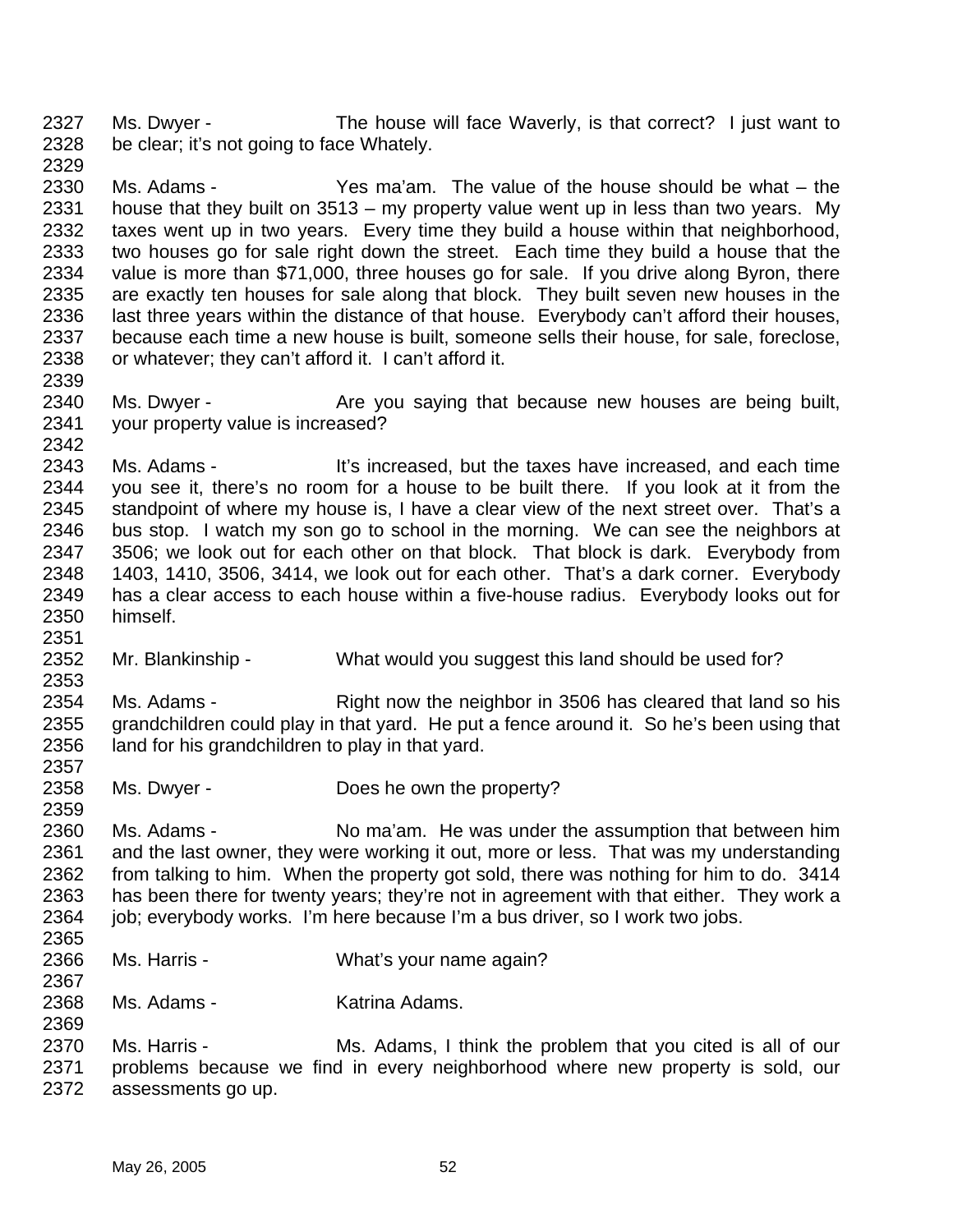2373 2374 2375 Ms. Adams - The Yes ma'am, and in the last three years, it has gone up three times.

2376 2377 2378 2379 2380 2381 2382 2383 2384 Ms. Harris - And we find that where there is vacant land, developers want the vacant land, and they are going to build. The only way to stop it is by buying the land yourself. We can't deprive a landowner of the use of their lot because the children are playing on it, when they don't own the land. I understand your sentiments, but as far as the space is concerned, if we look behind the property, you can see on the map here that those lots are as small, so that's the nature of this area. As far as the Code is concerned, we do have some guidelines, and we have to prove a hardship or something similar, so we have to follow the Code.

- 2386 2387 2388 2389 Ms. Adams - All right. Let's talk about drainage. You can't see it from the aerial view, but along Whately, there is no drainage on my side of the street, and the water does flood off into 1403, 1405, and 3414. There is no drainage there at all. They are in the works of fixing that sewage problem.
- 2391 2392 2393 2394 2395 2396 Ms. Harris - To me, Ms. Adams, you have some problems like lighting and drainage that you will have to address with the proper authorities in Henrico County. That is not the jurisdiction of this Board. I think that you will find the County very sympathetic, and they will actually act on what you ask, and so I think you need to go forth with your concern about lighting, and if you have drainage problems, just talk to the proper authority.
- 2398 2399 Mr. Wright - Thank you for appearing Ms. Adams. Anyone else in opposition? All right, Mr. Jordan, you have a brief time to rebut.
- 2400 2401 2402 2403 2404 2405 2406 2407 2408 2409 2410 2411 2412 2413 2414 2415 2416 2417 2418 Mr. Jordan - When I purchased the land, I spoke to the gentleman next door, and I tried to be respectful of all the business and things that I do. I knocked on his door, spoke to him, explained what I was trying to do. The only recourse I got from him was that he wished he had purchased the land himself. The land was on the market. I didn't know anything about it; I don't live in that neighborhood, and if they wanted it for different reasons, my position would have been, I would have thought one of them would have purchased it, and then they would have been able to do what they wanted on their land. As far as the lighting, it's not going to make it any lighter in the neighborhood if I don't build a house there. As far as the drainage on her side of the street, which is 1403, 1405, 3414, a house there is not going to make it drain better over on that side of the street. If anything, I feel that a house on that corner; she's saying it will raise taxes, which is true, but I have houses where taxes went up and there was nothing built in the neighborhood. The land being there with trees on it 35 feet tall, rotten, that depreciates the value of homes. Had I not purchased it and taken those trees down, to me that's a hazard for the children playing. I understand her problems and I'm sympathetic with them, but when I purchased the land, it was with the intent to build a single-family home, and I didn't know if anyone had any problems. It was on the market; it was available, and at that time, I thought it was a buildable lot. I don't think a

2385

2390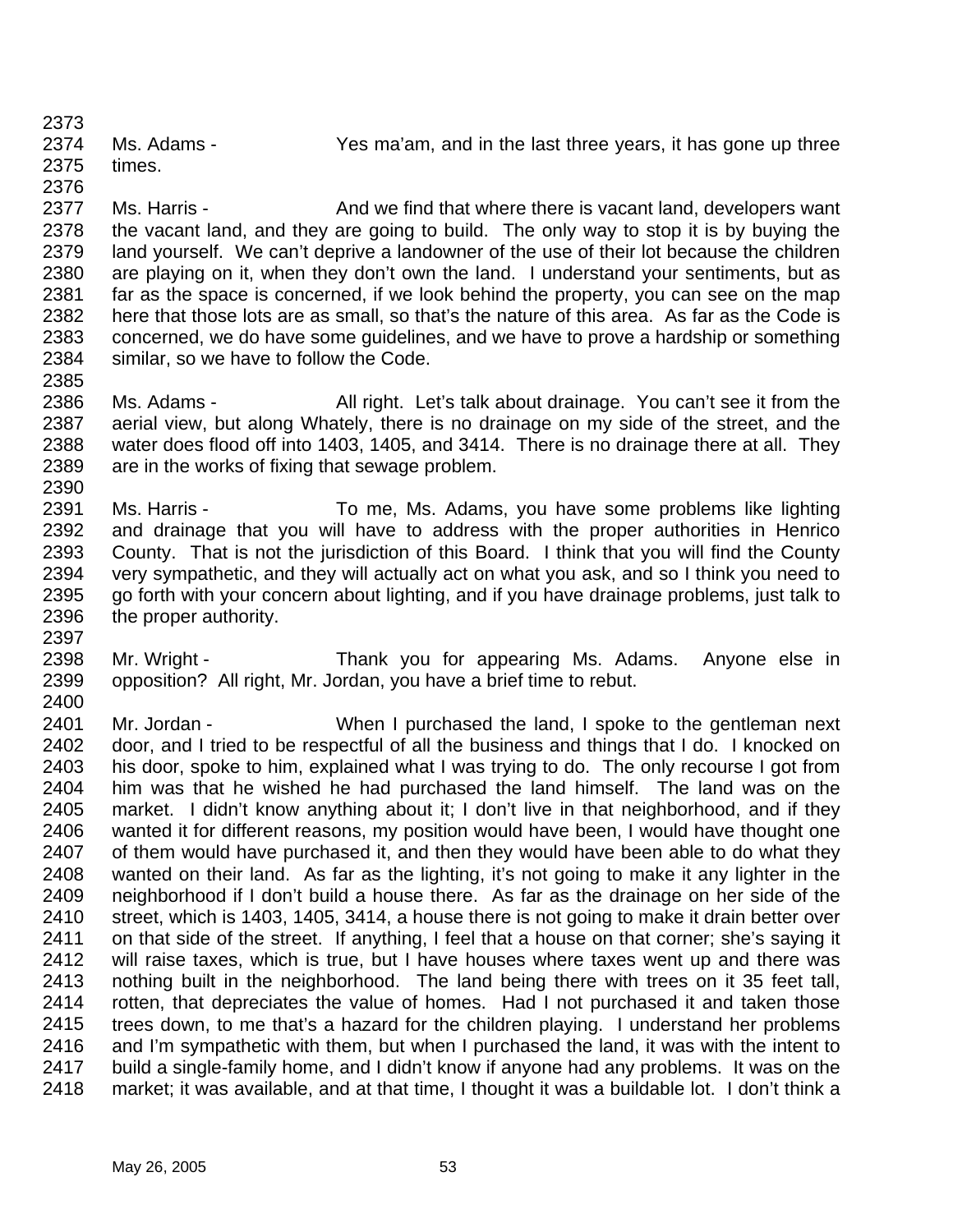2419 2420 2421 2422 2423 house there is going to help any of the problems that she's saying. None of the other neighbors expressed anything to me. I'm over there all the time, trying to keep the lot cleared, clean, since I purchased it. If they had a problem with it, I would assume that they would have had the same opportunity she had, to come and state their problems.

- 2424 Mr. Wright - All right sir, thank you very much for appearing. A-56-2005.
- 2426 Ms. Harris - The Music Henry I move that we approve.
- 2428 Ms. Dwyer - Second.

2425

2427

2429

2431

2439

2444

2452

- 2430 Mr. Wright - Any discussion?
- 2432 2433 2434 2435 2436 Ms. Dwyer - I think this is a case of hardship; not only is it a hardship, but it is also compatible with the neighborhood. There are other lots that are this small or smaller within this subdivision that was platted in 1917. He's not building a house that's enormous; he's building one that's appropriate for the lot size.
- 2437 2438 Mr. Wright - Any further discussion? Hearing none, all in favor of approval, say aye; opposed, no. It's approved.
- 2440 2441 2442 2443 After an advertised public hearing and on a motion by Ms. Harris, seconded by Ms. Dwyer, the Board **granted** application **A-56-2005** for a variance to build a one-family dwelling at 3500 Waverly Boulevard (East Highland Park) (Parcel 798-735-5827). The Board granted the variance subject to the following condition:
- 2445 2446 2447 2448 1. Only the improvements shown on the plan filed with the application may be constructed pursuant to this approval. Any additional improvements shall comply with the applicable regulations of the County Code.

|      | 2449 Affirmative: | Dwyer, Harris, Kirkland, Nunnally, Wright |  |
|------|-------------------|-------------------------------------------|--|
|      | 2450 Negative:    |                                           |  |
| 2451 | Absent:           |                                           |  |

2453 2454 2455 2456 2457 2458 The Board granted this request, as it found from the evidence presented that, due to the unique circumstances of the subject property, strict application of the County Code would produce undue hardship not generally shared by other properties in the area, and authorizing this variance will neither cause a substantial detriment to adjacent property nor materially impair the purpose of the zoning regulations.

2459 2460 2461 2462 2463 2464 **A - 57-2005 MILES H. LYNN** requests a variance from Section 24-94 to build a screened porch at 2828 Waterford Way West (Waterford) (Parcel 735-756-9943), zoned R-4, One-family Residence District (Three Chopt). The rear yard setback is not met. The applicant proposes 22 feet rear yard setback, where the Code requires 35 feet rear yard setback. The applicant requests a variance of 13 feet rear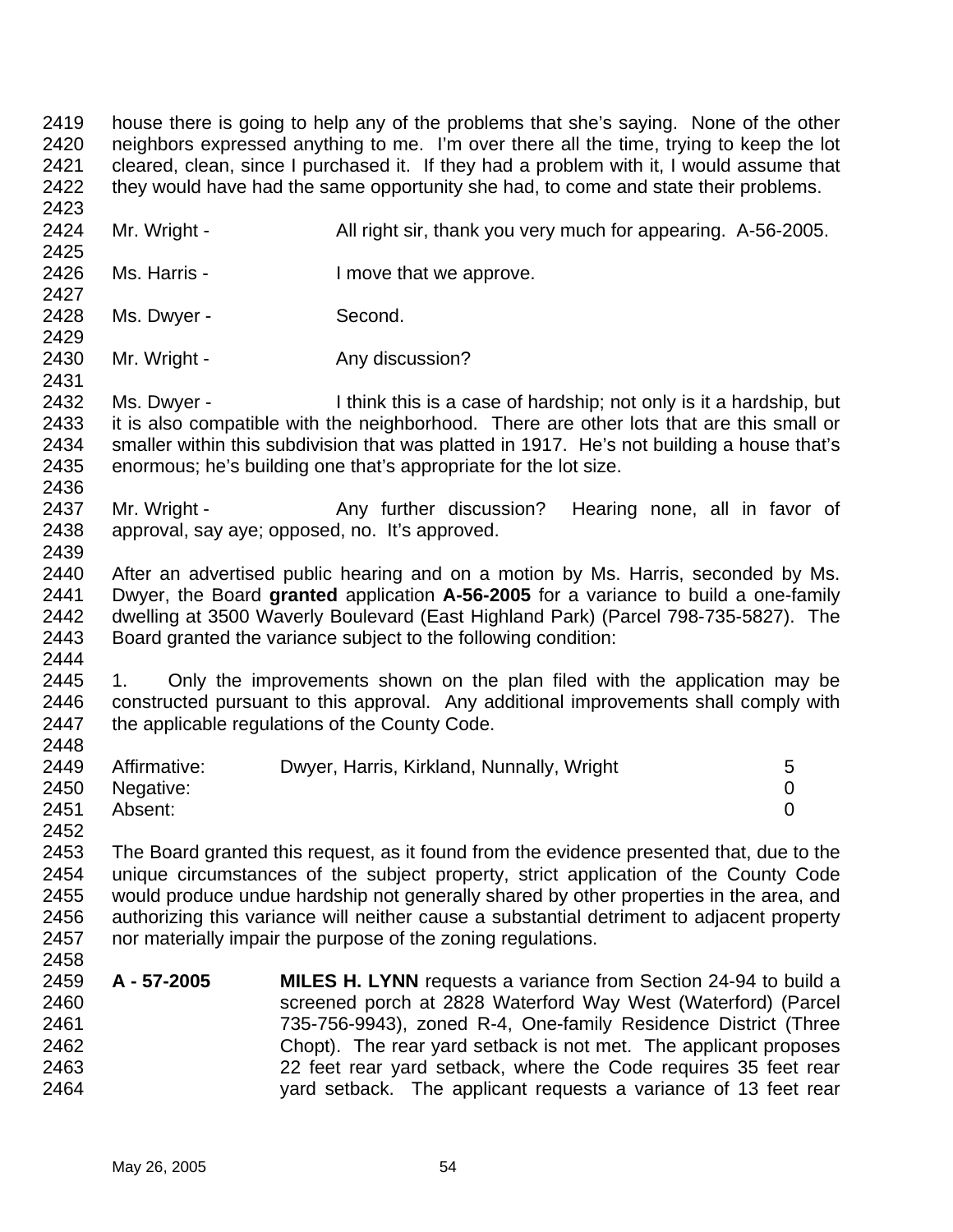2465 2466 yard setback.

2467 2468 Mr. Wright - **Does anyone else desire to speak with reference to this** case? Would you raise your right hand and be sworn please?

- 2469
- 2470 2471 Mr. Blankinship - Do you swear that the testimony you are about to give is the truth, the whole truth, and nothing but the truth, so help you God?
- 2472

2473 2474 2475 2476 2477 2478 2479 2480 2481 2482 2483 2484 2485 2486 2487 2488 2489 2490 2491 2492 2493 2494 2495 2496 Mr. Lynn - I do. Miles Lynn. My wife and I have lived on this property for twenty years. We are the original builders of this home, and the original occupants thereof. This piece of property is located in the Waterford Subdivision, which is Section 2. These properties were then zoned under R-4, which I believe is probably one of the biggest parts of my difficulty with this whole procedure. We do not use R-4 in the County any more for zoning, and I think that probably some of the issues with lot size are the problem. I also have a plat that I pulled from the County that kind of shows Section 2, and I'd like to distribute it to show each of the Board that plat in relation to my lot and the other lots, and then I'll proceed. If you will kindly look, I've starred my property as B-14, towards the left upper, and I've highlighted that. My lot's 110 feet on the sides. I actually highlighted many other properties in the area on the big sheet. Notice the unequal proportions to these properties. Some are 150, 160, 180, some are over 200 feet, and if I were in that situation, I would not even be here this morning. If you look at my lot, it's 110 feet. I realize that half of my back yard is probably in my neighbor's yard. Look at the aerial that shows the property directly behind mine, the one that's on Beaver Creek, which it actually doesn't show on the big plat, but it shows on the aerial. The back of my lot, the back of my neighbor's lot at 2830 – we were as surprised as can be to see that it was even a buildable lot in there. They shoved the house all the way over to the other side, and they put this little piece of pie in, when if it was divided with some equality, we would have probably gone back and taken that whole area. Look at the property at 2826 – they actually cut the back of the property off to actually accommodate this particular house in there. That put me extremely close to the back of the lot. I have the minimum of setback there, which is extremely small.

- 2497 2498 2499 2500 Ms. Dwyer - **Come and Strate and Strate Inspection**, going down Waterford Way West and looking down your driveway, it appears that 12203 is very close to your rear property line, so the impact of any addition on your house, or any encroachment on the existing setback, would have a profound effect.
- 2501 2502 2503 2504 2505 2506 2507 2508 2509 2510 Mr. Lynn - I asked that same question, and actually when we bought this particular property, we went in and stripped every tree on the lot except the perimeter. Then if you do go back across the back of my lot, it is completely tree lined, because it's so small you need the privacy. So it's tree-lined on the left side; it's tree lined across the back, and even on the right side of my driveway, it's tree lined on that side, so we've really done everything we can do to try to maintain privacy in such close living quarters. It is extremely close back there. My lot is the proverbial postage stamp lot of the County. What we're trying to do here is to use as much of it as we can. My request is to actually take my existing deck, which is approximately 12 by 14 feet, add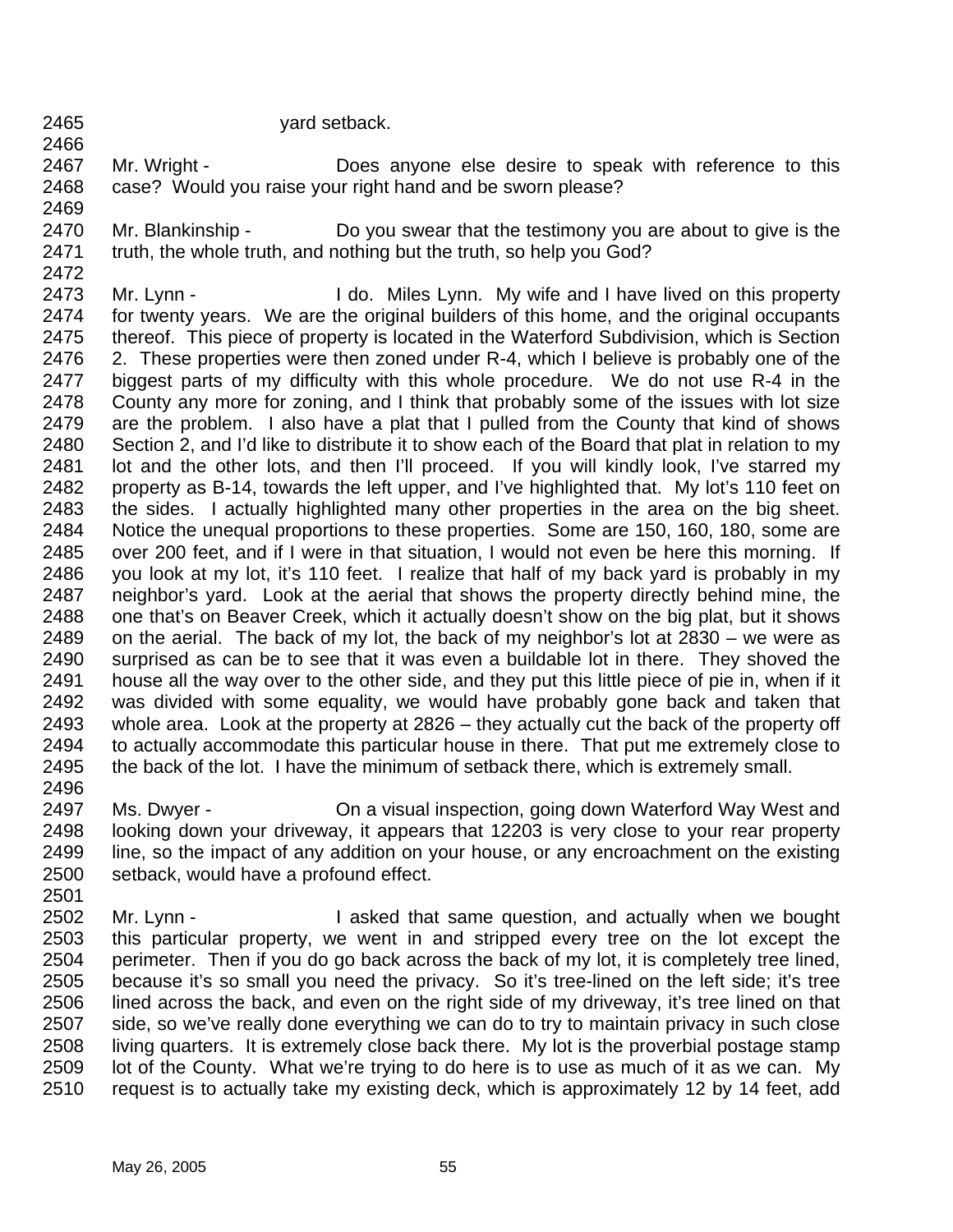2511 2512 2513 2514 2515 2516 2517 2518 2519 2520 2521 2522 2523 2524 2525 2526 2527 2528 2529 2530 2531 2532 2533 2534 2535 2536 2537 2538 2539 another eight feet onto the back of it, and then enclose the whole thing. As regulated now by the County, I think I'm allowed, as is, seven feet, to enclose on the deck. If I put a seven-foot enclosure on the deck now, I think it would be a fire hazard to put a table and chairs out there and then close that in, and probably a big waste of money. I've made a patio living space down below this deck, to try to stay outside. With this West Nile threat, it's pretty impossible, because of course you don't know which ones do and which ones don't. Sitting outside in the spring and summer months has gotten to be a real problem. We can't sit on the deck to enjoy it; we can't sit outside to enjoy it, so the thought was that we go ahead and build a screened porch that we can enclose, not to become a room. We've got enough room in the house. We do not need another room, so this is not my step process to try to take this from a screened porch to a Florida Room. I don't need another room for that. I just want to enjoy the outside, and for my wife to enjoy the outside. We really do need the outside area to enjoy the house to its fullest. I did check with my neighbors and all the ones that this would directly affect. Nobody opposed any of this sort of thing that I'm referring to today. As a matter of fact, it's so bordered and tree-lined, as you can see, that I don't think it would bother anybody in this area. Everybody asks if there is anything they can do to help with this. I read the County's report about the eight feet – why would I do the extra eight feet. Just to accommodate everything that we want to do on that screened porch, we're narrow. This is looking at the deck from my driveway side, where the steps come out, if I bring the deck forward towards us, there's a jaunted picture window in that area, a bay window, if I enclose that to go a different way to not encumber the setback requirement, I'm going to enclose and darken my whole kitchen and dining area to try to do that, and that's not something that I'm willing to give up, plus I'd have the roof structure above it, and it would be a big mess. On the other side of this property, on the other back corner of the deck itself, is the back corner of the house, so I do not want to go out past the plain of the actual building itself. My only way out is to go is to go forward into the back yard. That's what I'm trying to ask for this morning, a variance to allow myself the extra thirteen feet of rear yard setback to try and achieve this.

- 2540
- 2541 2542 Ms. Dwyer - The You say you've lived in this house for twenty years, and used and enjoyed it without this addition for that period of time?
- 2543 2544 2545 2546 2547 2548 2549 2550 2551 2552 2553 2554 Mr. Lynn - The house part. The back yard part, I have made a promise to my wife 28 years ago that I would build her a screened porch, and the problem is, we're getting older, and I haven't fulfilled my promise. The answer is yes, we've enjoyed the house; it's a wonderful neighborhood; we just want to enjoy it to the fullest outside, and we can't with these mosquitoes. There were 5.55 acres behind us that they are now developing into 13 homes called Belle's Landing, at a glance behind us. With all the construction and dirt, the mosquitoes have found a new home, called 2828, and it's really not great from that respect. My wife's mother is getting older, and I've got the feeling we're going to be seeing a lot more of her, so we really do need this. It's not just a "want"; it's a need. We're trying to really stay in this house.
- 2555 2556 Mr. Wright - Mr. Blankinship, I think your report says a sunroom – is that an error?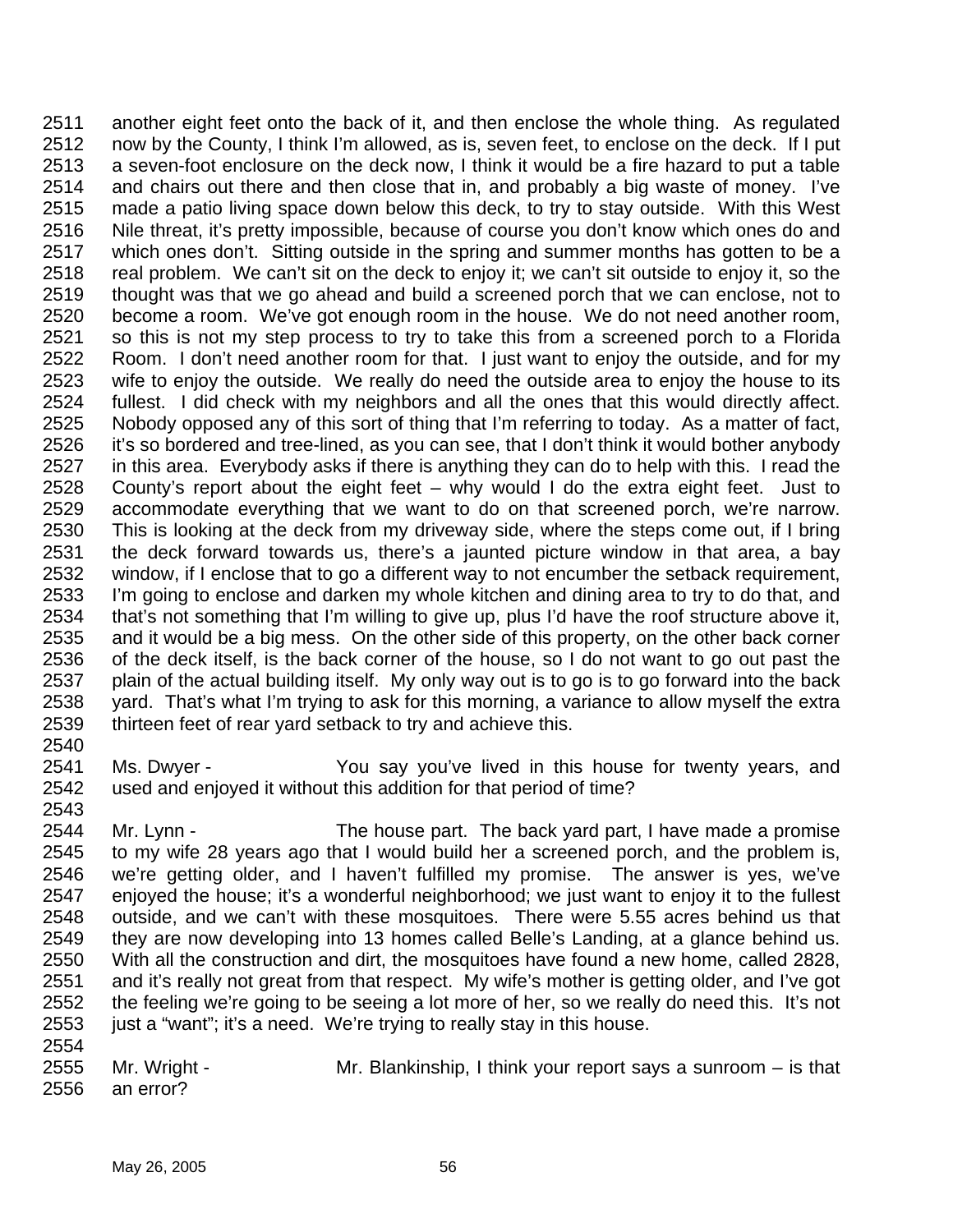| 2557 |                                          |                                                                                               |   |
|------|------------------------------------------|-----------------------------------------------------------------------------------------------|---|
| 2558 | Mr. Blankinship -                        | It does say sunroom.                                                                          |   |
| 2559 |                                          |                                                                                               |   |
| 2560 | Mr. Lynn -                               | I read that, and it does say sunroom; it's a screened porch.                                  |   |
| 2561 | A sunroom was not my request.            |                                                                                               |   |
| 2562 |                                          |                                                                                               |   |
| 2563 | Ms. Dwyer -                              | The standards are the same setbacks.                                                          |   |
| 2564 |                                          |                                                                                               |   |
| 2565 | Ms. Harris -                             | You said, Mr. Lynn, that it was very crowded the way it is                                    |   |
| 2566 | now. Wouldn't that make it even more so? |                                                                                               |   |
| 2567 |                                          |                                                                                               |   |
| 2568 | Mr. Lynn -                               | The answer to that is, with the tree-lined area that is around                                |   |
| 2569 |                                          | us, the only crowding may be to myself, but not to anybody else in that area. It just         |   |
| 2570 |                                          | goes into my back yard and doesn't encroach upon anybody else's property. From the            |   |
| 2571 |                                          | left, it doesn't. From the back, they're up towards the street, as you can see, so I don't    |   |
| 2572 |                                          | encroach on them. From the other side, there's my driveway and a tall set of trees            |   |
| 2573 |                                          | there, so I don't think it's going to crowd the property like talking about it. The actual    |   |
| 2574 |                                          | structure itself will be built out of brick columns and the actual structure will look like a |   |
| 2575 |                                          | seamless inclusion, like it was always an original part of the house, though probably         |   |
| 2576 |                                          | built better. One of the problems I'm having, and I'm a contractor, so I probably             |   |
| 2577 |                                          | shouldn't, but my doors have leaked since day one, since the original builder built them.     |   |
| 2578 |                                          | This is another way that I can keep the inside dry, by putting the structure over top.        |   |
| 2579 |                                          | There are two sets of doors that lead out onto this deck that you will enter into the         |   |
| 2580 |                                          | screened porch from the house, and that will be able to keep this all dry too.                |   |
| 2581 |                                          |                                                                                               |   |
| 2582 | Mr. Wright -                             | Any further questions of the Board? Is anyone here in                                         |   |
| 2583 |                                          | opposition to this request? Hearing none, that concludes the case. A-57-2005.                 |   |
| 2584 |                                          |                                                                                               |   |
| 2585 | Mr. Kirkland -                           | I make a motion we deny it.                                                                   |   |
| 2586 |                                          |                                                                                               |   |
| 2587 | Mr. Wright -                             | Motion's made we deny it.                                                                     |   |
| 2588 |                                          |                                                                                               |   |
| 2589 | Ms. Harris -                             | Second.                                                                                       |   |
| 2590 |                                          |                                                                                               |   |
| 2591 | Mr. Blankinship -                        | The motion's to deny it by Mr. Kirkland; seconded by Ms.                                      |   |
| 2592 | Harris.                                  |                                                                                               |   |
| 2593 |                                          |                                                                                               |   |
| 2594 | Mr. Wright -                             | Any discussion? All in favor of denial, say aye. Opposed,                                     |   |
| 2595 | no. Motion's denied.                     |                                                                                               |   |
| 2596 |                                          |                                                                                               |   |
| 2597 |                                          | After an advertised public hearing and on a motion by Mr. Kirkland, seconded by Ms.           |   |
| 2598 |                                          | Harris, the Board denied application A-57-2005 for a variance to build a screened porch       |   |
| 2599 |                                          | at 2828 Waterford Way West (Waterford) (Parcel 735-756-9943).                                 |   |
| 2600 |                                          |                                                                                               |   |
| 2601 | Affirmative:                             | Dwyer, Harris, Kirkland, Nunnally, Wright                                                     | 5 |
| 2602 | Negative:                                |                                                                                               | 0 |
|      |                                          |                                                                                               |   |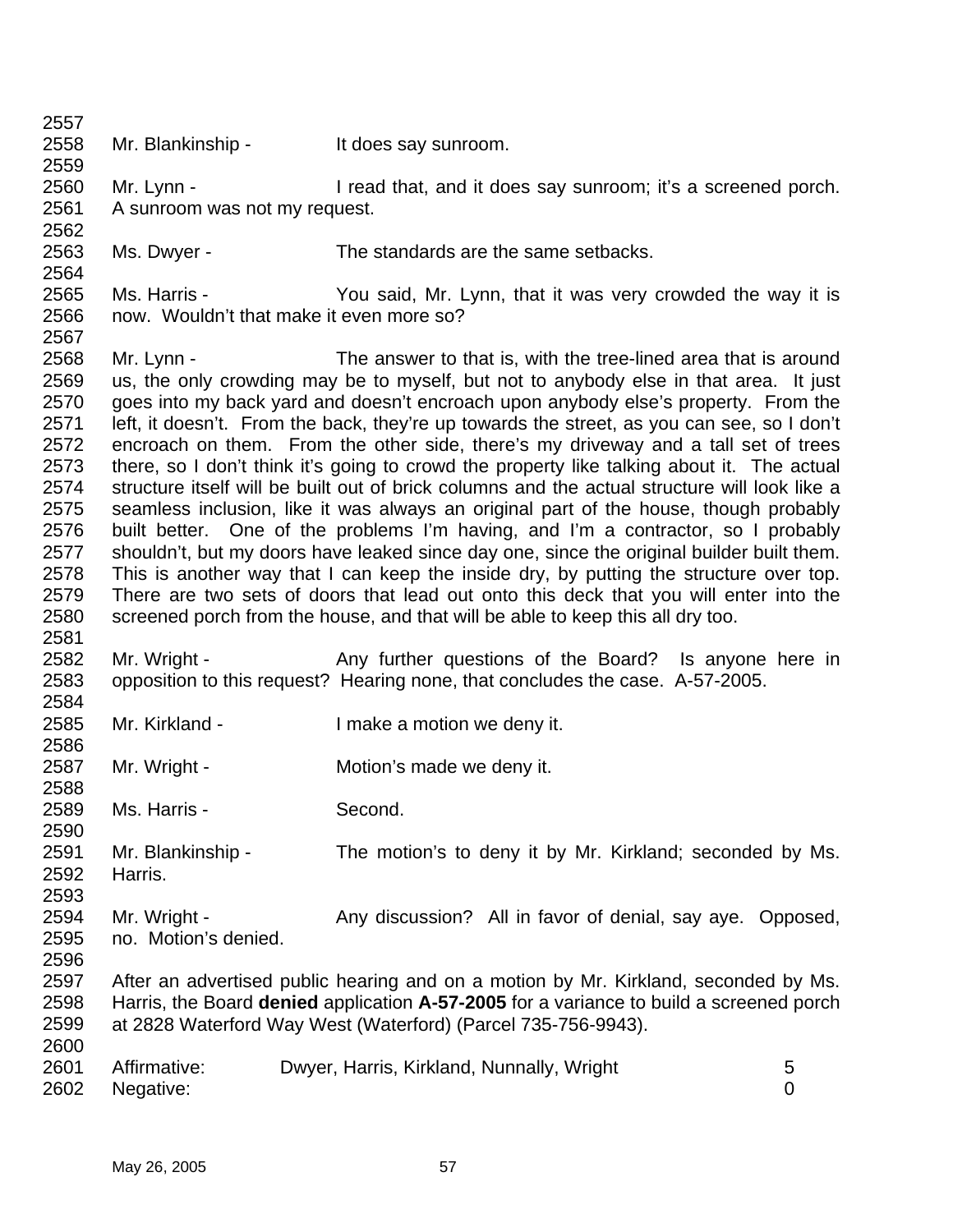2604 2605 2606 2607 2608 2609 2610 2611 2612 2613 2614 2615 2616 2617 2618 2619 2620 2621 2622 2623 2624 2625 2626 2627 2628 2629 2630 2631 2632 2633 2634 2635 2636 2637 2638 2639 2640 2641 2642 2643 2644 2645 2646 2647 2648 Absent: 0 The Board denied the request as it found from the evidence presented that there was no "hardship approaching confiscation" as required by § 15.2-2309 of the Code of Virginia to justify a variance. Mr. Wright - Minutes of March. Ms. Dwyer - I had one change on page 45, line 2009; it looks like the person, the applicant, Mr. Deplessis, answered my question, and it was included as part of my question. I said, "What are the dimensions of the garage going to be," and then he says "it's going to be 16 by 25," so that's his answer, and not part of my question, so you just need to add his name in there as the speaker. Mr. Wright - Any further corrections? Ms. Harris - The Move that the minutes be accepted as corrected. Ms. Dwyer - Second. Mr. Wright - There's a motion made and seconded that we approve the minutes as corrected. Any further discussion? Hearing none, all in favor say aye; opposed no. The minutes are approved as corrected. On a motion by Ms. Harris, seconded by Ms. Dwyer, the Board **approved as corrected,** the Minutes of the **March 24, 2005**, Henrico County Board of Zoning Appeals meeting. Mr. Wright - We have decided that we would discuss this Supreme Court Opinion, Cochran vs. Fairfax County, and I'm sure all of you have read it. I have poured over it. I'd like to make a comment, and then we can have other comments. I've read practically all the cases over the years, but I think this case more clearly defines what the Supreme Court thinks interpretation of the statute is relative to variances in any other case that I've read. I think it goes further than any other case that I've read, in the way the case defines what hardship is, on page 13. I don't think this is exactly in the statute, but the Supreme Court has interpreted it this way, that this Board would have no authority to grant a variance unless the effect of the zoning ordinance as applied to the property under consideration, would, in the absence of the variance, interfere with all reasonable, beneficial uses of the property, taken as a whole. Those last four words are really something that's a step further, in my opinion, from what we've been doing. If you read the facts of these cases, the Court has said if the applicant has had enjoyment of the property, beneficial use, overall for the period of time, and requests a variance for a small side yard, rear yard, whatever, then if the applicant can't live with that, then they can just abandon the plan. It said that very clearly, that they can abandon the plan or do something else.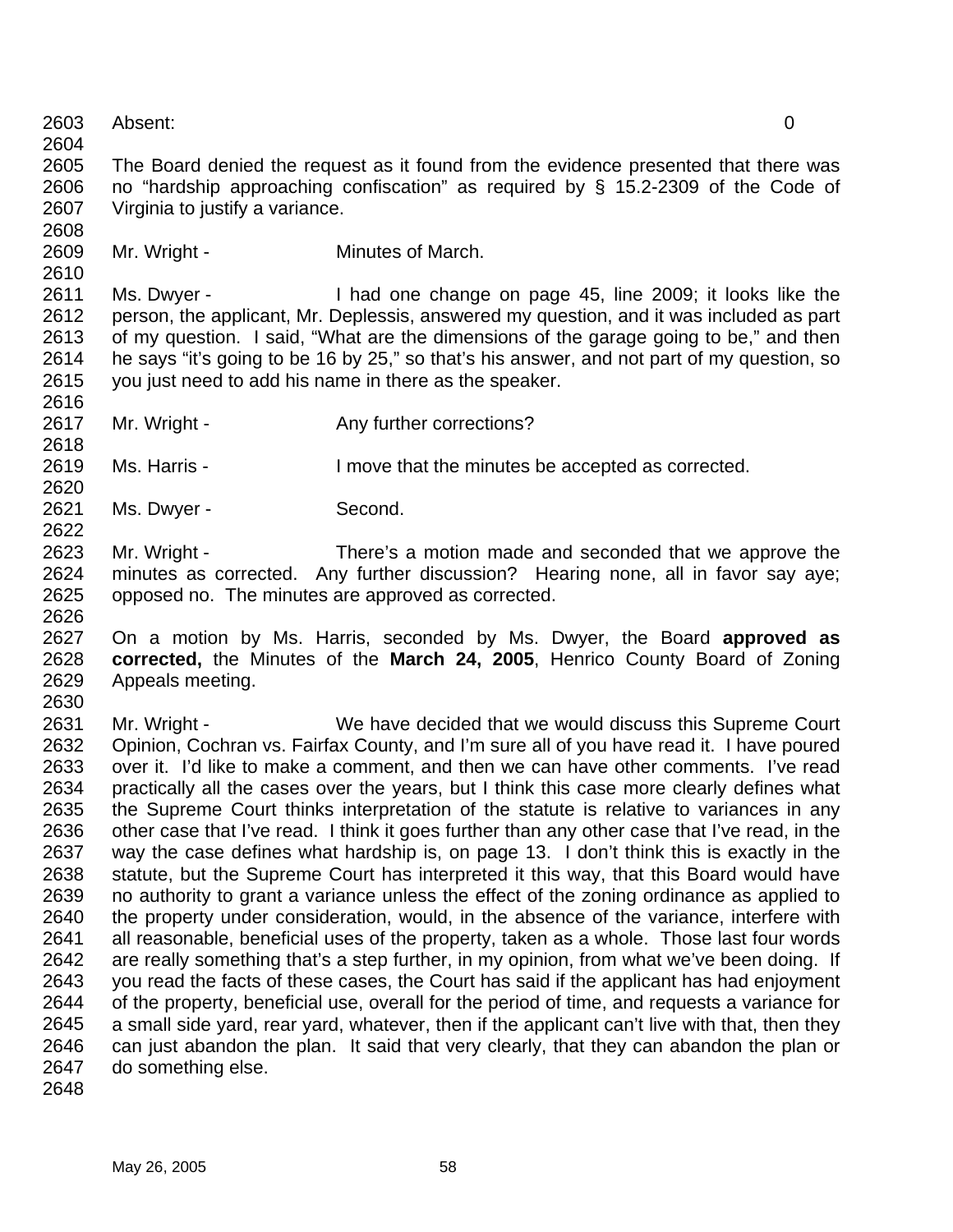2649 2650 2651 2652 2653 Ms. Dwyer - In each of the three cases, it said the project could simply have been abandoned, and if the project is abandoned, and the person still has use and enjoyment of their property, then we have no jurisdiction, basically, to grant the variance. That's how I read it. BZA doesn't have the authority.

2654 2655 2656 2657 2658 2659 Mr. Wright - This puts things in a different perspective in my view from what we've been doing over the years. It appears to me that if there is some relief to be granted, it would have to be done by the legislature, and the statute would have to be amended if in truth, the legislature wanted to give some of these homeowners some additional opportunity to do something along that line that would not be unconstitutional. This case says that, that the legislature could do that.

2661 2662 Ms. Dwyer - That we are a creature of the statute, limited by that statute.

2663 2664 2665 2666 2667 2668 2669 2670 Mr. Wright - That's right; insofar as variances are concerned, we are acting in an administrative capacity. What I would propose is, I think this is serious enough that we need the input from our legal counsel, our County Attorney, and we need to sit down and have a very deep discussion on the application of this, as it will affect what we do in the future on this Board. I would recommend that we seek to have a session conference with the County Attorney to discuss this case, and I just wondered how the Board feels about that.

- 2671 Mr. Kirkland - Ithink it's a good idea.
- 2673 Ms. Dwyer - **Agreeable.**

2660

2672

2674

2681

2683

2675 Mr. Nunnally - I'll go with it.

2676 2677 2678 2679 2680 Mr. Wright - I understand from a legal viewpoint, but I think to bring it into focus, our legal counsel can spell out these things and give us some guidance for our actions in the future, which would put us in better stead in dealing with these cases. Ben, could you arrange such a meeting?

2682 Mr. Blankinship - Yes sir, I'd be happy to.

2684 2685 2686 2687 2688 2689 Mr. Wright - Since it's been suggested, we're going to be here on the 16<sup>th</sup> for the special meeting on the Tidewater Quarries. I don't know how long that will take; I wouldn't think that would take more than an hour or so. We're not going to listen to repetition; we're going to listen to opposition, not if everybody gets up and says the same thing over and over again, but if it's something different.

2690 2691 2692 2693 2694 Mr. Blankinship - I'd be more comfortable scheduling before that than after it. Mr. Wright - I would too. I guess a good discussion on this case is going to take an hour or so.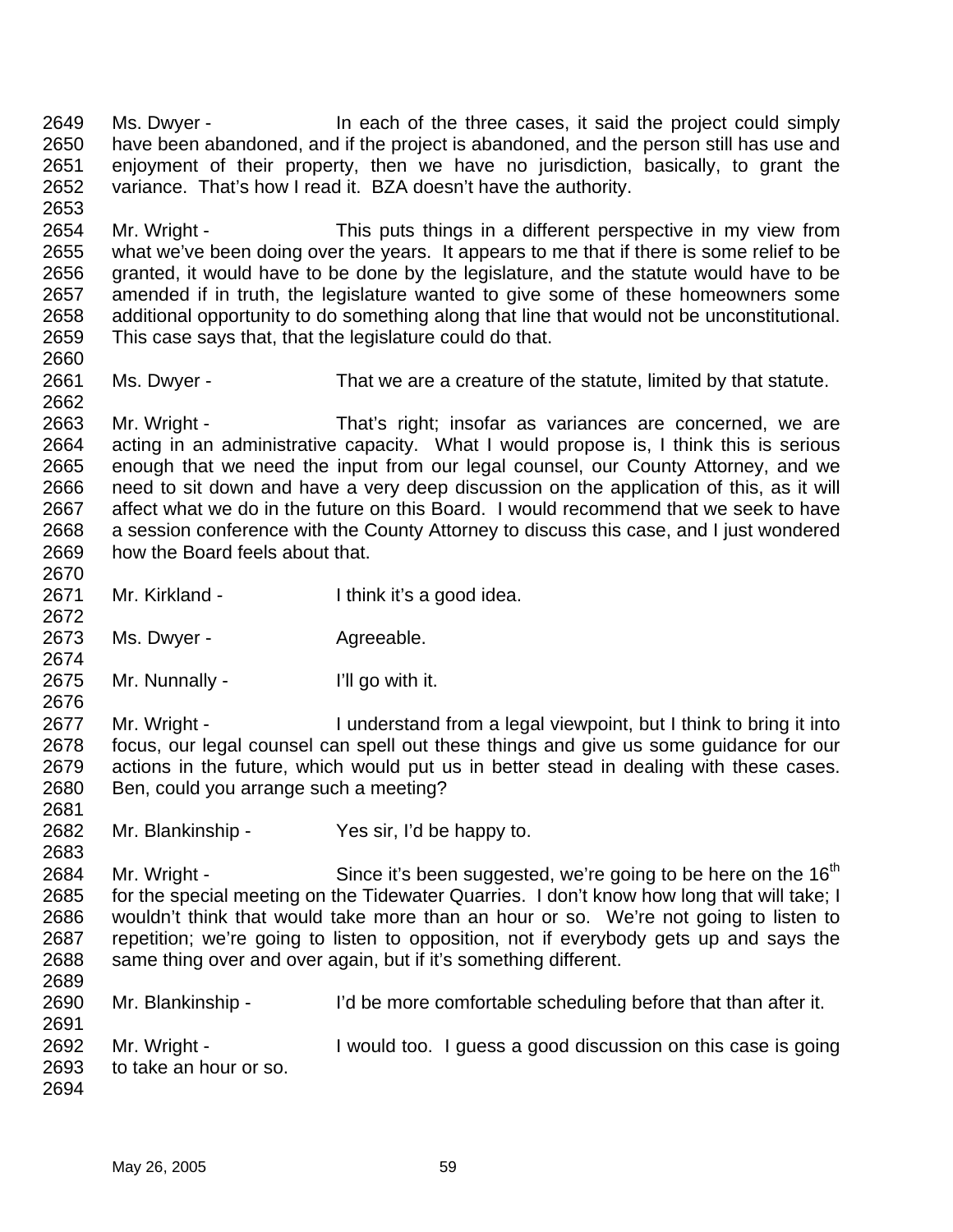Ms. Dwyer - We could have dinner and a 6:00 o'clock meeting? And the County can provide us with something to eat? Mr. Wright - Could that be arranged. I think we'd better start at 5:30. Mr. O'Kelly - I think we can do that. Mr. Kirkland - I think 5:30 to eat, and start the actual discussion at 6:00. We've done that before. Mr. Wright - We've got to be out of there and be here by 7:00 o'clock. Now where would this take place, and how would it take place? It's considered a meeting of the Board -- would this be something that's proper to be held in Executive Session? Mr. Blankinship - It could be done that way. I would not recommend it, since you're not going to be discussing any specific cases. Mr. Wright - It's your recommendation that we just have a special meeting at large. Would you have to change the notice? Mr. Blankinship - Yes sir, we'd have to do notice of a special meeting. It won't be a public hearing, so it won't be advertised. Mr. O'Kelly - We'll have an agenda for the public hearing, so we could add the dinner meeting and the work session to that. Mr. Wright - We're not looking for any input from the public on this. Mr. Kirkland - Will we meet right here? Mr. O'Kelly - We could have dinner in our large conference room if it's available. Mr. Wright - We probably need to do that. Mr. Kirkland - A work session's a good idea. Mr. O'Kelly – Planning Department, Large Conference Room, 5:30 on June  $16^{th}$ . Mr. Blankinship - Could we go ahead and do a motion and a second, to set that whole thing. I'm not sure if that's really necessary. Mr. Wright - Do I hear a motion?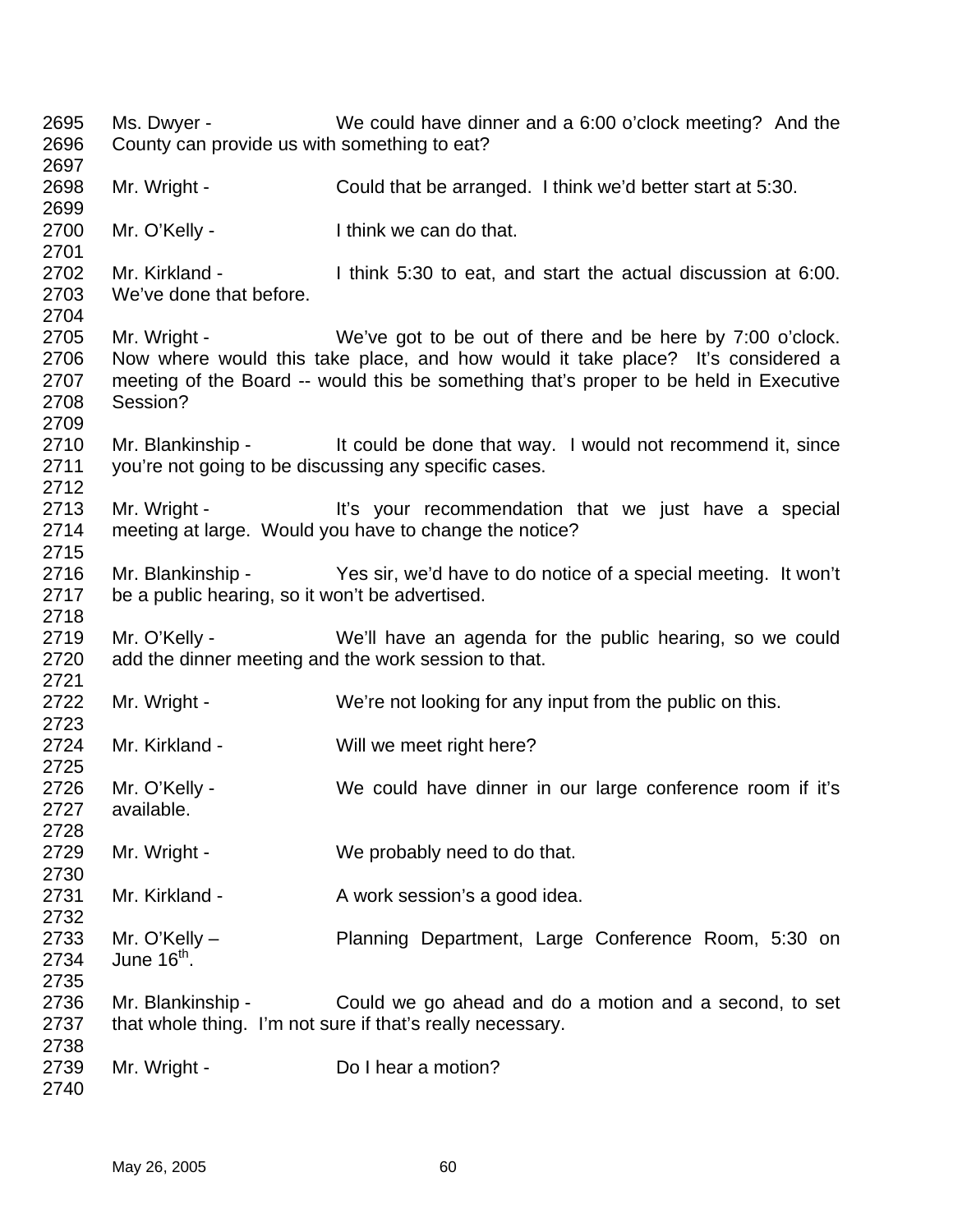2741 2742 2743 2744 2745 2746 2747 2748 2749 2750 2751 2752 2753 2754 2755 2756 2757 2758 2759 2760 2761 2762 2763 2764 2765 2766 2767 2768 2769 2770 2771 2772 2773 2774 2775 2776 2777 2778 2779 2780 2781 2782 2783 2784 2785 2786 Ms. Harris - The Music Liso move. Mr. Kirkland - Second. Mr. Wright - The At 5:30 for conference with legal counsel to discuss this case, and a 7:00 o'clock public hearing on Tidewater. Any discussion? All in favor, say aye. Opposed, no. That's carried. On a motion by Ms. Harris, seconded by Mr. Kirkland, the Board **scheduled** a Special Work Session in the Planning Department Large Conference Room on June 16, 2005, at 5:30, to discuss the Virginia Supreme Court opinion, "Donald H. Cochran et al. V. Fairfax County Board of Zoning Appeals, et al," to be followed by a Public Hearing in the Board Room of the County Administration Building, at 7:00 pm, to allow Tidewater Quarries to show cause why UP-9-2004 should not be revoked. Affirmative: Dwyer, Harris, Kirkland, Nunnally, Wright 5 Negative: 0 Absent: 0 Mr. Wright - Now the only other thing I would like to mention, Mr. Blankinship, is that this Show Cause Hearing – do we need legal counsel here for that? Mr. Blankinship - They will be here. Mr. Wright - If you could get us the minutes for that meeting and the special use permit that was granted, so that we could have that, at least by the next couple of days, so that we could study those. Ms. Dwyer - The other thing that we might add to that is, what are the boundaries, are there any boundaries about our decision-making process for this reconsideration? I guess the issue is whether the use permit has been violated and if so, we can either reject that permit or modify it. Mr. Wright - Are we given that authority by the Ordinance? Ms. Dwyer - That's all we need, is the extent of the limitations as to what we can do. Mr. Kirkland - Mr. Blankinship, one thing I would like to have, and I guess some of the Board members, is that we have the engineer here from the County in case we have questions about the soil in the area of these buildings that have supposedly been affected. I know there are some things out in that area when they were being built, and whether or not there is anything underground that people need to know about. Mr. Blankinship - Who would be the best person?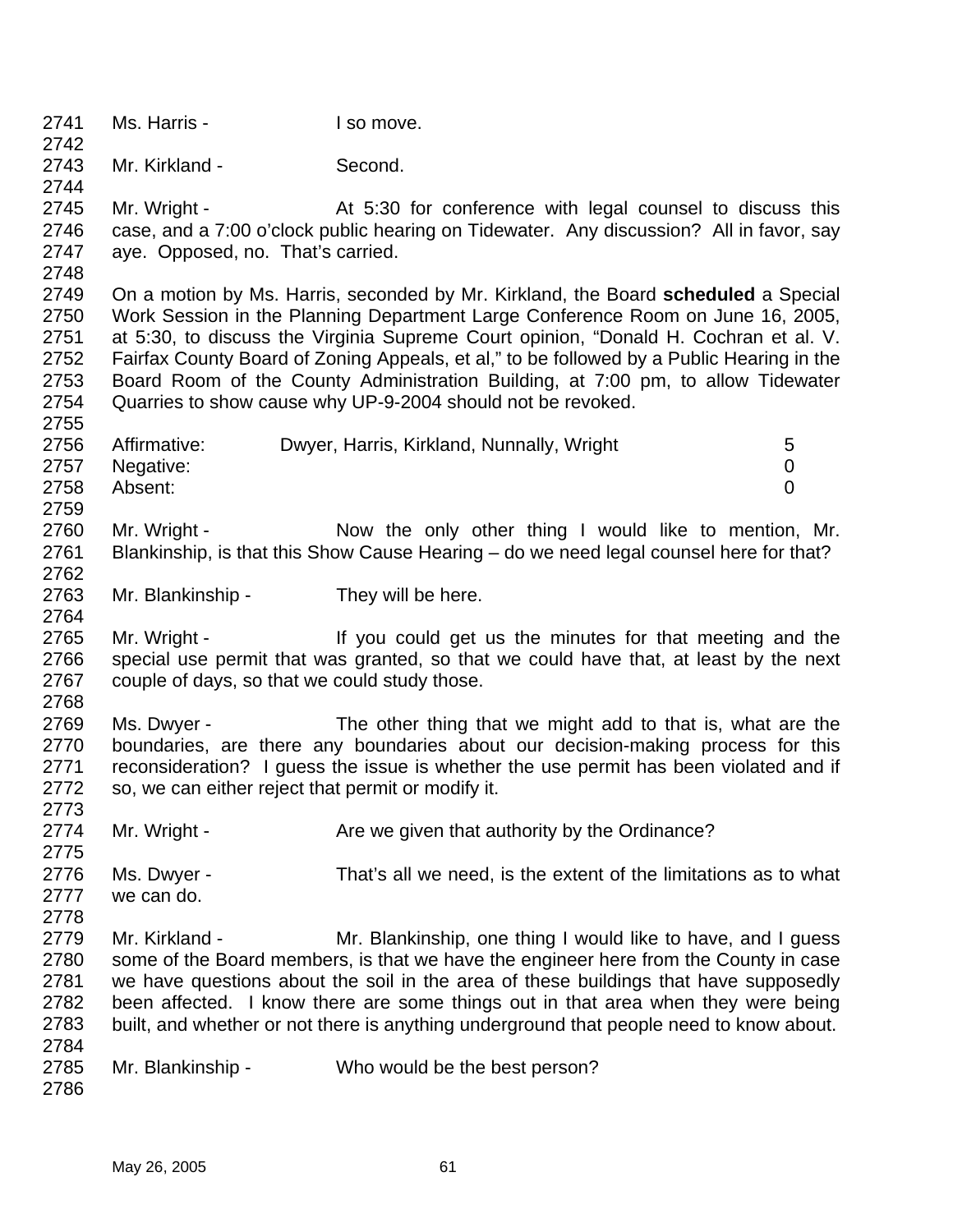2787 2788 2789 2790 2791 2792 2793 2794 2795 2796 2797 2798 2799 2800 2801 2802 2803 2804 2805 2806 2807 2808 2809 2810 2811 2812 2813 2814 2815 2816 2817 2818 2819 2820 2821 2822 2823 2824 2825 2826 2827 2828 2829 2830 2831 2832 Mr. Kirkland - The State of the I don't know, but you know what's out there. I don't know if you were here when they built all this; there are coalmines under a lot of the homes in that area. Mr. O'Kelly - I think perhaps just Winterberry may have been affected by the coal mining activity in the past. We don't have any evidence that Summerberry or Hartley Plantation was anywhere near coal mining. Mr. Kirkland - I'd just like to know that on paper so that I know in my mind that's correct. Mr. O'Kelly - With Winterberry I think that's absolutely correct. Mr. Blankinship - Our coalmine expert will be there. Is there somebody else who should be? Mr. Kirkland - VDOT needs to be there too, because we'd like to know if I-295 has been upheaved through all this also. Ms. Dwyer - Will there be a staff presentation? Mr. Blankinship - Not really. It's the neighbors out there who have made the allegation that they have violated the conditions of the use permit, and the staff is really going to leave it in the neighbors' hands to support that. The other thing we will provide you in advance are copies of about 30 complaints that have been received. Mr. Wright - That's what I want to get to, is how this will be proper procedure. We have issued a Show Cause Order against Tidewater Quarries, to show cause as to why their permit should not be revoked, and I guess it would be up to us or whomever, to come in first and state what those violations are. Ms. Dwyer - Why have we issued the Show Cause? I think we need to start off with that. Mr. Wright - Rather than them. Then they would be in a position of having to defend. Mr. O'Kelly - The staff will have prepared an extensive staff report for the Board, and I think we could start with that to open up the meeting. Mr. Nunnally - You say you've had about 30 complaints? Did we just get them all at one time, or have they been going on for a while? Mr. Blankinship - There was a neighborhood meeting that was convened for that purpose.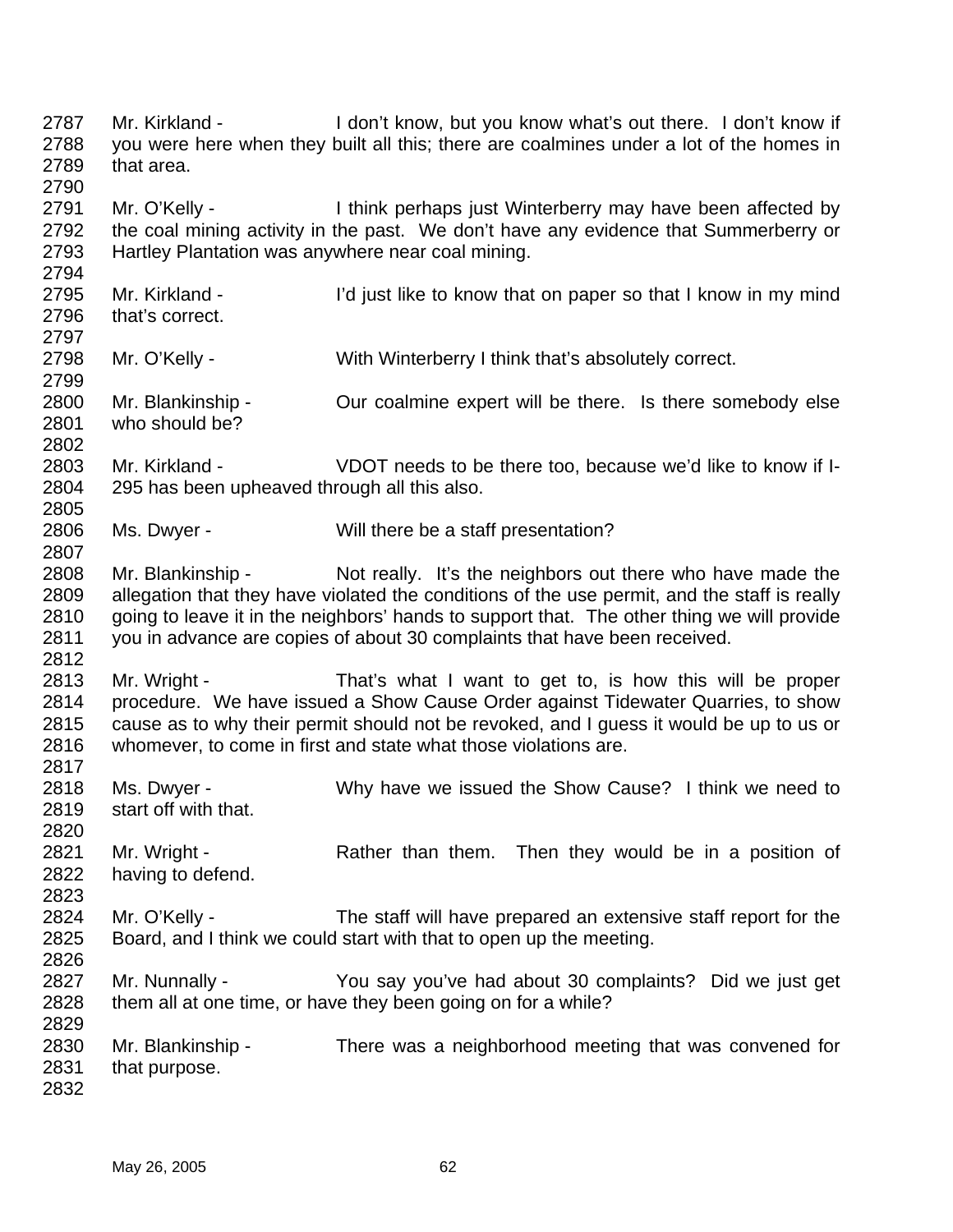2833 2834 2835 2836 2837 2838 2839 2840 2841 2842 2843 2844 2845 2846 2847 2848 2849 2850 2851 2852 2853 2854 2855 2856 2857 2858 2859 2860 2861 2862 2863 2864 2865 2866 2867 2868 2869 2870 2871 2872 2873 2874 2875 2876 2877 Mr. Wright - What surprises me is, when did we approve that permit last year? Mr. Blankinship - The last time was April of 2004. Mr. Wright - It's been a year ago. Where were all these people at that hearing? Mr. Blankinship - Apparently several of them were in the room. Mr. Wright - Why didn't they object at that time? We had one person who spoke in favor of this. They hung us out to dry. If the concerns had been there then, we should have heard them. How can there be such a drastic change in a year? They've been doing the same thing for years. Mr. Blankinship - Since 1965. Ms. Dwyer - The Unless they've changed their blasting schedule or something. Mr. Wright - I would be very much surprised if they've changed anything. Mr. Blankinship - We don't know of anything. Mr. Wright - Years ago we used to go out there and listen to these things, and stand by when we had objections. This has been going on for years, and these people are too smart to do something that would jeopardize their permit. Mr. Kirkland - That's their livelihood. They don't want to lose that. Mr. Wright - They've been trying very hard to satisfy neighbors over the years. I'm just surprised that all of a sudden, we've got pictures falling off the wall and walls cracked and stairwells. It's just amazing, but we've got to deal with it. What we'll do is hear from the complaints first, the neighbors. Mr. Blankinship - The staff will have a report that's basically going to consist of those complaints. Mr. Nunnally - They might come up with a complaint about the contract. Mr. Kirkland - Is the staff going to say what's wrong? Are they going to see what's wrong? Mr. Blankinship - Are you going to present the staff report?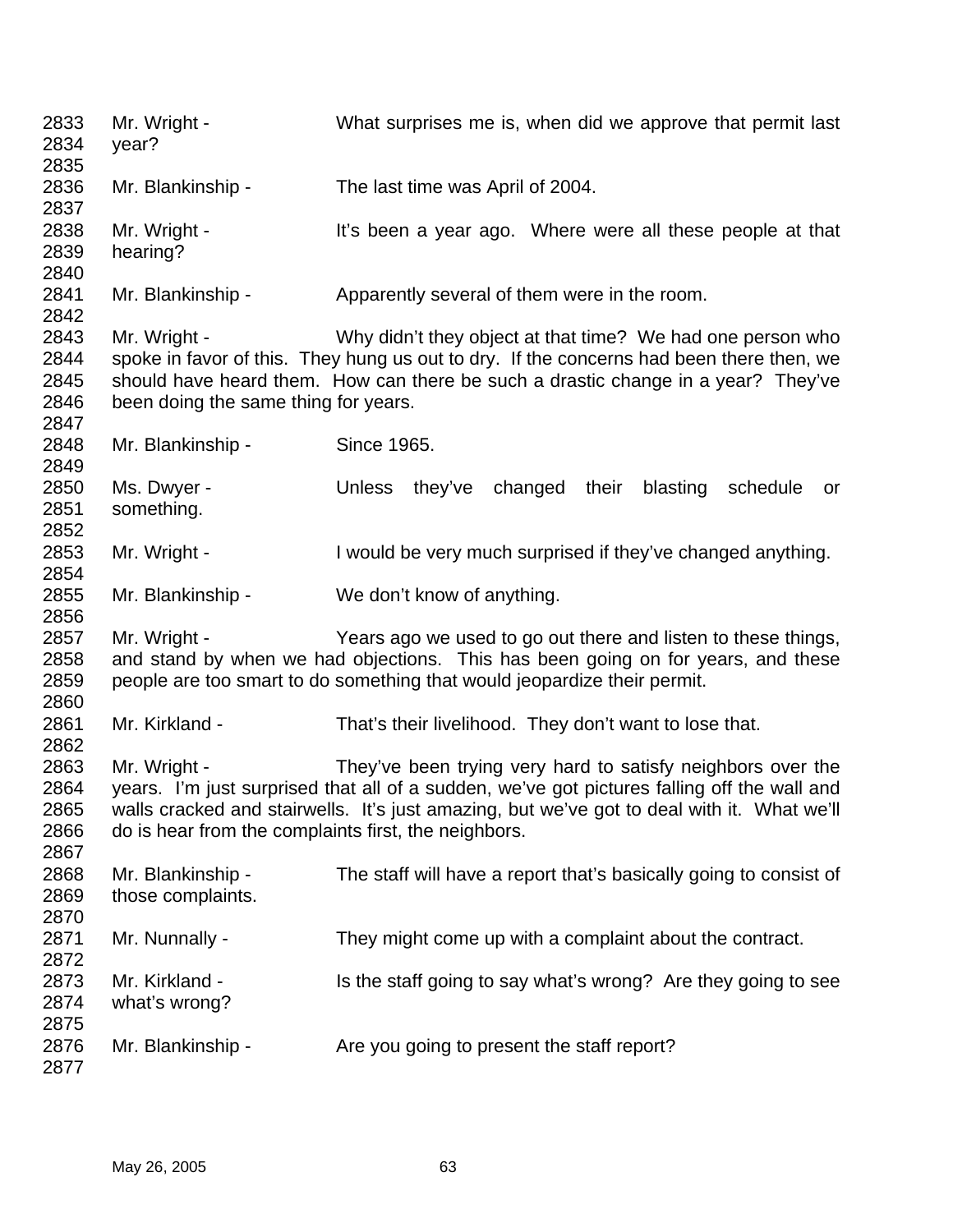2878 2879 2880 2881 2882 2883 2884 2885 2886 2887 2888 2889 2890 2891 2892 2893 2894 2895 2896 2897 2898 2899 2900 2901 2902 2903 2904 2905 2906 2907 2908 2909 2910 2911 2912 2913 2914 2915 2916 2917 2918 2919 2920 2921 2922 2923 Mr. Kirkland - I need to know in my mind what they've violated before I start listening to everything. Mr. Blankinship - We will explain the allegations that have been made by the neighbors. Mr. Wright - So you will actually begin, and then I guess we ought to permit some of the neighbors, without repetition, to speak. Mr. Blankinship - It might be a good idea, as you frequently do, to ask if there's one person here who can speak on behalf of the neighbors. I think I know who that would be, so we can prepare that person. Ms. Dwyer - I think your point about why we are having the Show Cause Order is an important one. I think we need to not only have a review of the complaints, but we need to have a legal explanation as to why we have issued the Show Cause Order. Mr. Wright - Think our County Attorney will address that. Ms. Dwyer - Whoever does that, but I think you're right; that needs to be up front. We have issued a Show Cause Order because ……………………. Mr. Wright - We're looking at something here that could end up in court. Ms. Dwyer - We want to make sure that there's a justification for show cause. Mr. Wright - We need to ask the County Attorney to be prepared to state what the basis for the legal calling of this hearing and the legal basis for our proceeding. Ms. Dwyer - Does he need to be here, or could he advise staff members to do that? Mr. Blankinship - They're planning on being here. Mr. Wright - I think he should be here; he usually is on anything of this nature. Is it Mr. Tokarz? Mr. Blankinship - I got the impression that Mr. Rapisarda would be here, but whether I got the correct impression I'm not sure. Mr. Wright - Are we clear on it now? I just wanted to make sure we all understood. If we could get the minutes of that meeting and a copy of the use permit, we could be very familiar with all of the points of concern. I'd appreciate it.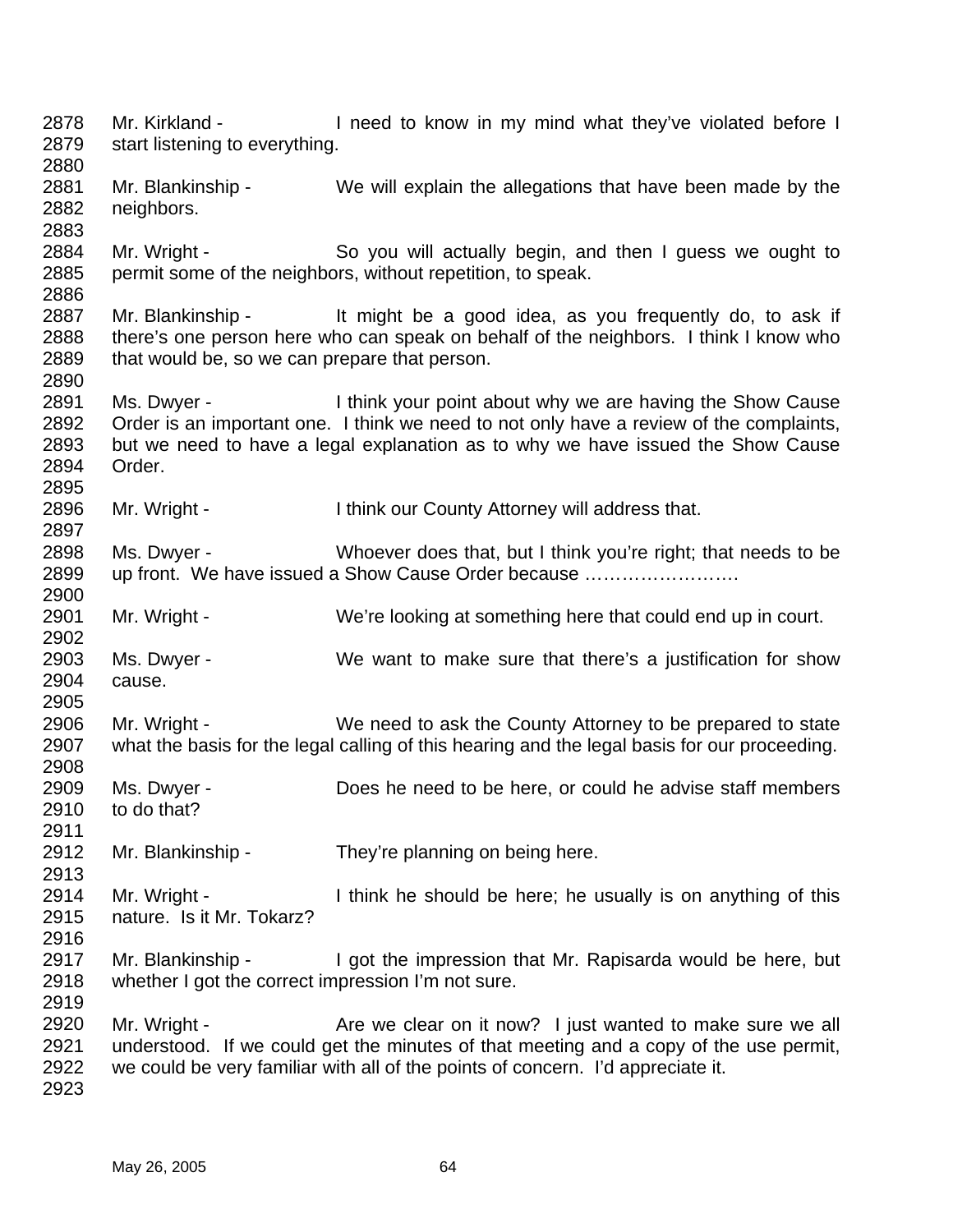Mr. Nunnally - Inoticed in the paper where it said that we issued a use permit until 2009, and we never issued a permit over two years that I know. Mr. Blankinship - That is the one case where you do, and you started in 1989. They asked specifically that it be approved for five years, rather than two, and that was done in 1989, 1994, 1999, and 2004. That's the only exception to the rule. Mr. Wright - We might next time reconsider that, although if we'd had a two-year deal on it, we'd have been prevented. Mr. Nunnally - We can still pull the permit. Mr. Blankinship - They are in violation of the condition, you have the authority to revoke. Mr. Nunnally - The How come I haven't gotten an answer on that LoanMax thing. You were going to find out and said you'd come back in two weeks, about three months ago. I think you turned it over to someone else. Mr. Blankinship - Would you remind me of the question? Mr. Nunnally - I wondered why BB&T and Bank of America can have three and four signs on a building. Mr. Blankinship - We have done the research on each one of those. One of them was lawful; one or two more were in excess, and they've been notified that they need to remove them. Mr. O'Kelly - We turned the complaint over to Community Maintenance, who enforces that part of the zoning regulations, and Bob Kinsey was doing an investigation. We need to follow up with them to find out what the status is. Mr. Blankinship - I'll have a status report at the meeting for Tidewater Quarries. Mr. Wright - Do I hear a motion that we adjourn? Mr. Kirkland - So moved. Mr. Nunnally - Second. Mr. Wright - Any discussion on that motion? All in favor, say aye.